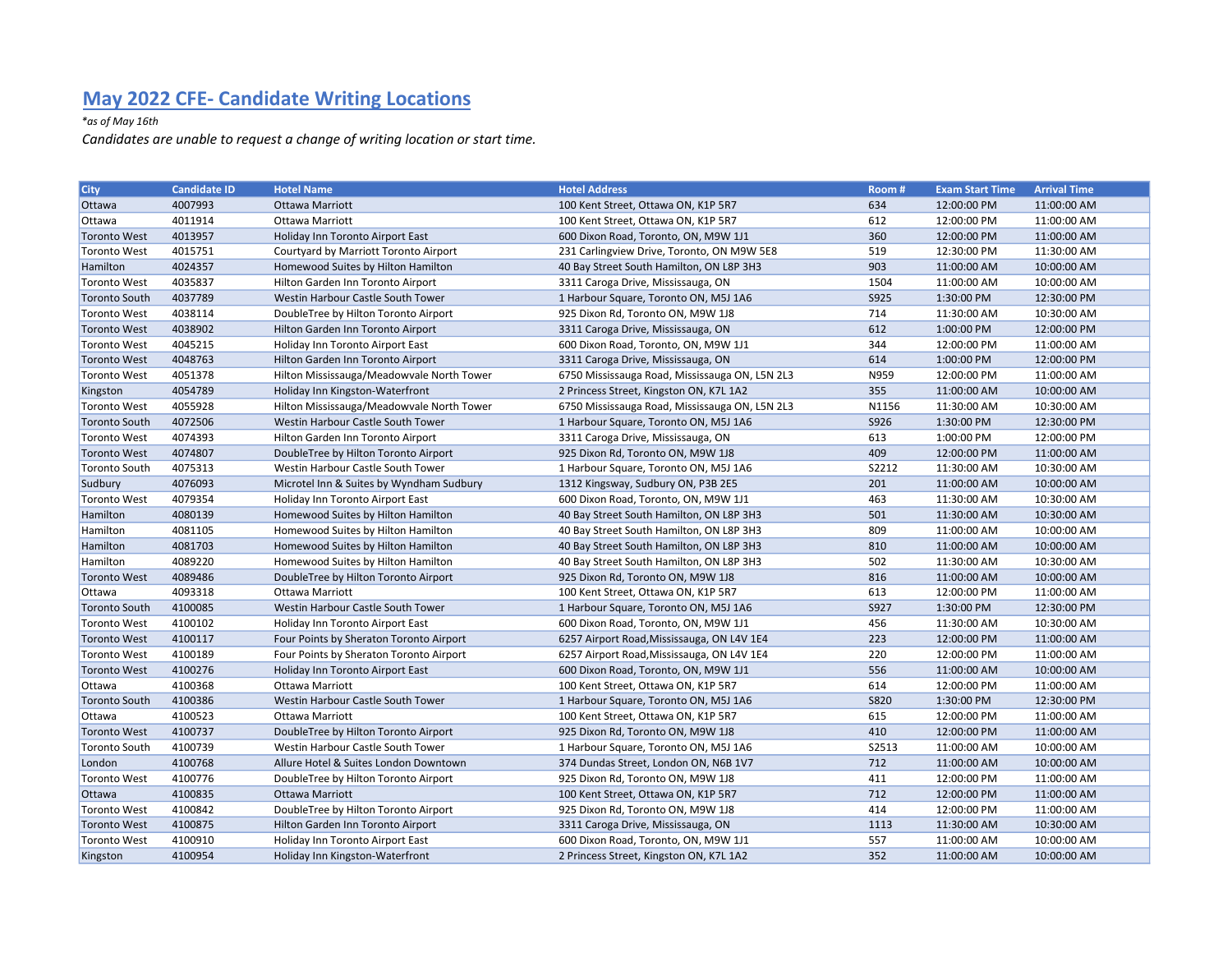| <b>Toronto West</b>  | 4100976 | Courtyard by Marriott Toronto Airport     | 231 Carlingview Drive, Toronto, ON M9W 5E8     | 608          | 12:00:00 PM | 11:00:00 AM |
|----------------------|---------|-------------------------------------------|------------------------------------------------|--------------|-------------|-------------|
| <b>Toronto West</b>  | 4101020 | DoubleTree by Hilton Toronto Airport      | 925 Dixon Rd, Toronto ON, M9W 1J8              | 412          | 12:00:00 PM | 11:00:00 AM |
| Ottawa               | 4101037 | Ottawa Marriott                           | 100 Kent Street, Ottawa ON, K1P 5R7            | 713          | 12:00:00 PM | 11:00:00 AM |
| <b>Toronto West</b>  | 4101129 | Courtyard by Marriott Toronto Airport     | 231 Carlingview Drive, Toronto, ON M9W 5E8     | 611          | 12:00:00 PM | 11:00:00 AM |
| London               | 4101207 | Allure Hotel & Suites London Downtown     | 374 Dundas Street, London ON, N6B 1V7          | 714          | 11:00:00 AM | 10:00:00 AM |
| <b>Toronto West</b>  | 4101306 | Four Points by Sheraton Toronto Airport   | 6257 Airport Road, Mississauga, ON L4V 1E4     | 204          | 12:00:00 PM | 11:00:00 AM |
| <b>Toronto West</b>  | 4101374 | DoubleTree by Hilton Toronto Airport      | 925 Dixon Rd, Toronto ON, M9W 1J8              | 415          | 12:00:00 PM | 11:00:00 AM |
| <b>Toronto West</b>  | 4101385 | Hilton Garden Inn Toronto Airport         | 3311 Caroga Drive, Mississauga, ON             | 706          | 12:30:00 PM | 11:30:00 AM |
| <b>Toronto South</b> | 4101392 | Westin Harbour Castle South Tower         | 1 Harbour Square, Toronto ON, M5J 1A6          | S821         | 1:30:00 PM  | 12:30:00 PM |
| Ottawa               | 4101396 | <b>Ottawa Marriott</b>                    | 100 Kent Street, Ottawa ON, K1P 5R7            | 1128         | 11:00:00 AM | 10:00:00 AM |
| <b>Toronto West</b>  | 4101591 | Holiday Inn Toronto Airport East          | 600 Dixon Road, Toronto, ON, M9W 1J1           | 456          | 11:30:00 AM | 10:30:00 AM |
| Ottawa               | 4102019 | <b>Ottawa Marriott</b>                    | 100 Kent Street, Ottawa ON, K1P 5R7            | 712          | 12:00:00 PM | 11:00:00 AM |
| <b>Toronto West</b>  | 4102051 | Four Points by Sheraton Toronto Airport   | 6257 Airport Road, Mississauga, ON L4V 1E4     | 422          | 11:00:00 AM | 10:00:00 AM |
| <b>Toronto South</b> | 4102098 | Westin Harbour Castle South Tower         | 1 Harbour Square, Toronto ON, M5J 1A6          | <b>S812</b>  | 1:30:00 PM  | 12:30:00 PM |
| <b>Toronto West</b>  | 4102635 | Hilton Mississauga/Meadowvale North Tower | 6750 Mississauga Road, Mississauga ON, L5N 2L3 | N1263        | 11:00:00 AM | 10:00:00 AM |
| <b>Toronto South</b> | 4102760 | Westin Harbour Castle South Tower         | 1 Harbour Square, Toronto ON, M5J 1A6          | S2514        | 11:00:00 AM | 10:00:00 AM |
| <b>Toronto West</b>  | 4102834 | Hilton Mississauga/Meadowvale North Tower | 6750 Mississauga Road, Mississauga ON, L5N 2L3 | N862         | 12:00:00 PM | 11:00:00 AM |
| Hamilton             | 4102980 | Homewood Suites by Hilton Hamilton        | 40 Bay Street South Hamilton, ON L8P 3H3       | 810A         | 11:00:00 AM | 10:00:00 AM |
| <b>Toronto West</b>  | 4103143 | DoubleTree by Hilton Toronto Airport      | 925 Dixon Rd, Toronto ON, M9W 1J8              | 705          | 11:30:00 AM | 10:30:00 AM |
| <b>Toronto West</b>  | 4103549 | DoubleTree by Hilton Toronto Airport      | 925 Dixon Rd, Toronto ON, M9W 1J8              | 416          | 12:00:00 PM | 11:00:00 AM |
| <b>Toronto West</b>  | 4103763 | Hilton Garden Inn Toronto Airport         | 3311 Caroga Drive, Mississauga, ON             | 713          | 12:30:00 PM | 11:30:00 AM |
|                      | 4103858 |                                           |                                                | <b>S2213</b> |             |             |
| <b>Toronto South</b> | 4104191 | Westin Harbour Castle South Tower         | 1 Harbour Square, Toronto ON, M5J 1A6          | 202          | 11:30:00 AM | 10:30:00 AM |
| Sudbury              |         | Microtel Inn & Suites by Wyndham Sudbury  | 1312 Kingsway, Sudbury ON, P3B 2E5             |              | 11:00:00 AM | 10:00:00 AM |
| <b>Toronto West</b>  | 4104217 | Hilton Mississauga/Meadowvale North Tower | 6750 Mississauga Road, Mississauga ON, L5N 2L3 | N1061        | 11:30:00 AM | 10:30:00 AM |
| <b>Toronto West</b>  | 4112719 | Four Points by Sheraton Toronto Airport   | 6257 Airport Road, Mississauga, ON L4V 1E4     | 217          | 12:00:00 PM | 11:00:00 AM |
| <b>Toronto West</b>  | 4112912 | Hilton Garden Inn Toronto Airport         | 3311 Caroga Drive, Mississauga, ON             | 1312         | 11:00:00 AM | 10:00:00 AM |
| <b>Toronto West</b>  | 4112948 | Holiday Inn Toronto Airport East          | 600 Dixon Road, Toronto, ON, M9W 1J1           | 357          | 12:00:00 PM | 11:00:00 AM |
| <b>Toronto West</b>  | 4113646 | Hilton Mississauga/Meadowvale North Tower | 6750 Mississauga Road, Mississauga ON, L5N 2L3 | N1062        | 11:30:00 AM | 10:30:00 AM |
| <b>Toronto South</b> | 4113753 | Westin Harbour Castle South Tower         | 1 Harbour Square, Toronto ON, M5J 1A6          | <b>S813</b>  | 1:30:00 PM  | 12:30:00 PM |
| <b>Toronto West</b>  | 4114007 | Four Points by Sheraton Toronto Airport   | 6257 Airport Road, Mississauga, ON L4V 1E4     | 327          | 11:30:00 AM | 10:30:00 AM |
| <b>Toronto West</b>  | 4114026 | Courtyard by Marriott Toronto Airport     | 231 Carlingview Drive, Toronto, ON M9W 5E8     | 713          | 11:30:00 AM | 10:30:00 AM |
| Hamilton             | 4114114 | Homewood Suites by Hilton Hamilton        | 40 Bay Street South Hamilton, ON L8P 3H3       | 904          | 11:00:00 AM | 10:00:00 AM |
| <b>Toronto West</b>  | 4114368 | Courtyard by Marriott Toronto Airport     | 231 Carlingview Drive, Toronto, ON M9W 5E8     | 623          | 12:00:00 PM | 11:00:00 AM |
| <b>Toronto West</b>  | 4114802 | Holiday Inn Toronto Airport East          | 600 Dixon Road, Toronto, ON, M9W 1J1           | 345          | 12:00:00 PM | 11:00:00 AM |
| <b>Toronto West</b>  | 4114884 | DoubleTree by Hilton Toronto Airport      | 925 Dixon Rd, Toronto ON, M9W 1J8              | 420          | 12:00:00 PM | 11:00:00 AM |
| <b>Toronto West</b>  | 4114946 | Holiday Inn Toronto Airport East          | 600 Dixon Road, Toronto, ON, M9W 1J1           | 351          | 12:00:00 PM | 11:00:00 AM |
| <b>Toronto South</b> | 4115385 | Westin Harbour Castle South Tower         | 1 Harbour Square, Toronto ON, M5J 1A6          | S814         | 1:30:00 PM  | 12:30:00 PM |
| <b>Toronto West</b>  | 4116415 | Holiday Inn Toronto Airport East          | 600 Dixon Road, Toronto, ON, M9W 1J1           | 550          | 11:00:00 AM | 10:00:00 AM |
| <b>Toronto West</b>  | 4116500 | Hilton Garden Inn Toronto Airport         | 3311 Caroga Drive, Mississauga, ON             | 1019         | 12:00:00 PM | 11:00:00 AM |
| Hamilton             | 4116892 | Homewood Suites by Hilton Hamilton        | 40 Bay Street South Hamilton, ON L8P 3H3       | 503          | 11:30:00 AM | 10:30:00 AM |
| <b>Toronto West</b>  | 4116977 | Four Points by Sheraton Toronto Airport   | 6257 Airport Road, Mississauga, ON L4V 1E4     | 426          | 11:00:00 AM | 10:00:00 AM |
| <b>Toronto South</b> | 4117244 | Westin Harbour Castle South Tower         | 1 Harbour Square, Toronto ON, M5J 1A6          | S2215        | 11:30:00 AM | 10:30:00 AM |
| <b>Toronto West</b>  | 4117260 | Four Points by Sheraton Toronto Airport   | 6257 Airport Road, Mississauga, ON L4V 1E4     | 205          | 12:00:00 PM | 11:00:00 AM |
| <b>Toronto West</b>  | 4117274 | Hilton Mississauga/Meadowvale South Tower | 6750 Mississauga Road, Mississauga ON, L5N 2L3 | S302         | 1:00:00 PM  | 12:00:00 PM |
| <b>Toronto West</b>  | 4117314 | Holiday Inn Toronto Airport East          | 600 Dixon Road, Toronto, ON, M9W 1J1           | 457          | 11:30:00 AM | 10:30:00 AM |
| <b>Toronto West</b>  | 4117896 | Courtyard by Marriott Toronto Airport     | 231 Carlingview Drive, Toronto, ON M9W 5E8     | 711          | 11:30:00 AM | 10:30:00 AM |
| <b>Toronto South</b> | 4118047 | Westin Harbour Castle South Tower         | 1 Harbour Square, Toronto ON, M5J 1A6          | <b>S815</b>  | 1:30:00 PM  | 12:30:00 PM |
| <b>Toronto West</b>  | 4118360 | DoubleTree by Hilton Toronto Airport      | 925 Dixon Rd, Toronto ON, M9W 1J8              | 520          | 12:00:00 PM | 11:00:00 AM |
| <b>Toronto West</b>  | 4118411 | Four Points by Sheraton Toronto Airport   | 6257 Airport Road, Mississauga, ON L4V 1E4     | 304          | 11:30:00 AM | 10:30:00 AM |
| Toronto South        | 4118558 | Westin Harbour Castle South Tower         | 1 Harbour Square, Toronto ON, M5J 1A6          | <b>S816</b>  | 1:30:00 PM  | 12:30:00 PM |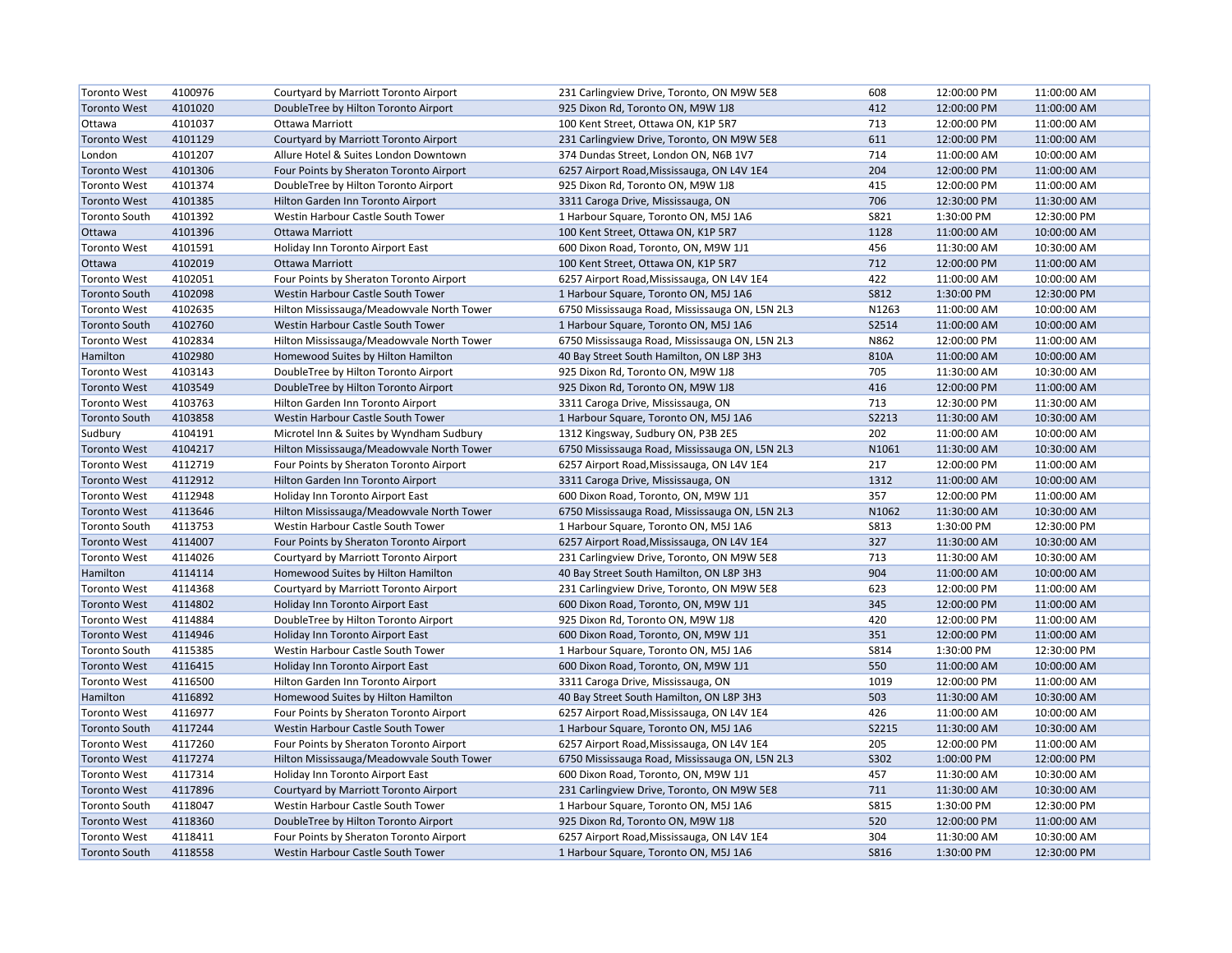| Windsor              | 4118615 | Holiday Inn Express Windsor Waterfront    | 33 Riverside Dr E, Windsor ON, N9A 2S4         | 302         | 11:00:00 AM | 10:00:00 AM |
|----------------------|---------|-------------------------------------------|------------------------------------------------|-------------|-------------|-------------|
| <b>Toronto West</b>  | 4118714 | Hilton Garden Inn Toronto Airport         | 3311 Caroga Drive, Mississauga, ON             | 1004        | 12:00:00 PM | 11:00:00 AM |
| <b>Toronto West</b>  | 4118803 | Holiday Inn Toronto Airport East          | 600 Dixon Road, Toronto, ON, M9W 1J1           | 463         | 11:30:00 AM | 10:30:00 AM |
| London               | 4119121 | Allure Hotel & Suites London Downtown     | 374 Dundas Street, London ON, N6B 1V7          | 501         | 11:30:00 AM | 10:30:00 AM |
| Ottawa               | 4119145 | <b>Ottawa Marriott</b>                    | 100 Kent Street, Ottawa ON, K1P 5R7            | 714         | 12:00:00 PM | 11:00:00 AM |
| <b>Toronto South</b> | 4119158 | Westin Harbour Castle South Tower         | 1 Harbour Square, Toronto ON, M5J 1A6          | S2515       | 11:00:00 AM | 10:00:00 AM |
| <b>Toronto West</b>  | 4119163 | DoubleTree by Hilton Toronto Airport      | 925 Dixon Rd, Toronto ON, M9W 1J8              | 709         | 11:30:00 AM | 10:30:00 AM |
| <b>Toronto West</b>  | 4119731 | Courtyard by Marriott Toronto Airport     | 231 Carlingview Drive, Toronto, ON M9W 5E8     | 512         | 12:30:00 PM | 11:30:00 AM |
| <b>Toronto West</b>  | 4119774 | Hilton Garden Inn Toronto Airport         | 3311 Caroga Drive, Mississauga, ON             | 1205        | 11:30:00 AM | 10:30:00 AM |
| <b>Toronto West</b>  | 4119840 | Courtyard by Marriott Toronto Airport     | 231 Carlingview Drive, Toronto, ON M9W 5E8     | 604         | 12:00:00 PM | 11:00:00 AM |
| <b>Toronto West</b>  | 4119966 | Holiday Inn Toronto Airport East          | 600 Dixon Road, Toronto, ON, M9W 1J1           | 359         | 12:00:00 PM | 11:00:00 AM |
| <b>Toronto West</b>  | 4120099 | Courtyard by Marriott Toronto Airport     | 231 Carlingview Drive, Toronto, ON M9W 5E8     | 504         | 12:30:00 PM | 11:30:00 AM |
| <b>Toronto South</b> | 4120295 | Westin Harbour Castle South Tower         | 1 Harbour Square, Toronto ON, M5J 1A6          | S2516       | 11:00:00 AM | 10:00:00 AM |
| Hamilton             | 4120301 | Homewood Suites by Hilton Hamilton        | 40 Bay Street South Hamilton, ON L8P 3H3       | 905         | 11:00:00 AM | 10:00:00 AM |
| <b>Toronto West</b>  | 4120938 | Four Points by Sheraton Toronto Airport   | 6257 Airport Road, Mississauga, ON L4V 1E4     | 411         | 11:00:00 AM | 10:00:00 AM |
| <b>Toronto West</b>  | 4121096 | Four Points by Sheraton Toronto Airport   | 6257 Airport Road, Mississauga, ON L4V 1E4     | 418         | 11:00:00 AM | 10:00:00 AM |
| <b>Toronto West</b>  | 4121187 | Hilton Garden Inn Toronto Airport         | 3311 Caroga Drive, Mississauga, ON             | 1304        | 11:00:00 AM | 10:00:00 AM |
| <b>Toronto West</b>  | 4121375 | Hilton Mississauga/Meadowvale North Tower | 6750 Mississauga Road, Mississauga ON, L5N 2L3 | N856        | 12:00:00 PM | 11:00:00 AM |
| <b>Toronto West</b>  | 4121385 | Hilton Mississauga/Meadowvale South Tower | 6750 Mississauga Road, Mississauga ON, L5N 2L3 | S1202       | 11:00:00 AM | 10:00:00 AM |
| <b>Toronto West</b>  | 4121559 | DoubleTree by Hilton Toronto Airport      | 925 Dixon Rd, Toronto ON, M9W 1J8              | 606         | 11:30:00 AM | 10:30:00 AM |
| <b>Toronto South</b> | 4121753 | Westin Harbour Castle South Tower         | 1 Harbour Square, Toronto ON, M5J 1A6          | S2218       | 11:30:00 AM | 10:30:00 AM |
| <b>Toronto South</b> | 4121953 | Westin Harbour Castle South Tower         | 1 Harbour Square, Toronto ON, M5J 1A6          | <b>S822</b> | 1:30:00 PM  | 12:30:00 PM |
| Ottawa               | 4121995 | <b>Ottawa Marriott</b>                    | 100 Kent Street, Ottawa ON, K1P 5R7            | 616         | 12:00:00 PM | 11:00:00 AM |
| Hamilton             | 4122002 | Homewood Suites by Hilton Hamilton        | 40 Bay Street South Hamilton, ON L8P 3H3       | 504         | 11:30:00 AM | 10:30:00 AM |
| <b>Toronto West</b>  | 4122215 | DoubleTree by Hilton Toronto Airport      | 925 Dixon Rd, Toronto ON, M9W 1J8              | 610         | 11:30:00 AM | 10:30:00 AM |
| <b>Toronto West</b>  | 4122239 | Four Points by Sheraton Toronto Airport   | 6257 Airport Road, Mississauga, ON L4V 1E4     | 305         | 11:30:00 AM | 10:30:00 AM |
| <b>Toronto West</b>  | 4122490 | Hilton Mississauga/Meadowvale North Tower | 6750 Mississauga Road, Mississauga ON, L5N 2L3 | N652        | 12:30:00 PM | 11:30:00 AM |
| <b>Toronto South</b> | 4122769 | Westin Harbour Castle South Tower         | 1 Harbour Square, Toronto ON, M5J 1A6          | S2518       | 11:00:00 AM | 10:00:00 AM |
| <b>Toronto South</b> | 4122776 | Westin Harbour Castle South Tower         | 1 Harbour Square, Toronto ON, M5J 1A6          | S824        | 1:30:00 PM  | 12:30:00 PM |
| <b>Toronto West</b>  | 4122850 | Four Points by Sheraton Toronto Airport   | 6257 Airport Road, Mississauga, ON L4V 1E4     | 413         | 11:00:00 AM | 10:00:00 AM |
| <b>Toronto West</b>  | 4123024 | Holiday Inn Toronto Airport East          | 600 Dixon Road, Toronto, ON, M9W 1J1           | 363         | 12:00:00 PM | 11:00:00 AM |
| <b>Toronto West</b>  | 4123216 | Courtyard by Marriott Toronto Airport     | 231 Carlingview Drive, Toronto, ON M9W 5E8     | 606         | 12:00:00 PM | 11:00:00 AM |
| Ottawa               | 4123479 | Ottawa Marriott                           | 100 Kent Street, Ottawa ON, K1P 5R7            | 617         | 12:00:00 PM | 11:00:00 AM |
| <b>Toronto West</b>  | 4123632 | Four Points by Sheraton Toronto Airport   | 6257 Airport Road, Mississauga, ON L4V 1E4     | 208         | 12:00:00 PM | 11:00:00 AM |
| <b>Toronto West</b>  | 4123694 | Four Points by Sheraton Toronto Airport   | 6257 Airport Road, Mississauga, ON L4V 1E4     | 218         | 12:00:00 PM | 11:00:00 AM |
| <b>Toronto West</b>  | 4123706 | Hilton Mississauga/Meadowvale South Tower | 6750 Mississauga Road, Mississauga ON, L5N 2L3 | S402        | 1:00:00 PM  | 12:00:00 PM |
| Hamilton             | 4123758 | Homewood Suites by Hilton Hamilton        | 40 Bay Street South Hamilton, ON L8P 3H3       | 505         | 11:30:00 AM | 10:30:00 AM |
| <b>Toronto West</b>  | 4123763 | Holiday Inn Toronto Airport East          | 600 Dixon Road, Toronto, ON, M9W 1J1           | 363         | 12:00:00 PM | 11:00:00 AM |
| <b>Toronto West</b>  | 4123776 | Hilton Garden Inn Toronto Airport         | 3311 Caroga Drive, Mississauga, ON             | 1102        | 11:30:00 AM | 10:30:00 AM |
| <b>Toronto West</b>  | 4123938 | Holiday Inn Toronto Airport East          | 600 Dixon Road, Toronto, ON, M9W 1J1           | 345         | 12:00:00 PM | 11:00:00 AM |
| <b>Toronto South</b> | 4124078 | Westin Harbour Castle South Tower         | 1 Harbour Square, Toronto ON, M5J 1A6          | S826        | 1:30:00 PM  | 12:30:00 PM |
| <b>Toronto South</b> | 4124326 | Westin Harbour Castle South Tower         | 1 Harbour Square, Toronto ON, M5J 1A6          | S2520       | 11:00:00 AM | 10:00:00 AM |
| <b>Toronto West</b>  | 4124439 | DoubleTree by Hilton Toronto Airport      | 925 Dixon Rd, Toronto ON, M9W 1J8              | 602         | 11:30:00 AM | 10:30:00 AM |
| <b>Toronto West</b>  | 4124874 | Hilton Garden Inn Toronto Airport         | 3311 Caroga Drive, Mississauga, ON             | 807         | 12:30:00 PM | 11:30:00 AM |
| <b>Toronto West</b>  | 4125032 | Four Points by Sheraton Toronto Airport   | 6257 Airport Road, Mississauga, ON L4V 1E4     | 313         | 11:30:00 AM | 10:30:00 AM |
| Ottawa               | 4125051 | <b>Ottawa Marriott</b>                    | 100 Kent Street, Ottawa ON, K1P 5R7            | 618         | 12:00:00 PM | 11:00:00 AM |
| <b>Toronto West</b>  | 4125064 | DoubleTree by Hilton Toronto Airport      | 925 Dixon Rd, Toronto ON, M9W 1J8              | 405         | 12:00:00 PM | 11:00:00 AM |
| <b>Toronto South</b> | 4125099 | Westin Harbour Castle South Tower         | 1 Harbour Square, Toronto ON, M5J 1A6          | S2220       | 11:30:00 AM | 10:30:00 AM |
| London               | 4125163 | Allure Hotel & Suites London Downtown     | 374 Dundas Street, London ON, N6B 1V7          | 502         | 11:30:00 AM | 10:30:00 AM |
| Ottawa               | 4125437 | Ottawa Marriott                           | 100 Kent Street, Ottawa ON, K1P 5R7            | 1129        | 11:00:00 AM | 10:00:00 AM |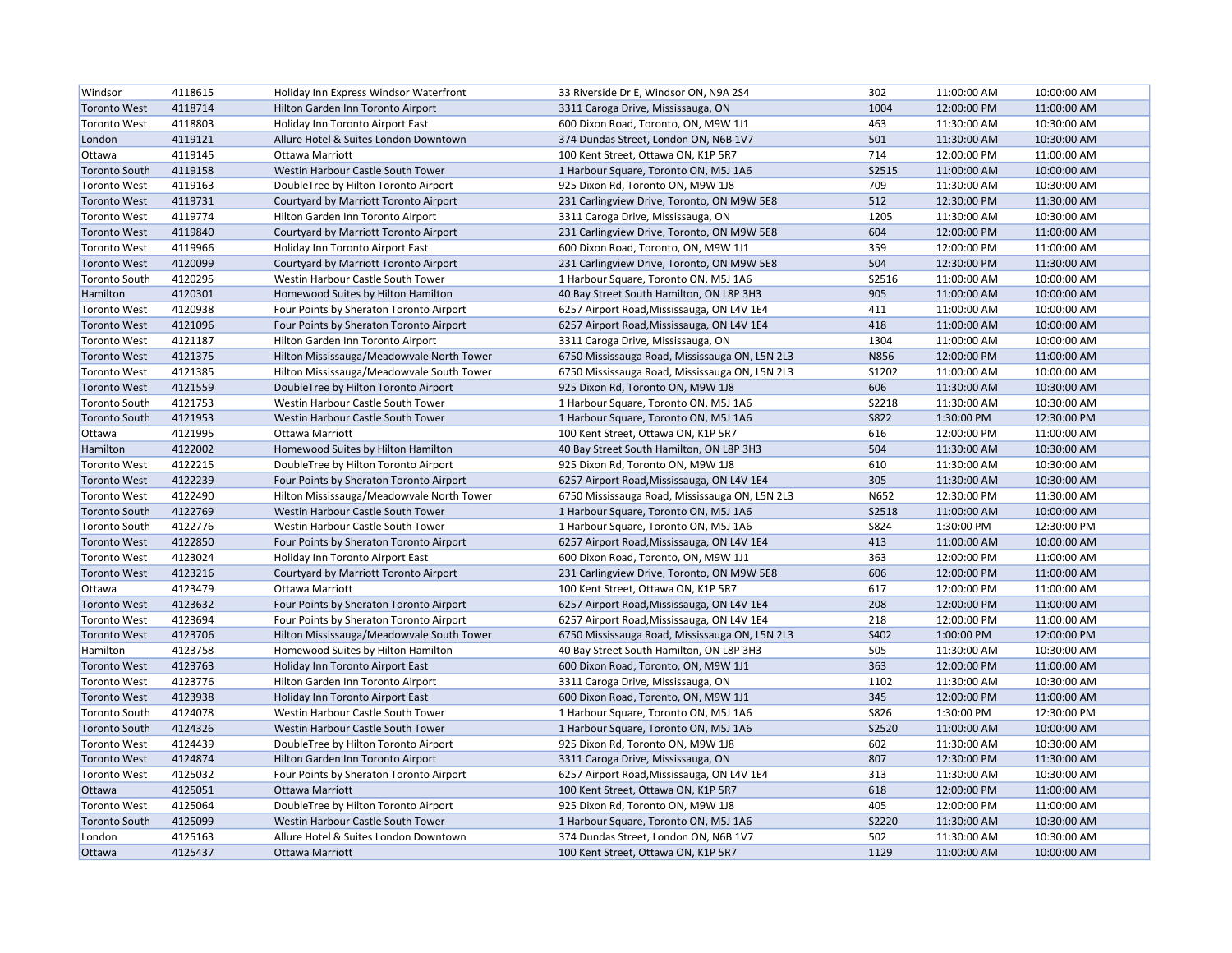| <b>Toronto West</b>  | 4125669 | Hilton Garden Inn Toronto Airport         | 3311 Caroga Drive, Mississauga, ON             | 1419        | 11:00:00 AM | 10:00:00 AM |
|----------------------|---------|-------------------------------------------|------------------------------------------------|-------------|-------------|-------------|
| <b>Toronto West</b>  | 4125846 | Holiday Inn Toronto Airport East          | 600 Dixon Road, Toronto, ON, M9W 1J1           | 441         | 11:30:00 AM | 10:30:00 AM |
| London               | 4125899 | Allure Hotel & Suites London Downtown     | 374 Dundas Street, London ON, N6B 1V7          | 503         | 11:30:00 AM | 10:30:00 AM |
| <b>Toronto West</b>  | 4125929 | Hilton Garden Inn Toronto Airport         | 3311 Caroga Drive, Mississauga, ON             | 902         | 12:00:00 PM | 11:00:00 AM |
| <b>Toronto South</b> | 4126008 | Westin Harbour Castle South Tower         | 1 Harbour Square, Toronto ON, M5J 1A6          | S2221       | 11:30:00 AM | 10:30:00 AM |
| Hamilton             | 4126056 | Homewood Suites by Hilton Hamilton        | 40 Bay Street South Hamilton, ON L8P 3H3       | 506         | 11:30:00 AM | 10:30:00 AM |
| <b>Toronto West</b>  | 4126158 | DoubleTree by Hilton Toronto Airport      | 925 Dixon Rd, Toronto ON, M9W 1J8              | 904         | 11:00:00 AM | 10:00:00 AM |
| <b>Toronto West</b>  | 4126293 | Courtyard by Marriott Toronto Airport     | 231 Carlingview Drive, Toronto, ON M9W 5E8     | 613         | 12:00:00 PM | 11:00:00 AM |
| <b>Toronto South</b> | 4126403 | Westin Harbour Castle South Tower         | 1 Harbour Square, Toronto ON, M5J 1A6          | S2525       | 11:00:00 AM | 10:00:00 AM |
| <b>Toronto West</b>  | 4126404 | Holiday Inn Toronto Airport East          | 600 Dixon Road, Toronto, ON, M9W 1J1           | 455         | 11:30:00 AM | 10:30:00 AM |
| <b>Toronto West</b>  | 4126586 | Hilton Mississauga/Meadowvale North Tower | 6750 Mississauga Road, Mississauga ON, L5N 2L3 | N763        | 12:30:00 PM | 11:30:00 AM |
| <b>Toronto South</b> | 4126592 | Westin Harbour Castle South Tower         | 1 Harbour Square, Toronto ON, M5J 1A6          | <b>S827</b> | 1:30:00 PM  | 12:30:00 PM |
| <b>Toronto West</b>  | 4126601 | Hilton Garden Inn Toronto Airport         | 3311 Caroga Drive, Mississauga, ON             | 605         | 1:00:00 PM  | 12:00:00 PM |
| <b>Toronto West</b>  | 4126771 | Holiday Inn Toronto International Airport | 970 Dixon Road, Toronto ON, M9W 1J9            | 613         | 11:30:00 AM | 10:30:00 AM |
| <b>Toronto West</b>  | 4126800 | Courtyard by Marriott Toronto Airport     | 231 Carlingview Drive, Toronto, ON M9W 5E8     | 507         | 12:30:00 PM | 11:30:00 AM |
| <b>Toronto West</b>  | 4126845 | DoubleTree by Hilton Toronto Airport      | 925 Dixon Rd, Toronto ON, M9W 1J8              | 720         | 11:30:00 AM | 10:30:00 AM |
| <b>Toronto West</b>  | 4126891 | Hilton Garden Inn Toronto Airport         | 3311 Caroga Drive, Mississauga, ON             | 1104        | 11:30:00 AM | 10:30:00 AM |
| <b>Toronto West</b>  | 4127057 | Four Points by Sheraton Toronto Airport   | 6257 Airport Road, Mississauga, ON L4V 1E4     | 201         | 12:00:00 PM | 11:00:00 AM |
| <b>Toronto West</b>  | 4127198 | Four Points by Sheraton Toronto Airport   | 6257 Airport Road, Mississauga, ON L4V 1E4     | 415         | 11:00:00 AM | 10:00:00 AM |
| <b>Toronto West</b>  | 4127271 | Holiday Inn Toronto International Airport | 970 Dixon Road, Toronto ON, M9W 1J9            | 612         | 11:30:00 AM | 10:30:00 AM |
| <b>Toronto West</b>  | 4127483 | DoubleTree by Hilton Toronto Airport      | 925 Dixon Rd, Toronto ON, M9W 1J8              | 402         | 12:00:00 PM | 11:00:00 AM |
| <b>Toronto West</b>  | 4127660 | Holiday Inn Toronto Airport East          | 600 Dixon Road, Toronto, ON, M9W 1J1           | 450         | 11:30:00 AM | 10:30:00 AM |
| Ottawa               | 4127668 | Ottawa Marriott                           | 100 Kent Street, Ottawa ON, K1P 5R7            | 619         | 12:00:00 PM | 11:00:00 AM |
| <b>Toronto West</b>  | 4127713 | Four Points by Sheraton Toronto Airport   | 6257 Airport Road, Mississauga, ON L4V 1E4     | 404         | 11:00:00 AM | 10:00:00 AM |
| Ottawa               | 4127916 | Ottawa Marriott                           | 100 Kent Street, Ottawa ON, K1P 5R7            | 715         | 12:00:00 PM | 11:00:00 AM |
| <b>Toronto West</b>  | 4127982 | Holiday Inn Toronto Airport East          | 600 Dixon Road, Toronto, ON, M9W 1J1           | 445         | 11:30:00 AM | 10:30:00 AM |
| London               | 4128168 | Allure Hotel & Suites London Downtown     | 374 Dundas Street, London ON, N6B 1V7          | 716         | 11:00:00 AM | 10:00:00 AM |
| <b>Toronto West</b>  | 4128194 | DoubleTree by Hilton Toronto Airport      | 925 Dixon Rd, Toronto ON, M9W 1J8              | 406         | 12:00:00 PM | 11:00:00 AM |
| Hamilton             | 4128341 | Homewood Suites by Hilton Hamilton        | 40 Bay Street South Hamilton, ON L8P 3H3       | 811         | 11:00:00 AM | 10:00:00 AM |
| Ottawa               | 4128377 | <b>Ottawa Marriott</b>                    | 100 Kent Street, Ottawa ON, K1P 5R7            | 620         | 12:00:00 PM | 11:00:00 AM |
| <b>Toronto West</b>  | 4128833 | Courtyard by Marriott Toronto Airport     | 231 Carlingview Drive, Toronto, ON M9W 5E8     | 603         | 12:00:00 PM | 11:00:00 AM |
| <b>Toronto South</b> | 4128982 | Westin Harbour Castle South Tower         | 1 Harbour Square, Toronto ON, M5J 1A6          | S2222       | 11:30:00 AM | 10:30:00 AM |
| <b>Toronto South</b> | 4129007 | Westin Harbour Castle South Tower         | 1 Harbour Square, Toronto ON, M5J 1A6          | S2526       | 11:00:00 AM | 10:00:00 AM |
| Ottawa               | 4129276 | <b>Ottawa Marriott</b>                    | 100 Kent Street, Ottawa ON, K1P 5R7            | 716         | 12:00:00 PM | 11:00:00 AM |
| London               | 4129398 | Allure Hotel & Suites London Downtown     | 374 Dundas Street, London ON, N6B 1V7          | 504         | 11:30:00 AM | 10:30:00 AM |
| <b>Toronto West</b>  | 4129573 | DoubleTree by Hilton Toronto Airport      | 925 Dixon Rd, Toronto ON, M9W 1J8              | 702         | 11:30:00 AM | 10:30:00 AM |
| <b>Toronto West</b>  | 4129748 | Hilton Mississauga/Meadowvale South Tower | 6750 Mississauga Road, Mississauga ON, L5N 2L3 | S210        | 1:30:00 PM  | 12:30:00 PM |
| <b>Toronto West</b>  | 4129873 | Four Points by Sheraton Toronto Airport   | 6257 Airport Road, Mississauga, ON L4V 1E4     | 424         | 11:00:00 AM | 10:00:00 AM |
| <b>Toronto West</b>  | 4129932 | Holiday Inn Toronto International Airport | 970 Dixon Road, Toronto ON, M9W 1J9            | 615         | 11:30:00 AM | 10:30:00 AM |
| <b>Toronto South</b> | 4130123 | Westin Harbour Castle South Tower         | 1 Harbour Square, Toronto ON, M5J 1A6          | S2224       | 11:30:00 AM | 10:30:00 AM |
| <b>Toronto South</b> | 4130431 | Westin Harbour Castle South Tower         | 1 Harbour Square, Toronto ON, M5J 1A6          | S913        | 1:30:00 PM  | 12:30:00 PM |
| <b>Toronto West</b>  | 4130726 | Hilton Mississauga/Meadowvale North Tower | 6750 Mississauga Road, Mississauga ON, L5N 2L3 | N854        | 12:00:00 PM | 11:00:00 AM |
| <b>Toronto West</b>  | 4130765 | Holiday Inn Toronto International Airport | 970 Dixon Road, Toronto ON, M9W 1J9            | 614         | 11:30:00 AM | 10:30:00 AM |
| <b>Toronto West</b>  | 4131177 | Hilton Garden Inn Toronto Airport         | 3311 Caroga Drive, Mississauga, ON             | 913         | 12:00:00 PM | 11:00:00 AM |
| <b>Toronto West</b>  | 4131194 | Courtyard by Marriott Toronto Airport     | 231 Carlingview Drive, Toronto, ON M9W 5E8     | 610         | 12:00:00 PM | 11:00:00 AM |
| <b>Toronto West</b>  | 4131322 | DoubleTree by Hilton Toronto Airport      | 925 Dixon Rd, Toronto ON, M9W 1J8              | 919         | 11:00:00 AM | 10:00:00 AM |
| London               | 4131400 | Allure Hotel & Suites London Downtown     | 374 Dundas Street, London ON, N6B 1V7          | 804         | 11:00:00 AM | 10:00:00 AM |
| <b>Toronto South</b> | 4131524 | Westin Harbour Castle South Tower         | 1 Harbour Square, Toronto ON, M5J 1A6          | S2521       | 11:00:00 AM | 10:00:00 AM |
| <b>Toronto West</b>  | 4131581 | Hilton Mississauga/Meadowvale South Tower | 6750 Mississauga Road, Mississauga ON, L5N 2L3 | S414        | 1:00:00 PM  | 12:00:00 PM |
| Toronto South        | 4131802 | Westin Harbour Castle South Tower         | 1 Harbour Square, Toronto ON, M5J 1A6          | S2522       | 11:00:00 AM | 10:00:00 AM |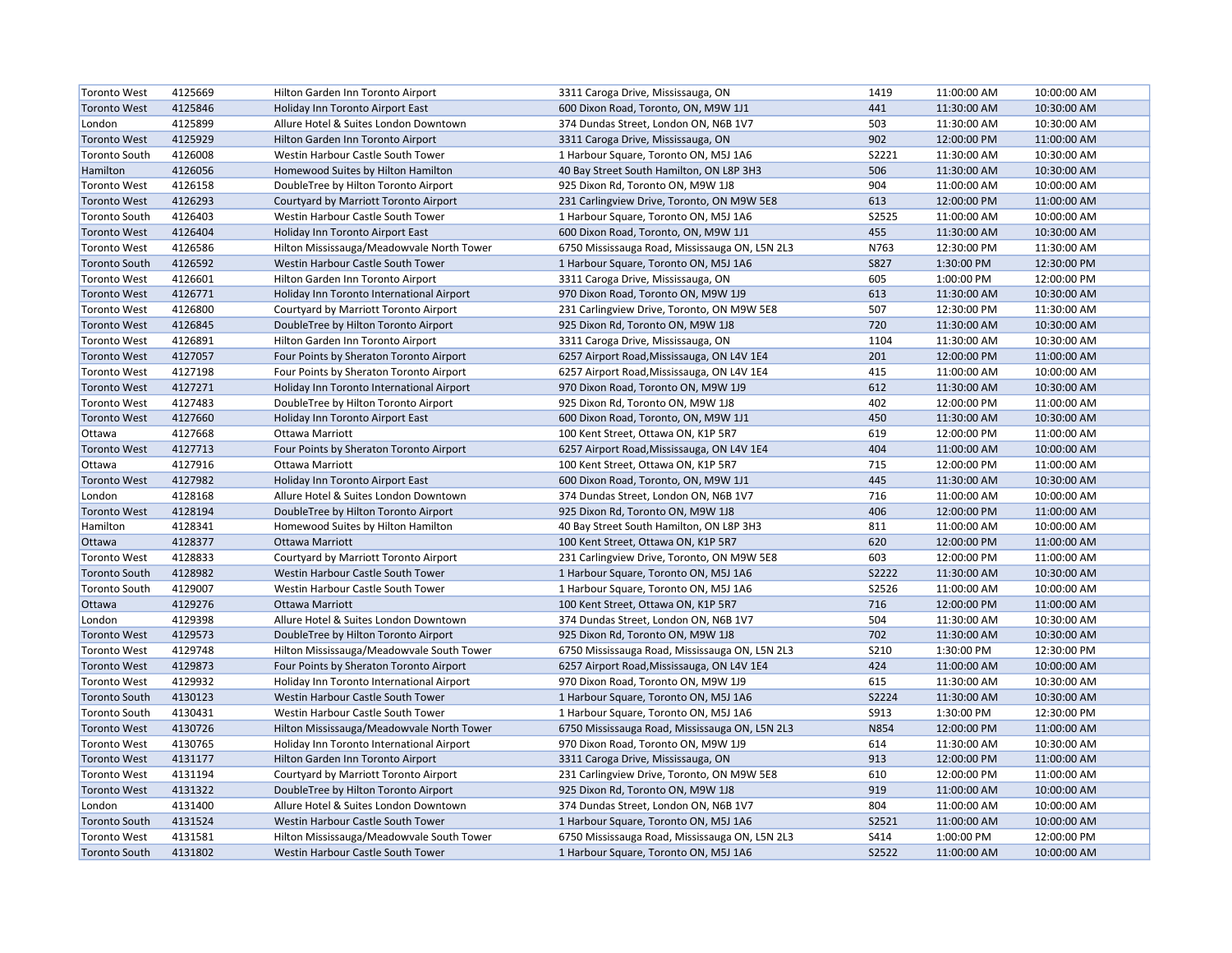| <b>Toronto West</b>  | 4131858 | Holiday Inn Toronto Airport East          | 600 Dixon Road, Toronto, ON, M9W 1J1           | 566         | 11:00:00 AM | 10:00:00 AM |
|----------------------|---------|-------------------------------------------|------------------------------------------------|-------------|-------------|-------------|
| <b>Toronto South</b> | 4131888 | Westin Harbour Castle South Tower         | 1 Harbour Square, Toronto ON, M5J 1A6          | S2524       | 11:00:00 AM | 10:00:00 AM |
| <b>Toronto West</b>  | 4131956 | Four Points by Sheraton Toronto Airport   | 6257 Airport Road, Mississauga, ON L4V 1E4     | 309         | 11:30:00 AM | 10:30:00 AM |
| Ottawa               | 4131964 | <b>Ottawa Marriott</b>                    | 100 Kent Street, Ottawa ON, K1P 5R7            | 621         | 12:00:00 PM | 11:00:00 AM |
| Hamilton             | 4131971 | Homewood Suites by Hilton Hamilton        | 40 Bay Street South Hamilton, ON L8P 3H3       | 507         | 11:30:00 AM | 10:30:00 AM |
| <b>Toronto West</b>  | 4132077 | Holiday Inn Toronto International Airport | 970 Dixon Road, Toronto ON, M9W 1J9            | 617         | 11:30:00 AM | 10:30:00 AM |
| <b>Toronto West</b>  | 4132097 | DoubleTree by Hilton Toronto Airport      | 925 Dixon Rd, Toronto ON, M9W 1J8              | 910         | 11:00:00 AM | 10:00:00 AM |
| <b>Toronto West</b>  | 4132528 | Four Points by Sheraton Toronto Airport   | 6257 Airport Road, Mississauga, ON L4V 1E4     | 203         | 12:00:00 PM | 11:00:00 AM |
| <b>Toronto West</b>  | 4132619 | Holiday Inn Toronto Airport East          | 600 Dixon Road, Toronto, ON, M9W 1J1           | 348         | 12:00:00 PM | 11:00:00 AM |
| <b>Toronto West</b>  | 4132705 | Holiday Inn Toronto International Airport | 970 Dixon Road, Toronto ON, M9W 1J9            | 616         | 11:30:00 AM | 10:30:00 AM |
| <b>Toronto West</b>  | 4133191 | Courtyard by Marriott Toronto Airport     | 231 Carlingview Drive, Toronto, ON M9W 5E8     | 709         | 11:30:00 AM | 10:30:00 AM |
| <b>Toronto South</b> | 4133330 | Westin Harbour Castle South Tower         | 1 Harbour Square, Toronto ON, M5J 1A6          | S911        | 1:30:00 PM  | 12:30:00 PM |
| <b>Toronto South</b> | 4133487 | Westin Harbour Castle South Tower         | 1 Harbour Square, Toronto ON, M5J 1A6          | S912        | 1:30:00 PM  | 12:30:00 PM |
| <b>Toronto West</b>  | 4133492 | DoubleTree by Hilton Toronto Airport      | 925 Dixon Rd, Toronto ON, M9W 1J8              | 514         | 12:00:00 PM | 11:00:00 AM |
| Windsor              | 4133539 | Holiday Inn Express Windsor Waterfront    | 33 Riverside Dr E, Windsor ON, N9A 2S4         | 508         | 11:00:00 AM | 10:00:00 AM |
| <b>Toronto West</b>  | 4133734 | Hilton Garden Inn Toronto Airport         | 3311 Caroga Drive, Mississauga, ON             | 1105        | 11:30:00 AM | 10:30:00 AM |
| <b>Toronto South</b> | 4133768 | Westin Harbour Castle South Tower         | 1 Harbour Square, Toronto ON, M5J 1A6          | S2225       | 11:30:00 AM | 10:30:00 AM |
| <b>Toronto West</b>  | 4134216 | Courtyard by Marriott Toronto Airport     | 231 Carlingview Drive, Toronto, ON M9W 5E8     | 609         | 12:00:00 PM | 11:00:00 AM |
| <b>Toronto West</b>  | 4134314 | Hilton Mississauga/Meadowvale South Tower | 6750 Mississauga Road, Mississauga ON, L5N 2L3 | S1309       | 11:00:00 AM | 10:00:00 AM |
| <b>Toronto South</b> | 4134340 | Westin Harbour Castle South Tower         | 1 Harbour Square, Toronto ON, M5J 1A6          | S920        | 1:30:00 PM  | 12:30:00 PM |
| <b>Toronto West</b>  | 4134700 | Holiday Inn Toronto International Airport | 970 Dixon Road, Toronto ON, M9W 1J9            | 618         | 11:30:00 AM | 10:30:00 AM |
| Hamilton             | 4134786 | Homewood Suites by Hilton Hamilton        | 40 Bay Street South Hamilton, ON L8P 3H3       | 906         | 11:00:00 AM | 10:00:00 AM |
| <b>Toronto West</b>  | 4134969 | DoubleTree by Hilton Toronto Airport      | 925 Dixon Rd, Toronto ON, M9W 1J8              | 906         | 11:00:00 AM | 10:00:00 AM |
| <b>Toronto West</b>  | 4135746 | Hilton Garden Inn Toronto Airport         | 3311 Caroga Drive, Mississauga, ON             | 1015        | 12:00:00 PM | 11:00:00 AM |
| <b>Toronto West</b>  | 4135749 | DoubleTree by Hilton Toronto Airport      | 925 Dixon Rd, Toronto ON, M9W 1J8              | 909         | 11:00:00 AM | 10:00:00 AM |
| Hamilton             | 4135763 | Homewood Suites by Hilton Hamilton        | 40 Bay Street South Hamilton, ON L8P 3H3       | 814         | 11:00:00 AM | 10:00:00 AM |
| Ottawa               | 4135801 | <b>Ottawa Marriott</b>                    | 100 Kent Street, Ottawa ON, K1P 5R7            | 717         | 12:00:00 PM | 11:00:00 AM |
| <b>Timmins</b>       | 4135817 | Holiday Inn Express & Suites Timmins      | 30 Algonquin Blvd W, Timmins ON, P4N 2R3       | 418         | 11:00:00 AM | 10:00:00 AM |
| <b>Toronto West</b>  | 4135828 | Holiday Inn Toronto International Airport | 970 Dixon Road, Toronto ON, M9W 1J9            | 620         | 11:30:00 AM | 10:30:00 AM |
| Ottawa               | 4135898 | <b>Ottawa Marriott</b>                    | 100 Kent Street, Ottawa ON, K1P 5R7            | 718         | 12:00:00 PM | 11:00:00 AM |
| Hamilton             | 4135940 | Homewood Suites by Hilton Hamilton        | 40 Bay Street South Hamilton, ON L8P 3H3       | 1009        | 11:00:00 AM | 10:00:00 AM |
| Ottawa               | 4136293 | <b>Ottawa Marriott</b>                    | 100 Kent Street, Ottawa ON, K1P 5R7            | 622         | 12:00:00 PM | 11:00:00 AM |
| <b>Toronto South</b> | 4136482 | Westin Harbour Castle South Tower         | 1 Harbour Square, Toronto ON, M5J 1A6          | S716        | 1:30:00 PM  | 12:30:00 PM |
| <b>Toronto West</b>  | 4136745 | Four Points by Sheraton Toronto Airport   | 6257 Airport Road, Mississauga, ON L4V 1E4     | 315         | 11:30:00 AM | 10:30:00 AM |
| London               | 4136881 | Allure Hotel & Suites London Downtown     | 374 Dundas Street, London ON, N6B 1V7          | 801         | 11:00:00 AM | 10:00:00 AM |
| <b>Toronto South</b> | 4136933 | Westin Harbour Castle South Tower         | 1 Harbour Square, Toronto ON, M5J 1A6          | S2216       | 11:30:00 AM | 10:30:00 AM |
| Ottawa               | 4137002 | <b>Ottawa Marriott</b>                    | 100 Kent Street, Ottawa ON, K1P 5R7            | 719         | 12:00:00 PM | 11:00:00 AM |
| <b>Toronto West</b>  | 4137320 | Holiday Inn Toronto Airport East          | 600 Dixon Road, Toronto, ON, M9W 1J1           | 548         | 11:00:00 AM | 10:00:00 AM |
| <b>Toronto West</b>  | 4137328 | Hilton Garden Inn Toronto Airport         | 3311 Caroga Drive, Mississauga, ON             | 915         | 12:00:00 PM | 11:00:00 AM |
| <b>Toronto West</b>  | 4137351 | Four Points by Sheraton Toronto Airport   | 6257 Airport Road, Mississauga, ON L4V 1E4     | 301         | 11:30:00 AM | 10:30:00 AM |
| <b>Toronto West</b>  | 4137604 | Holiday Inn Toronto Airport East          | 600 Dixon Road, Toronto, ON, M9W 1J1           | 361         | 12:00:00 PM | 11:00:00 AM |
| <b>Toronto West</b>  | 4138169 | Hilton Mississauga/Meadowvale North Tower | 6750 Mississauga Road, Mississauga ON, L5N 2L3 | N753        | 12:30:00 PM | 11:30:00 AM |
| <b>Toronto West</b>  | 4138302 | Holiday Inn Toronto Airport East          | 600 Dixon Road, Toronto, ON, M9W 1J1           | 447         | 11:30:00 AM | 10:30:00 AM |
| <b>Toronto South</b> | 4138367 | Westin Harbour Castle South Tower         | 1 Harbour Square, Toronto ON, M5J 1A6          | <b>S718</b> | 1:30:00 PM  | 12:30:00 PM |
| <b>Toronto West</b>  | 4138424 | Hilton Mississauga/Meadowvale North Tower | 6750 Mississauga Road, Mississauga ON, L5N 2L3 | N562        | 1:00:00 PM  | 12:00:00 PM |
| <b>Toronto West</b>  | 4138478 | Holiday Inn Toronto International Airport | 970 Dixon Road, Toronto ON, M9W 1J9            | 619         | 11:30:00 AM | 10:30:00 AM |
| <b>Toronto West</b>  | 4138997 | Hilton Garden Inn Toronto Airport         | 3311 Caroga Drive, Mississauga, ON             | 1302        | 11:00:00 AM | 10:00:00 AM |
| <b>Toronto West</b>  | 4139104 | Hilton Mississauga/Meadowvale North Tower | 6750 Mississauga Road, Mississauga ON, L5N 2L3 | N654        | 12:30:00 PM | 11:30:00 AM |
| <b>Toronto West</b>  | 4139221 | Hilton Garden Inn Toronto Airport         | 3311 Caroga Drive, Mississauga, ON             | 814         | 12:30:00 PM | 11:30:00 AM |
| Kingston             | 4139455 | Holiday Inn Kingston-Waterfront           | 2 Princess Street, Kingston ON, K7L 1A2        | 353         | 11:00:00 AM | 10:00:00 AM |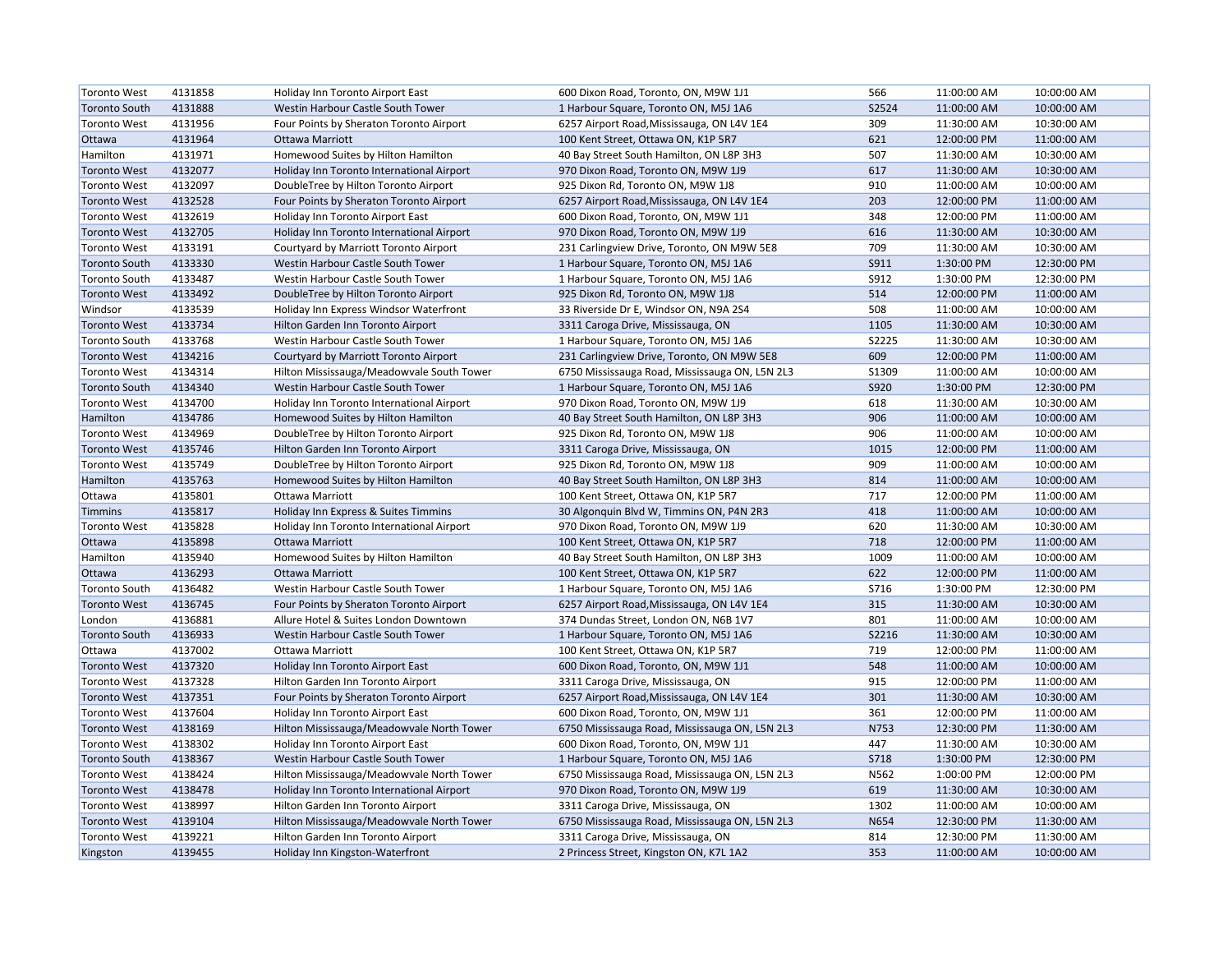| <b>Toronto West</b>  | 4139473 | Courtyard by Marriott Toronto Airport     | 231 Carlingview Drive, Toronto, ON M9W 5E8     | 619         | 12:00:00 PM | 11:00:00 AM |
|----------------------|---------|-------------------------------------------|------------------------------------------------|-------------|-------------|-------------|
| <b>Toronto West</b>  | 4139608 | Four Points by Sheraton Toronto Airport   | 6257 Airport Road, Mississauga, ON L4V 1E4     | 416         | 11:00:00 AM | 10:00:00 AM |
| Hamilton             | 4139788 | Homewood Suites by Hilton Hamilton        | 40 Bay Street South Hamilton, ON L8P 3H3       | 901         | 11:00:00 AM | 10:00:00 AM |
| Hamilton             | 4139802 | Homewood Suites by Hilton Hamilton        | 40 Bay Street South Hamilton, ON L8P 3H3       | 509         | 11:30:00 AM | 10:30:00 AM |
| <b>Toronto West</b>  | 4140129 | Hilton Mississauga/Meadowvale North Tower | 6750 Mississauga Road, Mississauga ON, L5N 2L3 | N759        | 12:30:00 PM | 11:30:00 AM |
| Sudbury              | 4140150 | Microtel Inn & Suites by Wyndham Sudbury  | 1312 Kingsway, Sudbury ON, P3B 2E5             | 203         | 11:00:00 AM | 10:00:00 AM |
| <b>Toronto West</b>  | 4140236 | Hilton Garden Inn Toronto Airport         | 3311 Caroga Drive, Mississauga, ON             | 914         | 12:00:00 PM | 11:00:00 AM |
| Ottawa               | 4140375 | <b>Ottawa Marriott</b>                    | 100 Kent Street, Ottawa ON, K1P 5R7            | 623         | 12:00:00 PM | 11:00:00 AM |
| <b>Toronto West</b>  | 4140376 | Holiday Inn Toronto Airport East          | 600 Dixon Road, Toronto, ON, M9W 1J1           | 360         | 12:00:00 PM | 11:00:00 AM |
| <b>Toronto West</b>  | 4140710 | Holiday Inn Toronto International Airport | 970 Dixon Road, Toronto ON, M9W 1J9            | 621         | 11:30:00 AM | 10:30:00 AM |
| <b>Toronto South</b> | 4140807 | Westin Harbour Castle South Tower         | 1 Harbour Square, Toronto ON, M5J 1A6          | S1013       | 1:00:00 PM  | 12:00:00 PM |
| <b>Toronto West</b>  | 4140989 | Holiday Inn Toronto International Airport | 970 Dixon Road, Toronto ON, M9W 1J9            | 622         | 11:30:00 AM | 10:30:00 AM |
| <b>Toronto West</b>  | 4141096 | Hilton Garden Inn Toronto Airport         | 3311 Caroga Drive, Mississauga, ON             | 1412        | 11:00:00 AM | 10:00:00 AM |
| <b>Toronto South</b> | 4141294 | Westin Harbour Castle South Tower         | 1 Harbour Square, Toronto ON, M5J 1A6          | S914        | 1:30:00 PM  | 12:30:00 PM |
| <b>Toronto West</b>  | 4141520 | DoubleTree by Hilton Toronto Airport      | 925 Dixon Rd, Toronto ON, M9W 1J8              | 601         | 11:30:00 AM | 10:30:00 AM |
| <b>Toronto West</b>  | 4141769 | Holiday Inn Toronto International Airport | 970 Dixon Road, Toronto ON, M9W 1J9            | 628         | 11:30:00 AM | 10:30:00 AM |
| <b>Toronto West</b>  | 4141770 | Hilton Garden Inn Toronto Airport         | 3311 Caroga Drive, Mississauga, ON             | 1309        | 11:00:00 AM | 10:00:00 AM |
| <b>Toronto South</b> | 4141788 | Westin Harbour Castle South Tower         | 1 Harbour Square, Toronto ON, M5J 1A6          | <b>S720</b> | 1:30:00 PM  | 12:30:00 PM |
| <b>Toronto West</b>  | 4141892 | Hilton Mississauga/Meadowvale North Tower | 6750 Mississauga Road, Mississauga ON, L5N 2L3 | N762        | 12:30:00 PM | 11:30:00 AM |
| <b>Toronto West</b>  | 4142111 | Hilton Mississauga/Meadowvale North Tower | 6750 Mississauga Road, Mississauga ON, L5N 2L3 | N561        | 1:00:00 PM  | 12:00:00 PM |
| Hamilton             | 4142118 | Homewood Suites by Hilton Hamilton        | 40 Bay Street South Hamilton, ON L8P 3H3       | 902         | 11:00:00 AM | 10:00:00 AM |
| Kingston             | 4142292 | Holiday Inn Kingston-Waterfront           | 2 Princess Street, Kingston ON, K7L 1A2        | 348         | 11:00:00 AM | 10:00:00 AM |
| Hamilton             | 4142333 | Homewood Suites by Hilton Hamilton        | 40 Bay Street South Hamilton, ON L8P 3H3       | 510         | 11:30:00 AM | 10:30:00 AM |
| Sudbury              | 4142408 | Microtel Inn & Suites by Wyndham Sudbury  | 1312 Kingsway, Sudbury ON, P3B 2E5             | 211         | 11:00:00 AM | 10:00:00 AM |
| <b>Toronto West</b>  | 4142587 | Holiday Inn Toronto Airport East          | 600 Dixon Road, Toronto, ON, M9W 1J1           | 564         | 11:00:00 AM | 10:00:00 AM |
| <b>Toronto West</b>  | 4142756 | Hilton Garden Inn Toronto Airport         | 3311 Caroga Drive, Mississauga, ON             | 1203        | 11:30:00 AM | 10:30:00 AM |
| Ottawa               | 4142819 | Ottawa Marriott                           | 100 Kent Street, Ottawa ON, K1P 5R7            | 624         | 12:00:00 PM | 11:00:00 AM |
| <b>Toronto West</b>  | 4142821 | Holiday Inn Toronto International Airport | 970 Dixon Road, Toronto ON, M9W 1J9            | 623         | 11:30:00 AM | 10:30:00 AM |
| <b>Toronto West</b>  | 4142831 | DoubleTree by Hilton Toronto Airport      | 925 Dixon Rd, Toronto ON, M9W 1J8              | 917         | 11:00:00 AM | 10:00:00 AM |
| <b>Toronto West</b>  | 4142945 | Holiday Inn Toronto International Airport | 970 Dixon Road, Toronto ON, M9W 1J9            | 624         | 11:30:00 AM | 10:30:00 AM |
| <b>Toronto South</b> | 4143154 | Westin Harbour Castle South Tower         | 1 Harbour Square, Toronto ON, M5J 1A6          | S721        | 1:30:00 PM  | 12:30:00 PM |
| <b>Toronto West</b>  | 4143249 | Holiday Inn Toronto International Airport | 970 Dixon Road, Toronto ON, M9W 1J9            | 626         | 11:30:00 AM | 10:30:00 AM |
| <b>Toronto West</b>  | 4143269 | Hilton Garden Inn Toronto Airport         | 3311 Caroga Drive, Mississauga, ON             | 1005        | 12:00:00 PM | 11:00:00 AM |
| <b>Toronto West</b>  | 4143322 | Four Points by Sheraton Toronto Airport   | 6257 Airport Road, Mississauga, ON L4V 1E4     | 405         | 11:00:00 AM | 10:00:00 AM |
| <b>Toronto West</b>  | 4143432 | Holiday Inn Toronto International Airport | 970 Dixon Road, Toronto ON, M9W 1J9            | 629         | 11:30:00 AM | 10:30:00 AM |
| <b>Toronto West</b>  | 4143504 | Four Points by Sheraton Toronto Airport   | 6257 Airport Road, Mississauga, ON L4V 1E4     | 328         | 11:30:00 AM | 10:30:00 AM |
| <b>Toronto South</b> | 4143518 | Westin Harbour Castle South Tower         | 1 Harbour Square, Toronto ON, M5J 1A6          | S1014       | 1:00:00 PM  | 12:00:00 PM |
| <b>Toronto West</b>  | 4143563 | DoubleTree by Hilton Toronto Airport      | 925 Dixon Rd, Toronto ON, M9W 1J8              | 502         | 12:00:00 PM | 11:00:00 AM |
| Windsor              | 4150357 | Holiday Inn Express Windsor Waterfront    | 33 Riverside Dr E, Windsor ON, N9A 2S4         | 509         | 11:00:00 AM | 10:00:00 AM |
| <b>Toronto West</b>  | 4150615 | Holiday Inn Toronto International Airport | 970 Dixon Road, Toronto ON, M9W 1J9            | 625         | 11:30:00 AM | 10:30:00 AM |
| <b>Toronto West</b>  | 4150699 | Hilton Garden Inn Toronto Airport         | 3311 Caroga Drive, Mississauga, ON             | 1115        | 11:30:00 AM | 10:30:00 AM |
| <b>Toronto South</b> | 4156598 | Westin Harbour Castle South Tower         | 1 Harbour Square, Toronto ON, M5J 1A6          | S1011       | 1:00:00 PM  | 12:00:00 PM |
| <b>Toronto South</b> | 4157318 | Westin Harbour Castle South Tower         | 1 Harbour Square, Toronto ON, M5J 1A6          | S2120       | 11:30:00 AM | 10:30:00 AM |
| <b>Toronto West</b>  | 4157344 | Holiday Inn Toronto International Airport | 970 Dixon Road, Toronto ON, M9W 1J9            | 627         | 11:30:00 AM | 10:30:00 AM |
| <b>Toronto West</b>  | 4157367 | Holiday Inn Toronto International Airport | 970 Dixon Road, Toronto ON, M9W 1J9            | 630         | 11:30:00 AM | 10:30:00 AM |
| <b>Toronto West</b>  | 4157385 | Four Points by Sheraton Toronto Airport   | 6257 Airport Road, Mississauga, ON L4V 1E4     | 332         | 11:30:00 AM | 10:30:00 AM |
| <b>Toronto West</b>  | 4157405 | DoubleTree by Hilton Toronto Airport      | 925 Dixon Rd, Toronto ON, M9W 1J8              | 710         | 11:30:00 AM | 10:30:00 AM |
| <b>Toronto South</b> | 4157750 | Westin Harbour Castle South Tower         | 1 Harbour Square, Toronto ON, M5J 1A6          | S2121       | 11:30:00 AM | 10:30:00 AM |
| Ottawa               | 4157900 | Ottawa Marriott                           | 100 Kent Street, Ottawa ON, K1P 5R7            | 721         | 12:00:00 PM | 11:00:00 AM |
| <b>Toronto South</b> | 4158271 | Westin Harbour Castle South Tower         | 1 Harbour Square, Toronto ON, M5J 1A6          | S2412       | 11:00:00 AM | 10:00:00 AM |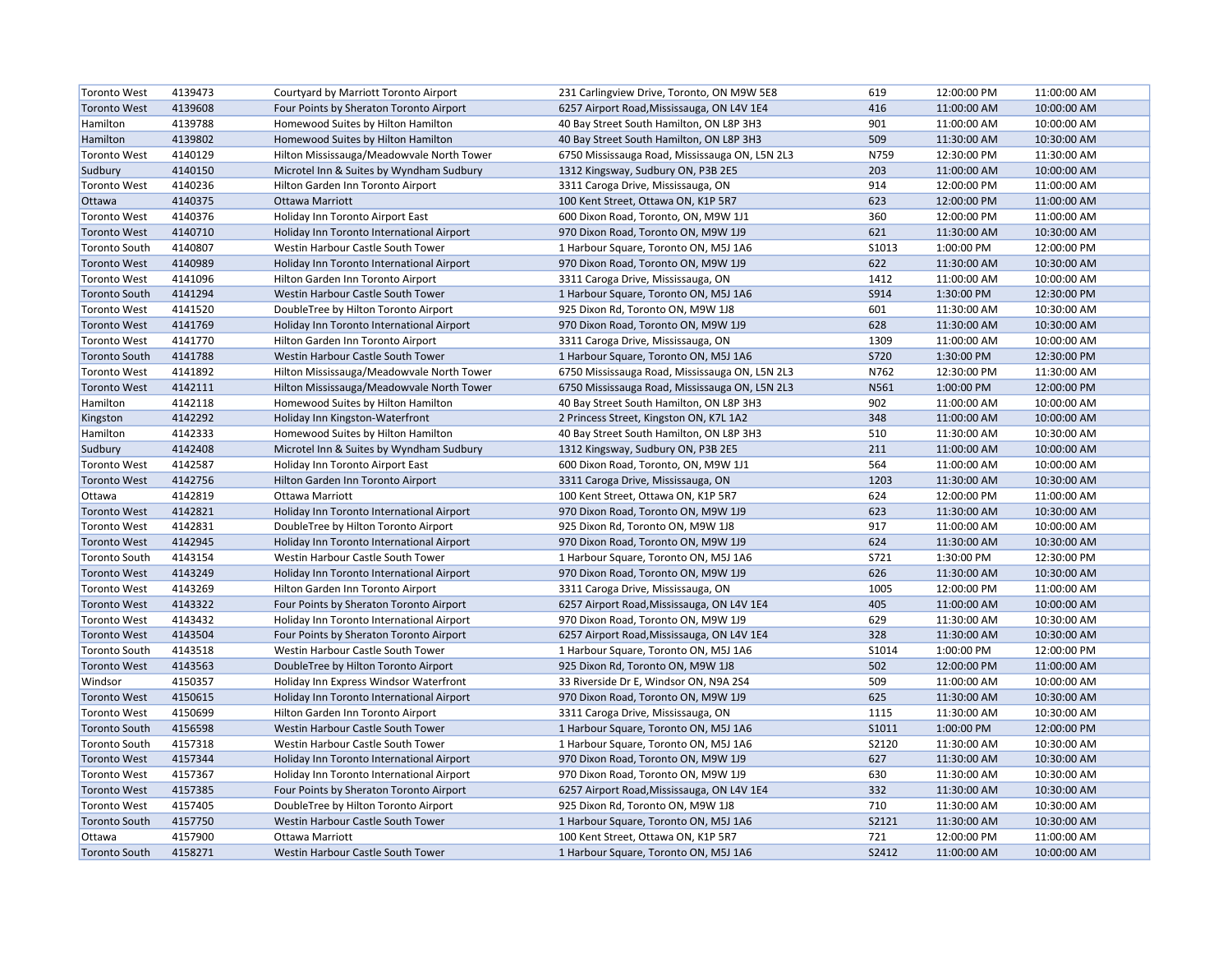| Hamilton             | 4158314 | Homewood Suites by Hilton Hamilton        | 40 Bay Street South Hamilton, ON L8P 3H3       | 510A         | 11:30:00 AM | 10:30:00 AM |
|----------------------|---------|-------------------------------------------|------------------------------------------------|--------------|-------------|-------------|
| Ottawa               | 4158607 | <b>Ottawa Marriott</b>                    | 100 Kent Street, Ottawa ON, K1P 5R7            | 722          | 12:00:00 PM | 11:00:00 AM |
| <b>Toronto West</b>  | 4159148 | Holiday Inn Toronto International Airport | 970 Dixon Road, Toronto ON, M9W 1J9            | 631          | 11:30:00 AM | 10:30:00 AM |
| <b>Toronto West</b>  | 4159402 | Hilton Mississauga/Meadowvale North Tower | 6750 Mississauga Road, Mississauga ON, L5N 2L3 | N1354        | 11:00:00 AM | 10:00:00 AM |
| <b>Toronto West</b>  | 4159584 | Holiday Inn Toronto International Airport | 970 Dixon Road, Toronto ON, M9W 1J9            | 634          | 11:30:00 AM | 10:30:00 AM |
| <b>Toronto West</b>  | 4159732 | Hilton Mississauga/Meadowvale North Tower | 6750 Mississauga Road, Mississauga ON, L5N 2L3 | N1353        | 11:00:00 AM | 10:00:00 AM |
| <b>Toronto West</b>  | 4159744 | Holiday Inn Toronto Airport East          | 600 Dixon Road, Toronto, ON, M9W 1J1           | 561          | 11:00:00 AM | 10:00:00 AM |
| <b>Toronto West</b>  | 4159760 | Holiday Inn Toronto Airport East          | 600 Dixon Road, Toronto, ON, M9W 1J1           | 355          | 12:00:00 PM | 11:00:00 AM |
| <b>Toronto West</b>  | 4159834 | Holiday Inn Toronto International Airport | 970 Dixon Road, Toronto ON, M9W 1J9            | 633          | 11:30:00 AM | 10:30:00 AM |
| <b>Toronto West</b>  | 4159886 | Holiday Inn Toronto Airport East          | 600 Dixon Road, Toronto, ON, M9W 1J1           | 559          | 11:00:00 AM | 10:00:00 AM |
| <b>Toronto South</b> | 4160017 | Westin Harbour Castle South Tower         | 1 Harbour Square, Toronto ON, M5J 1A6          | S2122        | 11:30:00 AM | 10:30:00 AM |
| <b>Toronto South</b> | 4160368 | Westin Harbour Castle South Tower         | 1 Harbour Square, Toronto ON, M5J 1A6          | S2124        | 11:30:00 AM | 10:30:00 AM |
| <b>Toronto West</b>  | 4160406 | Holiday Inn Toronto Airport East          | 600 Dixon Road, Toronto, ON, M9W 1J1           | 362          | 12:00:00 PM | 11:00:00 AM |
| Ottawa               | 4160579 | Ottawa Marriott                           | 100 Kent Street, Ottawa ON, K1P 5R7            | 723          | 12:00:00 PM | 11:00:00 AM |
| London               | 4160603 | Allure Hotel & Suites London Downtown     | 374 Dundas Street, London ON, N6B 1V7          | 506          | 11:30:00 AM | 10:30:00 AM |
| <b>Toronto West</b>  | 4160947 | Holiday Inn Toronto Airport East          | 600 Dixon Road, Toronto, ON, M9W 1J1           | 362          | 12:00:00 PM | 11:00:00 AM |
| Ottawa               | 4161074 | Ottawa Marriott                           | 100 Kent Street, Ottawa ON, K1P 5R7            | 625          | 12:00:00 PM | 11:00:00 AM |
| <b>Toronto West</b>  | 4161090 | Holiday Inn Toronto International Airport | 970 Dixon Road, Toronto ON, M9W 1J9            | 635          | 11:30:00 AM | 10:30:00 AM |
| <b>Toronto West</b>  | 4161216 | Holiday Inn Toronto Airport East          | 600 Dixon Road, Toronto, ON, M9W 1J1           | 461          | 11:30:00 AM | 10:30:00 AM |
| <b>Toronto West</b>  | 4161424 | Courtyard by Marriott Toronto Airport     | 231 Carlingview Drive, Toronto, ON M9W 5E8     | 723          | 11:30:00 AM | 10:30:00 AM |
| <b>Toronto West</b>  | 4161769 | DoubleTree by Hilton Toronto Airport      | 925 Dixon Rd, Toronto ON, M9W 1J8              | 715          | 11:30:00 AM | 10:30:00 AM |
| <b>Toronto West</b>  | 4161810 | Hilton Mississauga/Meadowvale South Tower | 6750 Mississauga Road, Mississauga ON, L5N 2L3 | <b>S1208</b> | 11:00:00 AM | 10:00:00 AM |
| <b>Toronto West</b>  | 4162783 | Holiday Inn Toronto Airport East          | 600 Dixon Road, Toronto, ON, M9W 1J1           | 454          | 11:30:00 AM | 10:30:00 AM |
| <b>Toronto West</b>  | 4163117 | DoubleTree by Hilton Toronto Airport      | 925 Dixon Rd, Toronto ON, M9W 1J8              | 706          | 11:30:00 AM | 10:30:00 AM |
| Hamilton             | 4163126 | Homewood Suites by Hilton Hamilton        | 40 Bay Street South Hamilton, ON L8P 3H3       | 907          | 11:00:00 AM | 10:00:00 AM |
| Ottawa               | 4163195 | Ottawa Marriott                           | 100 Kent Street, Ottawa ON, K1P 5R7            | 724          | 12:00:00 PM | 11:00:00 AM |
| Ottawa               | 4163199 | Ottawa Marriott                           | 100 Kent Street, Ottawa ON, K1P 5R7            | 725          | 12:00:00 PM | 11:00:00 AM |
| <b>Toronto South</b> | 4163388 | Westin Harbour Castle South Tower         | 1 Harbour Square, Toronto ON, M5J 1A6          | <b>S722</b>  | 1:30:00 PM  | 12:30:00 PM |
| Ottawa               | 4163575 | Ottawa Marriott                           | 100 Kent Street, Ottawa ON, K1P 5R7            | 726          | 12:00:00 PM | 11:00:00 AM |
| Windsor              | 4164029 | Holiday Inn Express Windsor Waterfront    | 33 Riverside Dr E, Windsor ON, N9A 2S4         | 304          | 11:00:00 AM | 10:00:00 AM |
| <b>Toronto West</b>  | 4164049 | Hilton Garden Inn Toronto Airport         | 3311 Caroga Drive, Mississauga, ON             | 912          | 12:00:00 PM | 11:00:00 AM |
| <b>Toronto South</b> | 4164065 | Westin Harbour Castle South Tower         | 1 Harbour Square, Toronto ON, M5J 1A6          | <b>S725</b>  | 1:30:00 PM  | 12:30:00 PM |
| Hamilton             | 4164361 | Homewood Suites by Hilton Hamilton        | 40 Bay Street South Hamilton, ON L8P 3H3       | 511          | 11:30:00 AM | 10:30:00 AM |
| <b>Toronto West</b>  | 4164414 | Holiday Inn Toronto Airport East          | 600 Dixon Road, Toronto, ON, M9W 1J1           | 562          | 11:00:00 AM | 10:00:00 AM |
| <b>Toronto West</b>  | 4164418 | Courtyard by Marriott Toronto Airport     | 231 Carlingview Drive, Toronto, ON M9W 5E8     | 622          | 12:00:00 PM | 11:00:00 AM |
| London               | 4164486 | Allure Hotel & Suites London Downtown     | 374 Dundas Street, London ON, N6B 1V7          | 507          | 11:30:00 AM | 10:30:00 AM |
| <b>Toronto West</b>  | 4164511 | Holiday Inn Toronto International Airport | 970 Dixon Road, Toronto ON, M9W 1J9            | 636          | 11:30:00 AM | 10:30:00 AM |
| <b>Toronto West</b>  | 4164530 | Hilton Garden Inn Toronto Airport         | 3311 Caroga Drive, Mississauga, ON             | 1007         | 12:00:00 PM | 11:00:00 AM |
| Hamilton             | 4164642 | Homewood Suites by Hilton Hamilton        | 40 Bay Street South Hamilton, ON L8P 3H3       | 903          | 11:00:00 AM | 10:00:00 AM |
| Ottawa               | 4164647 | <b>Ottawa Marriott</b>                    | 100 Kent Street, Ottawa ON, K1P 5R7            | 727          | 12:00:00 PM | 11:00:00 AM |
| <b>Toronto West</b>  | 4165397 | Holiday Inn Toronto International Airport | 970 Dixon Road, Toronto ON, M9W 1J9            | 637          | 11:30:00 AM | 10:30:00 AM |
| Ottawa               | 4165663 | <b>Ottawa Marriott</b>                    | 100 Kent Street, Ottawa ON, K1P 5R7            | 728          | 12:00:00 PM | 11:00:00 AM |
| <b>Toronto South</b> | 4165675 | Westin Harbour Castle South Tower         | 1 Harbour Square, Toronto ON, M5J 1A6          | <b>S811</b>  | 1:30:00 PM  | 12:30:00 PM |
| <b>Toronto West</b>  | 4165686 | Courtyard by Marriott Toronto Airport     | 231 Carlingview Drive, Toronto, ON M9W 5E8     | 824          | 11:00:00 AM | 10:00:00 AM |
| <b>Toronto West</b>  | 4165971 | Hilton Garden Inn Toronto Airport         | 3311 Caroga Drive, Mississauga, ON             | 806          | 12:30:00 PM | 11:30:00 AM |
| <b>Toronto West</b>  | 4166166 | Four Points by Sheraton Toronto Airport   | 6257 Airport Road, Mississauga, ON L4V 1E4     | 307          | 11:30:00 AM | 10:30:00 AM |
| <b>Toronto West</b>  | 4166347 | Four Points by Sheraton Toronto Airport   | 6257 Airport Road, Mississauga, ON L4V 1E4     | 310          | 11:30:00 AM | 10:30:00 AM |
| <b>Toronto West</b>  | 4166376 | Hilton Garden Inn Toronto Airport         | 3311 Caroga Drive, Mississauga, ON             | 703          | 12:30:00 PM | 11:30:00 AM |
| <b>Toronto West</b>  | 4167086 | Courtyard by Marriott Toronto Airport     | 231 Carlingview Drive, Toronto, ON M9W 5E8     | 706          | 11:30:00 AM | 10:30:00 AM |
| <b>Toronto West</b>  | 4167097 | Courtyard by Marriott Toronto Airport     | 231 Carlingview Drive, Toronto, ON M9W 5E8     | 615          | 12:00:00 PM | 11:00:00 AM |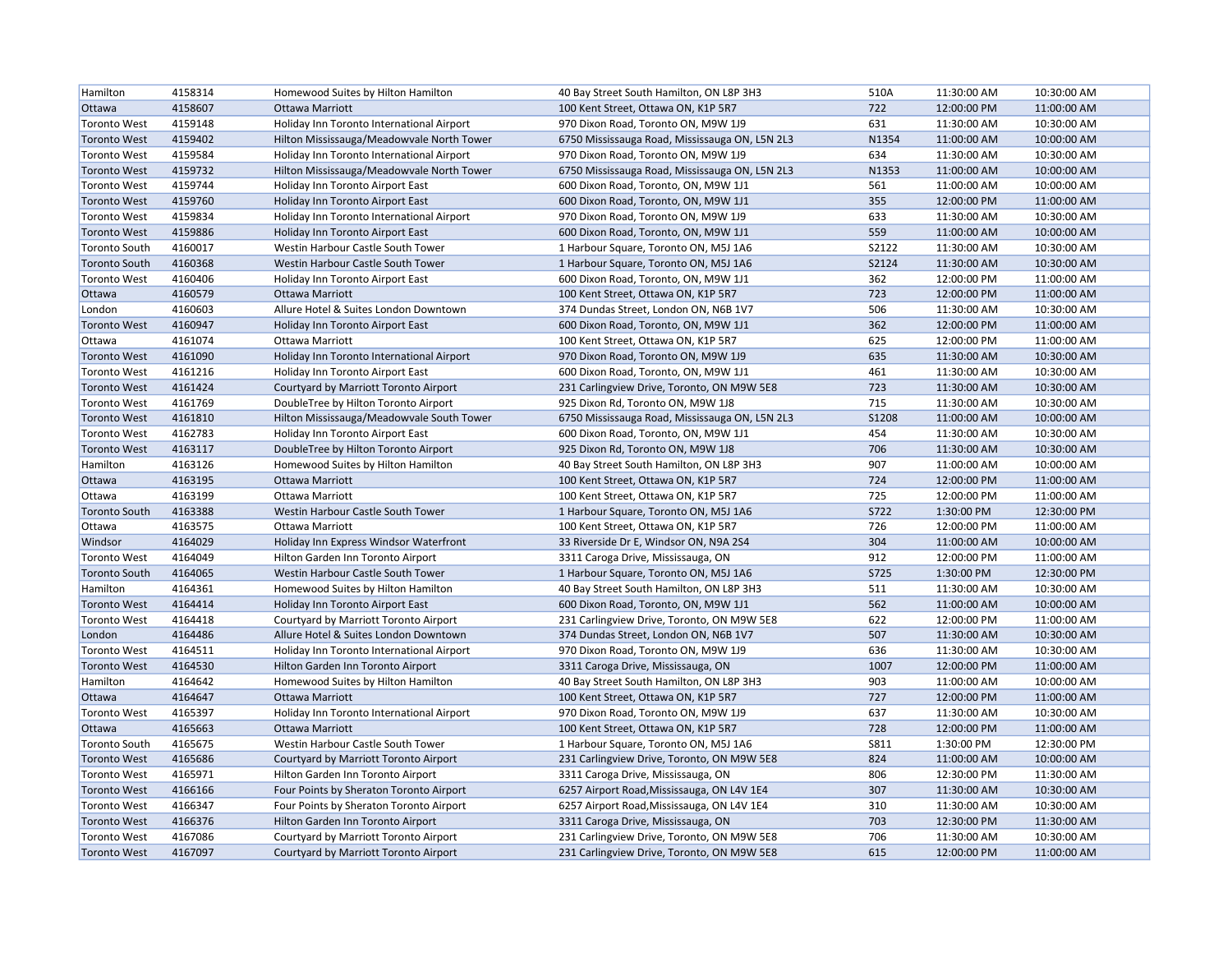| <b>Toronto South</b> | 4167146 | Westin Harbour Castle South Tower         | 1 Harbour Square, Toronto ON, M5J 1A6          | S2415 | 11:00:00 AM | 10:00:00 AM |
|----------------------|---------|-------------------------------------------|------------------------------------------------|-------|-------------|-------------|
| <b>Toronto South</b> | 4167174 | Westin Harbour Castle South Tower         | 1 Harbour Square, Toronto ON, M5J 1A6          | S2125 | 11:30:00 AM | 10:30:00 AM |
| <b>Toronto West</b>  | 4167193 | Holiday Inn Toronto International Airport | 970 Dixon Road, Toronto ON, M9W 1J9            | 638   | 11:30:00 AM | 10:30:00 AM |
| <b>Toronto South</b> | 4167225 | Westin Harbour Castle South Tower         | 1 Harbour Square, Toronto ON, M5J 1A6          | S2416 | 11:00:00 AM | 10:00:00 AM |
| <b>Toronto West</b>  | 4167314 | Holiday Inn Toronto International Airport | 970 Dixon Road, Toronto ON, M9W 1J9            | 639   | 11:30:00 AM | 10:30:00 AM |
| <b>Toronto West</b>  | 4167327 | DoubleTree by Hilton Toronto Airport      | 925 Dixon Rd, Toronto ON, M9W 1J8              | 712   | 11:30:00 AM | 10:30:00 AM |
| London               | 4167401 | Allure Hotel & Suites London Downtown     | 374 Dundas Street, London ON, N6B 1V7          | 509   | 11:30:00 AM | 10:30:00 AM |
| <b>Toronto West</b>  | 4168626 | Four Points by Sheraton Toronto Airport   | 6257 Airport Road, Mississauga, ON L4V 1E4     | 316   | 11:30:00 AM | 10:30:00 AM |
| Hamilton             | 4168750 | Homewood Suites by Hilton Hamilton        | 40 Bay Street South Hamilton, ON L8P 3H3       | 514   | 11:30:00 AM | 10:30:00 AM |
| <b>Toronto West</b>  | 4168825 | Courtyard by Marriott Toronto Airport     | 231 Carlingview Drive, Toronto, ON M9W 5E8     | 715   | 11:30:00 AM | 10:30:00 AM |
| <b>Toronto West</b>  | 4168931 | Holiday Inn Toronto International Airport | 970 Dixon Road, Toronto ON, M9W 1J9            | 640   | 11:30:00 AM | 10:30:00 AM |
| <b>Toronto West</b>  | 4168933 | Four Points by Sheraton Toronto Airport   | 6257 Airport Road, Mississauga, ON L4V 1E4     | 216   | 12:00:00 PM | 11:00:00 AM |
| <b>Toronto West</b>  | 4168969 | Four Points by Sheraton Toronto Airport   | 6257 Airport Road, Mississauga, ON L4V 1E4     | 215   | 12:00:00 PM | 11:00:00 AM |
| <b>Toronto West</b>  | 4168972 | Holiday Inn Toronto Airport East          | 600 Dixon Road, Toronto, ON, M9W 1J1           | 364   | 12:00:00 PM | 11:00:00 AM |
| <b>Toronto South</b> | 4169027 | Westin Harbour Castle South Tower         | 1 Harbour Square, Toronto ON, M5J 1A6          | S2126 | 11:30:00 AM | 10:30:00 AM |
| Ottawa               | 4169036 | <b>Ottawa Marriott</b>                    | 100 Kent Street, Ottawa ON, K1P 5R7            | 626   | 12:00:00 PM | 11:00:00 AM |
| <b>Toronto West</b>  | 4169158 | Holiday Inn Toronto Airport East          | 600 Dixon Road, Toronto, ON, M9W 1J1           | 454   | 11:30:00 AM | 10:30:00 AM |
| <b>Toronto South</b> | 4169212 | Westin Harbour Castle South Tower         | 1 Harbour Square, Toronto ON, M5J 1A6          | S2127 | 11:30:00 AM | 10:30:00 AM |
| <b>Toronto West</b>  | 4169247 | Hilton Mississauga/Meadowvale North Tower | 6750 Mississauga Road, Mississauga ON, L5N 2L3 | N1058 | 11:30:00 AM | 10:30:00 AM |
| <b>Toronto West</b>  | 4169298 | Hilton Mississauga/Meadowvale South Tower | 6750 Mississauga Road, Mississauga ON, L5N 2L3 | S1003 | 11:30:00 AM | 10:30:00 AM |
| <b>Toronto West</b>  | 4169638 | Holiday Inn Toronto International Airport | 970 Dixon Road, Toronto ON, M9W 1J9            | 641   | 11:30:00 AM | 10:30:00 AM |
| <b>Toronto West</b>  | 4169775 | Hilton Mississauga/Meadowvale North Tower | 6750 Mississauga Road, Mississauga ON, L5N 2L3 | N951  | 12:00:00 PM | 11:00:00 AM |
| <b>Toronto West</b>  | 4169974 | Holiday Inn Toronto Airport East          | 600 Dixon Road, Toronto, ON, M9W 1J1           | 449   | 11:30:00 AM | 10:30:00 AM |
| <b>Toronto West</b>  | 4170036 | Courtyard by Marriott Toronto Airport     | 231 Carlingview Drive, Toronto, ON M9W 5E8     | 822   | 11:00:00 AM | 10:00:00 AM |
| <b>Toronto West</b>  | 4170076 | Courtyard by Marriott Toronto Airport     | 231 Carlingview Drive, Toronto, ON M9W 5E8     | 816   | 11:00:00 AM | 10:00:00 AM |
| <b>Toronto South</b> | 4170097 | Westin Harbour Castle South Tower         | 1 Harbour Square, Toronto ON, M5J 1A6          | S2027 | 11:30:00 AM | 10:30:00 AM |
| <b>Toronto West</b>  | 4170153 | Courtyard by Marriott Toronto Airport     | 231 Carlingview Drive, Toronto, ON M9W 5E8     | 719   | 11:30:00 AM | 10:30:00 AM |
| <b>Toronto West</b>  | 4170420 | Hilton Garden Inn Toronto Airport         | 3311 Caroga Drive, Mississauga, ON             | 1413  | 11:00:00 AM | 10:00:00 AM |
| <b>Toronto West</b>  | 4170454 | Hilton Garden Inn Toronto Airport         | 3311 Caroga Drive, Mississauga, ON             | 1316  | 11:00:00 AM | 10:00:00 AM |
| London               | 4170558 | Allure Hotel & Suites London Downtown     | 374 Dundas Street, London ON, N6B 1V7          | 806   | 11:00:00 AM | 10:00:00 AM |
| <b>Toronto West</b>  | 4170571 | Hilton Garden Inn Toronto Airport         | 3311 Caroga Drive, Mississauga, ON             | 1303  | 11:00:00 AM | 10:00:00 AM |
| <b>Toronto West</b>  | 4170623 | Holiday Inn Toronto Airport East          | 600 Dixon Road, Toronto, ON, M9W 1J1           | 365   | 12:00:00 PM | 11:00:00 AM |
| <b>Toronto West</b>  | 4170655 | Hilton Mississauga/Meadowvale South Tower | 6750 Mississauga Road, Mississauga ON, L5N 2L3 | S407  | 1:00:00 PM  | 12:00:00 PM |
| <b>Toronto West</b>  | 4170838 | Holiday Inn Toronto International Airport | 970 Dixon Road, Toronto ON, M9W 1J9            | 643   | 11:30:00 AM | 10:30:00 AM |
| Ottawa               | 4171056 | Ottawa Marriott                           | 100 Kent Street, Ottawa ON, K1P 5R7            | 627   | 12:00:00 PM | 11:00:00 AM |
| <b>Toronto West</b>  | 4171079 | Holiday Inn Toronto International Airport | 970 Dixon Road, Toronto ON, M9W 1J9            | 642   | 11:30:00 AM | 10:30:00 AM |
| <b>Toronto West</b>  | 4171231 | Holiday Inn Toronto International Airport | 970 Dixon Road, Toronto ON, M9W 1J9            | 644   | 11:30:00 AM | 10:30:00 AM |
| Ottawa               | 4171242 | <b>Ottawa Marriott</b>                    | 100 Kent Street, Ottawa ON, K1P 5R7            | 628   | 12:00:00 PM | 11:00:00 AM |
| <b>Toronto West</b>  | 4171331 | Holiday Inn Toronto Airport East          | 600 Dixon Road, Toronto, ON, M9W 1J1           | 443   | 11:30:00 AM | 10:30:00 AM |
| London               | 4171356 | Allure Hotel & Suites London Downtown     | 374 Dundas Street, London ON, N6B 1V7          | 807   | 11:00:00 AM | 10:00:00 AM |
| <b>Toronto South</b> | 4171475 | Westin Harbour Castle South Tower         | 1 Harbour Square, Toronto ON, M5J 1A6          | S2112 | 11:30:00 AM | 10:30:00 AM |
| <b>Toronto West</b>  | 4171490 | Holiday Inn Toronto International Airport | 970 Dixon Road, Toronto ON, M9W 1J9            | 645   | 11:30:00 AM | 10:30:00 AM |
| <b>Toronto West</b>  | 4171526 | Holiday Inn Toronto International Airport | 970 Dixon Road, Toronto ON, M9W 1J9            | 646   | 11:30:00 AM | 10:30:00 AM |
| <b>Toronto West</b>  | 4171539 | Four Points by Sheraton Toronto Airport   | 6257 Airport Road, Mississauga, ON L4V 1E4     | 311   | 11:30:00 AM | 10:30:00 AM |
| <b>Toronto South</b> | 4171562 | Westin Harbour Castle South Tower         | 1 Harbour Square, Toronto ON, M5J 1A6          | S2212 | 11:30:00 AM | 10:30:00 AM |
| <b>Toronto West</b>  | 4171605 | Holiday Inn Toronto Airport East          | 600 Dixon Road, Toronto, ON, M9W 1J1           | 347   | 12:00:00 PM | 11:00:00 AM |
| <b>Toronto West</b>  | 4171689 | Holiday Inn Toronto International Airport | 970 Dixon Road, Toronto ON, M9W 1J9            | 648   | 11:30:00 AM | 10:30:00 AM |
| <b>Toronto West</b>  | 4172102 | Hilton Garden Inn Toronto Airport         | 3311 Caroga Drive, Mississauga, ON             | 719   | 12:30:00 PM | 11:30:00 AM |
| <b>Toronto West</b>  | 4172226 | Hilton Garden Inn Toronto Airport         | 3311 Caroga Drive, Mississauga, ON             | 1116  | 11:30:00 AM | 10:30:00 AM |
| <b>Toronto West</b>  | 4172411 | Hilton Garden Inn Toronto Airport         | 3311 Caroga Drive, Mississauga, ON             | 916   | 12:00:00 PM | 11:00:00 AM |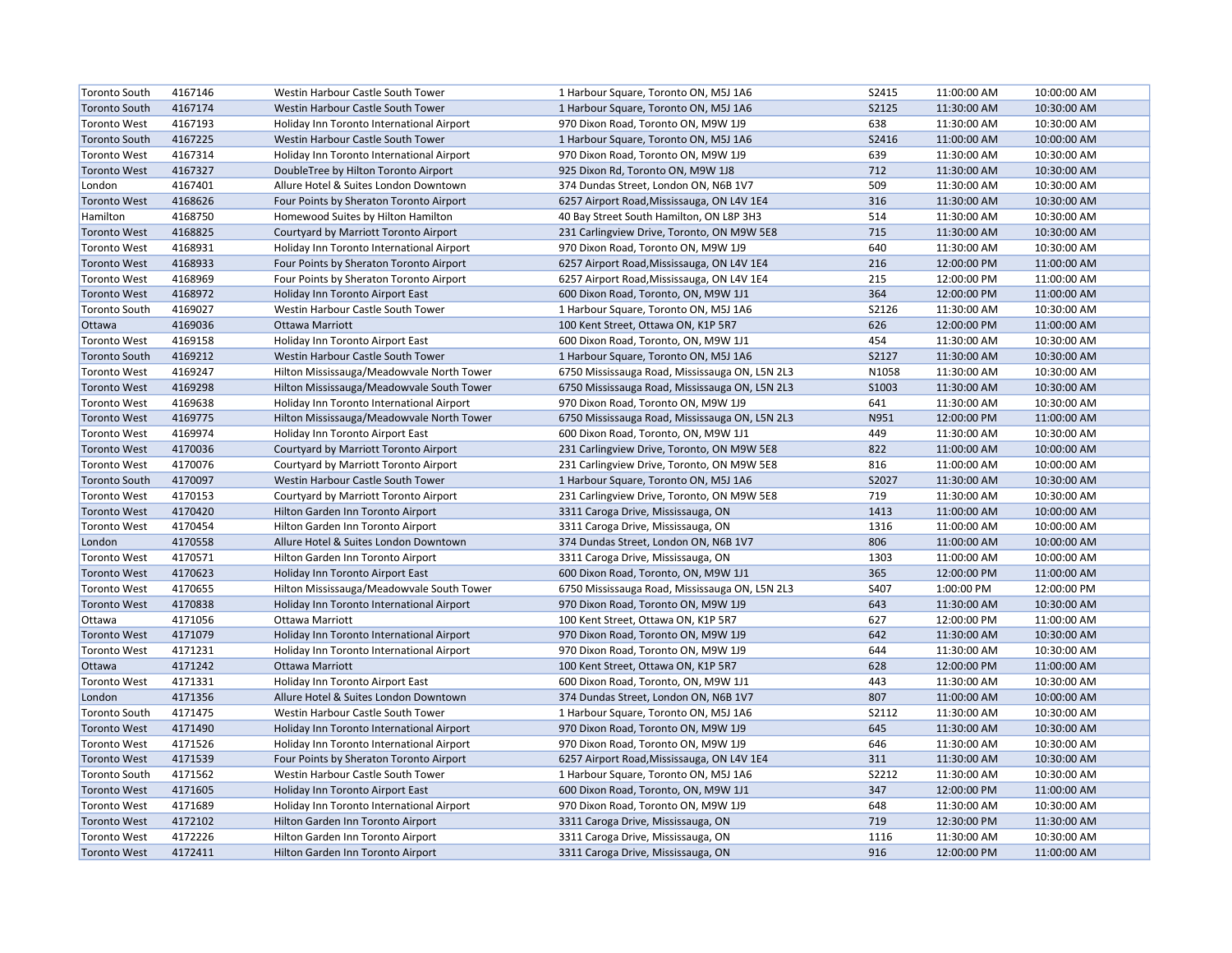| <b>Toronto West</b>  | 4172443 | Holiday Inn Toronto International Airport | 970 Dixon Road, Toronto ON, M9W 1J9            | 650          | 11:30:00 AM | 10:30:00 AM |
|----------------------|---------|-------------------------------------------|------------------------------------------------|--------------|-------------|-------------|
| <b>Toronto West</b>  | 4172541 | Hilton Mississauga/Meadowvale South Tower | 6750 Mississauga Road, Mississauga ON, L5N 2L3 | S906         | 11:30:00 AM | 10:30:00 AM |
| <b>Toronto West</b>  | 4172579 | Courtyard by Marriott Toronto Airport     | 231 Carlingview Drive, Toronto, ON M9W 5E8     | 516          | 12:30:00 PM | 11:30:00 AM |
| <b>Toronto South</b> | 4172674 | Westin Harbour Castle South Tower         | 1 Harbour Square, Toronto ON, M5J 1A6          | S2113        | 11:30:00 AM | 10:30:00 AM |
| <b>Toronto West</b>  | 4172675 | Holiday Inn Toronto International Airport | 970 Dixon Road, Toronto ON, M9W 1J9            | 651          | 11:30:00 AM | 10:30:00 AM |
| <b>Toronto West</b>  | 4172714 | Hilton Garden Inn Toronto Airport         | 3311 Caroga Drive, Mississauga, ON             | 1119         | 11:30:00 AM | 10:30:00 AM |
| Ottawa               | 4172957 | Ottawa Marriott                           | 100 Kent Street, Ottawa ON, K1P 5R7            | 629          | 12:00:00 PM | 11:00:00 AM |
| <b>Toronto West</b>  | 4174051 | Hilton Mississauga/Meadowvale South Tower | 6750 Mississauga Road, Mississauga ON, L5N 2L3 | S204         | 1:30:00 PM  | 12:30:00 PM |
| Ottawa               | 4174182 | Ottawa Marriott                           | 100 Kent Street, Ottawa ON, K1P 5R7            | 729          | 12:00:00 PM | 11:00:00 AM |
| Windsor              | 4174267 | Holiday Inn Express Windsor Waterfront    | 33 Riverside Dr E, Windsor ON, N9A 2S4         | 305          | 11:00:00 AM | 10:00:00 AM |
| <b>Toronto West</b>  | 4174562 | Holiday Inn Toronto International Airport | 970 Dixon Road, Toronto ON, M9W 1J9            | 652          | 11:30:00 AM | 10:30:00 AM |
| <b>Toronto West</b>  | 4174585 | Courtyard by Marriott Toronto Airport     | 231 Carlingview Drive, Toronto, ON M9W 5E8     | 804          | 11:00:00 AM | 10:00:00 AM |
| <b>Toronto West</b>  | 4174789 | DoubleTree by Hilton Toronto Airport      | 925 Dixon Rd, Toronto ON, M9W 1J8              | 815          | 11:00:00 AM | 10:00:00 AM |
| <b>Toronto West</b>  | 4174822 | Hilton Mississauga/Meadowvale South Tower | 6750 Mississauga Road, Mississauga ON, L5N 2L3 | S709         | 12:00:00 PM | 11:00:00 AM |
| <b>Toronto South</b> | 4174871 | Westin Harbour Castle South Tower         | 1 Harbour Square, Toronto ON, M5J 1A6          | S2114        | 11:30:00 AM | 10:30:00 AM |
| <b>Toronto South</b> | 4175087 | Westin Harbour Castle South Tower         | 1 Harbour Square, Toronto ON, M5J 1A6          | <b>S2213</b> | 11:30:00 AM | 10:30:00 AM |
| <b>Toronto South</b> | 4175135 | Westin Harbour Castle South Tower         | 1 Harbour Square, Toronto ON, M5J 1A6          | S2214        | 11:30:00 AM | 10:30:00 AM |
| <b>Toronto West</b>  | 4175156 | Hilton Garden Inn Toronto Airport         | 3311 Caroga Drive, Mississauga, ON             | 1307         | 11:00:00 AM | 10:00:00 AM |
| <b>Toronto West</b>  | 4175420 | Hilton Mississauga/Meadowvale North Tower | 6750 Mississauga Road, Mississauga ON, L5N 2L3 | N655         | 12:30:00 PM | 11:30:00 AM |
| <b>Toronto South</b> | 4175442 | Westin Harbour Castle South Tower         | 1 Harbour Square, Toronto ON, M5J 1A6          | <b>S2115</b> | 11:30:00 AM | 10:30:00 AM |
| <b>Toronto West</b>  | 4175533 | Holiday Inn Toronto Airport East          | 600 Dixon Road, Toronto, ON, M9W 1J1           | 348          | 12:00:00 PM | 11:00:00 AM |
| <b>Toronto South</b> | 4175557 | Westin Harbour Castle South Tower         | 1 Harbour Square, Toronto ON, M5J 1A6          | S2116        | 11:30:00 AM | 10:30:00 AM |
| <b>Toronto West</b>  | 4175569 | Four Points by Sheraton Toronto Airport   | 6257 Airport Road, Mississauga, ON L4V 1E4     | 225          | 12:00:00 PM | 11:00:00 AM |
| <b>Toronto West</b>  | 4175592 | Holiday Inn Toronto Airport East          | 600 Dixon Road, Toronto, ON, M9W 1J1           | 358          | 12:00:00 PM | 11:00:00 AM |
| Ottawa               | 4175608 | Ottawa Marriott                           | 100 Kent Street, Ottawa ON, K1P 5R7            | 730          | 12:00:00 PM | 11:00:00 AM |
| <b>Toronto West</b>  | 4175613 | Courtyard by Marriott Toronto Airport     | 231 Carlingview Drive, Toronto, ON M9W 5E8     | 812          | 11:00:00 AM | 10:00:00 AM |
| <b>Toronto West</b>  | 4175616 | Holiday Inn Toronto Airport East          | 600 Dixon Road, Toronto, ON, M9W 1J1           | 545          | 11:00:00 AM | 10:00:00 AM |
| <b>Toronto West</b>  | 4175617 | DoubleTree by Hilton Toronto Airport      | 925 Dixon Rd, Toronto ON, M9W 1J8              | 519          | 12:00:00 PM | 11:00:00 AM |
| <b>Toronto South</b> | 4175624 | Westin Harbour Castle South Tower         | 1 Harbour Square, Toronto ON, M5J 1A6          | <b>S2118</b> | 11:30:00 AM | 10:30:00 AM |
| <b>Toronto West</b>  | 4175631 | Hilton Mississauga/Meadowvale North Tower | 6750 Mississauga Road, Mississauga ON, L5N 2L3 | N653         | 12:30:00 PM | 11:30:00 AM |
| <b>Toronto West</b>  | 4175752 | Courtyard by Marriott Toronto Airport     | 231 Carlingview Drive, Toronto, ON M9W 5E8     | 721          | 11:30:00 AM | 10:30:00 AM |
| <b>Toronto West</b>  | 4175795 | Courtyard by Marriott Toronto Airport     | 231 Carlingview Drive, Toronto, ON M9W 5E8     | 815          | 11:00:00 AM | 10:00:00 AM |
| <b>Toronto West</b>  | 4175881 | Hilton Garden Inn Toronto Airport         | 3311 Caroga Drive, Mississauga, ON             | 1217         | 11:30:00 AM | 10:30:00 AM |
| <b>Toronto South</b> | 4175995 | Westin Harbour Castle South Tower         | 1 Harbour Square, Toronto ON, M5J 1A6          | S2020        | 11:30:00 AM | 10:30:00 AM |
| <b>Toronto South</b> | 4176275 | Westin Harbour Castle South Tower         | 1 Harbour Square, Toronto ON, M5J 1A6          | S2021        | 11:30:00 AM | 10:30:00 AM |
| <b>Toronto West</b>  | 4176329 | Hilton Mississauga/Meadowvale North Tower | 6750 Mississauga Road, Mississauga ON, L5N 2L3 | N658         | 12:30:00 PM | 11:30:00 AM |
| Ottawa               | 4176339 | Ottawa Marriott                           | 100 Kent Street, Ottawa ON, K1P 5R7            | 731          | 12:00:00 PM | 11:00:00 AM |
| Kingston             | 4176609 | Holiday Inn Kingston-Waterfront           | 2 Princess Street, Kingston ON, K7L 1A2        | 349          | 11:00:00 AM | 10:00:00 AM |
| <b>Toronto South</b> | 4176723 | Westin Harbour Castle South Tower         | 1 Harbour Square, Toronto ON, M5J 1A6          | S2022        | 11:30:00 AM | 10:30:00 AM |
| <b>Toronto West</b>  | 4176746 | Hilton Garden Inn Toronto Airport         | 3311 Caroga Drive, Mississauga, ON             | 805          | 12:30:00 PM | 11:30:00 AM |
| <b>Toronto South</b> | 4176753 | Westin Harbour Castle South Tower         | 1 Harbour Square, Toronto ON, M5J 1A6          | S2418        | 11:00:00 AM | 10:00:00 AM |
| <b>Toronto West</b>  | 4176865 | Four Points by Sheraton Toronto Airport   | 6257 Airport Road, Mississauga, ON L4V 1E4     | 326          | 11:30:00 AM | 10:30:00 AM |
| <b>Toronto West</b>  | 4176960 | DoubleTree by Hilton Toronto Airport      | 925 Dixon Rd, Toronto ON, M9W 1J8              | 615          | 11:30:00 AM | 10:30:00 AM |
| <b>Toronto South</b> | 4177041 | Westin Harbour Castle South Tower         | 1 Harbour Square, Toronto ON, M5J 1A6          | S2024        | 11:30:00 AM | 10:30:00 AM |
| <b>Toronto West</b>  | 4177044 | Courtyard by Marriott Toronto Airport     | 231 Carlingview Drive, Toronto, ON M9W 5E8     | 811          | 11:00:00 AM | 10:00:00 AM |
| <b>Toronto West</b>  | 4177091 | Holiday Inn Toronto Airport East          | 600 Dixon Road, Toronto, ON, M9W 1J1           | 343          | 12:00:00 PM | 11:00:00 AM |
| <b>Toronto South</b> | 4177283 | Westin Harbour Castle South Tower         | 1 Harbour Square, Toronto ON, M5J 1A6          | S2025        | 11:30:00 AM | 10:30:00 AM |
| London               | 4177314 | Allure Hotel & Suites London Downtown     | 374 Dundas Street, London ON, N6B 1V7          | 802          | 11:00:00 AM | 10:00:00 AM |
| Ottawa               | 4177489 | Ottawa Marriott                           | 100 Kent Street, Ottawa ON, K1P 5R7            | 733          | 12:00:00 PM | 11:00:00 AM |
| <b>Toronto West</b>  | 4177546 | Holiday Inn Toronto Airport East          | 600 Dixon Road, Toronto, ON, M9W 1J1           | 359          | 12:00:00 PM | 11:00:00 AM |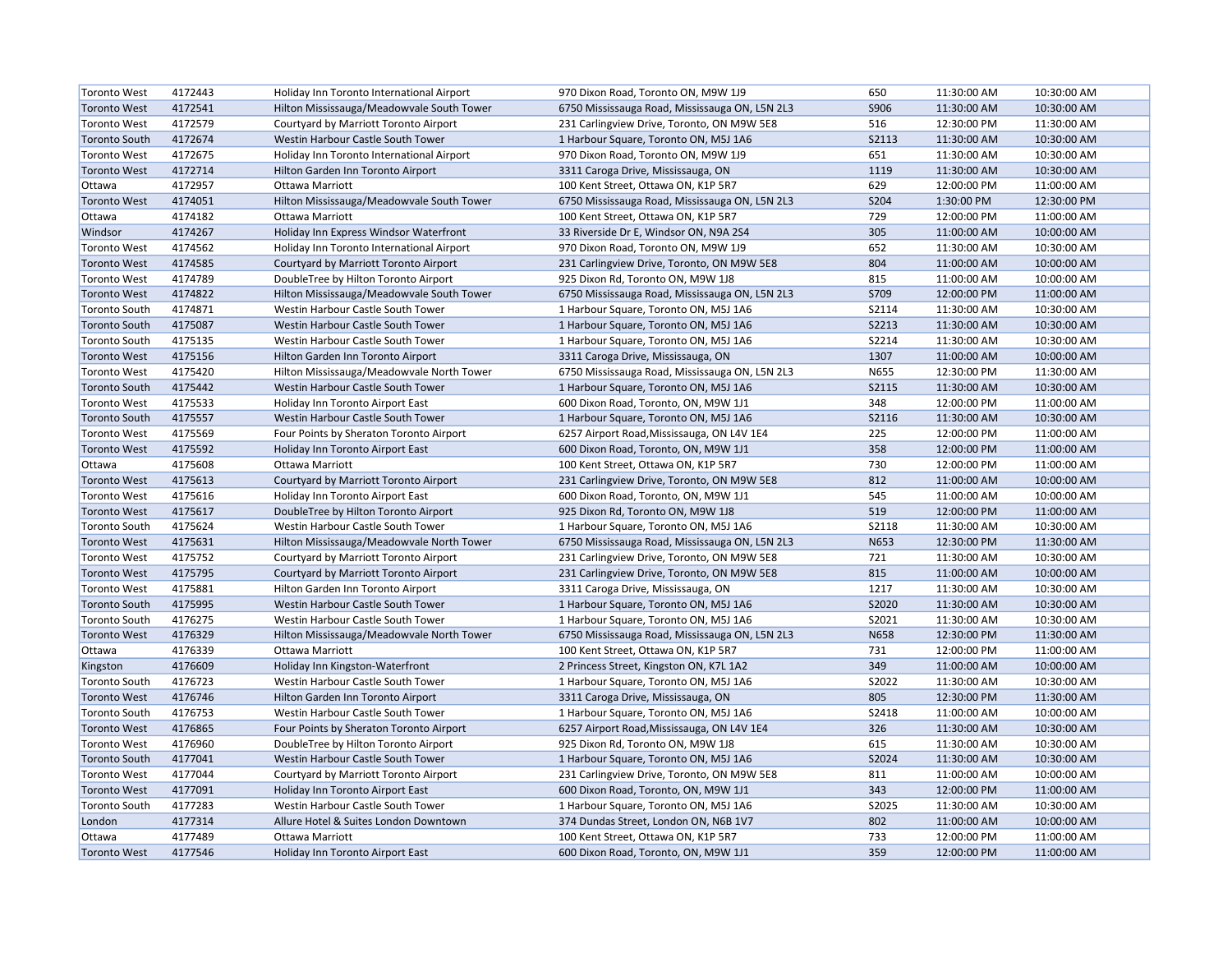| <b>Toronto West</b>  | 4177699 | Hilton Garden Inn Toronto Airport         | 3311 Caroga Drive, Mississauga, ON             | 1202         | 11:30:00 AM | 10:30:00 AM |
|----------------------|---------|-------------------------------------------|------------------------------------------------|--------------|-------------|-------------|
| <b>Toronto West</b>  | 4177792 | Four Points by Sheraton Toronto Airport   | 6257 Airport Road, Mississauga, ON L4V 1E4     | 425          | 11:00:00 AM | 10:00:00 AM |
| <b>Toronto West</b>  | 4177842 | Courtyard by Marriott Toronto Airport     | 231 Carlingview Drive, Toronto, ON M9W 5E8     | 807          | 11:00:00 AM | 10:00:00 AM |
| <b>Toronto West</b>  | 4177853 | Holiday Inn Toronto International Airport | 970 Dixon Road, Toronto ON, M9W 1J9            | 653          | 11:30:00 AM | 10:30:00 AM |
| <b>Toronto West</b>  | 4177922 | Holiday Inn Toronto International Airport | 970 Dixon Road, Toronto ON, M9W 1J9            | 654          | 11:30:00 AM | 10:30:00 AM |
| <b>Toronto West</b>  | 4177937 | Courtyard by Marriott Toronto Airport     | 231 Carlingview Drive, Toronto, ON M9W 5E8     | 718          | 11:30:00 AM | 10:30:00 AM |
| <b>Toronto West</b>  | 4178184 | Hilton Mississauga/Meadowvale North Tower | 6750 Mississauga Road, Mississauga ON, L5N 2L3 | N755         | 12:30:00 PM | 11:30:00 AM |
| <b>Toronto West</b>  | 4178198 | Hilton Mississauga/Meadowvale North Tower | 6750 Mississauga Road, Mississauga ON, L5N 2L3 | N756         | 12:30:00 PM | 11:30:00 AM |
| <b>Toronto West</b>  | 4178253 | DoubleTree by Hilton Toronto Airport      | 925 Dixon Rd, Toronto ON, M9W 1J8              | 819          | 11:00:00 AM | 10:00:00 AM |
| <b>Toronto South</b> | 4178259 | Westin Harbour Castle South Tower         | 1 Harbour Square, Toronto ON, M5J 1A6          | S2026        | 11:30:00 AM | 10:30:00 AM |
| <b>Toronto South</b> | 4178264 | Westin Harbour Castle South Tower         | 1 Harbour Square, Toronto ON, M5J 1A6          | S2420        | 11:00:00 AM | 10:00:00 AM |
| <b>Toronto South</b> | 4178268 | Westin Harbour Castle South Tower         | 1 Harbour Square, Toronto ON, M5J 1A6          | S2018        | 11:30:00 AM | 10:30:00 AM |
| <b>Toronto South</b> | 4178281 | Westin Harbour Castle South Tower         | 1 Harbour Square, Toronto ON, M5J 1A6          | S2421        | 11:00:00 AM | 10:00:00 AM |
| <b>Toronto West</b>  | 4178283 | Hilton Mississauga/Meadowvale North Tower | 6750 Mississauga Road, Mississauga ON, L5N 2L3 | N663         | 12:30:00 PM | 11:30:00 AM |
| Ottawa               | 4178286 | Ottawa Marriott                           | 100 Kent Street, Ottawa ON, K1P 5R7            | 1123         | 11:00:00 AM | 10:00:00 AM |
| <b>Toronto South</b> | 4178312 | Westin Harbour Castle South Tower         | 1 Harbour Square, Toronto ON, M5J 1A6          | S2215        | 11:30:00 AM | 10:30:00 AM |
| <b>Toronto South</b> | 4178316 | Westin Harbour Castle South Tower         | 1 Harbour Square, Toronto ON, M5J 1A6          | S2014        | 11:30:00 AM | 10:30:00 AM |
| <b>Toronto West</b>  | 4178338 | Holiday Inn Toronto Airport East          | 600 Dixon Road, Toronto, ON, M9W 1J1           | 544          | 11:00:00 AM | 10:00:00 AM |
| <b>Toronto West</b>  | 4178388 | Hilton Garden Inn Toronto Airport         | 3311 Caroga Drive, Mississauga, ON             | 603          | 1:00:00 PM  | 12:00:00 PM |
| <b>Toronto West</b>  | 4178423 | Holiday Inn Toronto International Airport | 970 Dixon Road, Toronto ON, M9W 1J9            | 655          | 11:30:00 AM | 10:30:00 AM |
| <b>Toronto West</b>  | 4178502 | Holiday Inn Toronto International Airport | 970 Dixon Road, Toronto ON, M9W 1J9            | 656          | 11:30:00 AM | 10:30:00 AM |
| <b>Toronto West</b>  | 4178556 | Holiday Inn Toronto Airport East          | 600 Dixon Road, Toronto, ON, M9W 1J1           | 441          | 11:30:00 AM | 10:30:00 AM |
| Sudbury              | 4178664 | Microtel Inn & Suites by Wyndham Sudbury  | 1312 Kingsway, Sudbury ON, P3B 2E5             | 204          | 11:00:00 AM | 10:00:00 AM |
| London               | 4178724 | Allure Hotel & Suites London Downtown     | 374 Dundas Street, London ON, N6B 1V7          | 510          | 11:30:00 AM | 10:30:00 AM |
| <b>Toronto West</b>  | 4178753 | Hilton Mississauga/Meadowvale North Tower | 6750 Mississauga Road, Mississauga ON, L5N 2L3 | N351         | 1:30:00 PM  | 12:30:00 PM |
| <b>Toronto South</b> | 4178771 | Westin Harbour Castle South Tower         | 1 Harbour Square, Toronto ON, M5J 1A6          | S2015        | 11:30:00 AM | 10:30:00 AM |
| <b>Toronto West</b>  | 4178798 | Hilton Garden Inn Toronto Airport         | 3311 Caroga Drive, Mississauga, ON             | 702          | 12:30:00 PM | 11:30:00 AM |
| <b>Toronto West</b>  | 4179060 | Hilton Mississauga/Meadowvale North Tower | 6750 Mississauga Road, Mississauga ON, L5N 2L3 | N1252        | 11:00:00 AM | 10:00:00 AM |
| <b>Toronto South</b> | 4179117 | Westin Harbour Castle South Tower         | 1 Harbour Square, Toronto ON, M5J 1A6          | S2422        | 11:00:00 AM | 10:00:00 AM |
| <b>Toronto West</b>  | 4179464 | Hilton Mississauga/Meadowvale North Tower | 6750 Mississauga Road, Mississauga ON, L5N 2L3 | N853         | 12:00:00 PM | 11:00:00 AM |
| <b>Toronto West</b>  | 4179889 | Hilton Mississauga/Meadowvale North Tower | 6750 Mississauga Road, Mississauga ON, L5N 2L3 | N662         | 12:30:00 PM | 11:30:00 AM |
| <b>Toronto West</b>  | 4179964 | Hilton Mississauga/Meadowvale North Tower | 6750 Mississauga Road, Mississauga ON, L5N 2L3 | N754         | 12:30:00 PM | 11:30:00 AM |
| <b>Toronto West</b>  | 4180038 | Four Points by Sheraton Toronto Airport   | 6257 Airport Road, Mississauga, ON L4V 1E4     | 302          | 11:30:00 AM | 10:30:00 AM |
| <b>Toronto West</b>  | 4180218 | DoubleTree by Hilton Toronto Airport      | 925 Dixon Rd, Toronto ON, M9W 1J8              | 711          | 11:30:00 AM | 10:30:00 AM |
| <b>Toronto South</b> | 4180452 | Westin Harbour Castle South Tower         | 1 Harbour Square, Toronto ON, M5J 1A6          | S2216        | 11:30:00 AM | 10:30:00 AM |
| <b>Toronto West</b>  | 4180593 | DoubleTree by Hilton Toronto Airport      | 925 Dixon Rd, Toronto ON, M9W 1J8              | 511          | 12:00:00 PM | 11:00:00 AM |
| Hamilton             | 4180620 | Homewood Suites by Hilton Hamilton        | 40 Bay Street South Hamilton, ON L8P 3H3       | 904          | 11:00:00 AM | 10:00:00 AM |
| <b>Toronto West</b>  | 4180750 | Hilton Mississauga/Meadowvale North Tower | 6750 Mississauga Road, Mississauga ON, L5N 2L3 | N660         | 12:30:00 PM | 11:30:00 AM |
| <b>Toronto South</b> | 4180763 | Westin Harbour Castle South Tower         | 1 Harbour Square, Toronto ON, M5J 1A6          | <b>S2218</b> | 11:30:00 AM | 10:30:00 AM |
| <b>Toronto West</b>  | 4180828 | Hilton Mississauga/Meadowvale North Tower | 6750 Mississauga Road, Mississauga ON, L5N 2L3 | N659         | 12:30:00 PM | 11:30:00 AM |
| <b>Toronto West</b>  | 4180910 | Hilton Mississauga/Meadowvale North Tower | 6750 Mississauga Road, Mississauga ON, L5N 2L3 | N761         | 12:30:00 PM | 11:30:00 AM |
| <b>Thunder Bay</b>   | 4180978 | Holiday Inn Express & Suites Thunder Bay  | 1041 Carrick St, Thunder Bay ON, P7B 6L9       | 333          | 11:00:00 AM | 10:00:00 AM |
| Ottawa               | 4181026 | Ottawa Marriott                           | 100 Kent Street, Ottawa ON, K1P 5R7            | 713          | 12:00:00 PM | 11:00:00 AM |
| <b>Toronto West</b>  | 4181233 | Hilton Garden Inn Toronto Airport         | 3311 Caroga Drive, Mississauga, ON             | 809          | 12:30:00 PM | 11:30:00 AM |
| <b>Toronto West</b>  | 4181259 | Holiday Inn Toronto Airport East          | 600 Dixon Road, Toronto, ON, M9W 1J1           | 343          | 12:00:00 PM | 11:00:00 AM |
| Hamilton             | 4181303 | Homewood Suites by Hilton Hamilton        | 40 Bay Street South Hamilton, ON L8P 3H3       | 905          | 11:00:00 AM | 10:00:00 AM |
| <b>Toronto West</b>  | 4181608 | DoubleTree by Hilton Toronto Airport      | 925 Dixon Rd, Toronto ON, M9W 1J8              | 916          | 11:00:00 AM | 10:00:00 AM |
| <b>Toronto West</b>  | 4181628 | Four Points by Sheraton Toronto Airport   | 6257 Airport Road, Mississauga, ON L4V 1E4     | 420          | 11:00:00 AM | 10:00:00 AM |
| <b>Toronto West</b>  | 4181770 | Hilton Mississauga/Meadowvale North Tower | 6750 Mississauga Road, Mississauga ON, L5N 2L3 | N751         | 12:30:00 PM | 11:30:00 AM |
| London               | 4181940 | Allure Hotel & Suites London Downtown     | 374 Dundas Street, London ON, N6B 1V7          | 808          | 11:00:00 AM | 10:00:00 AM |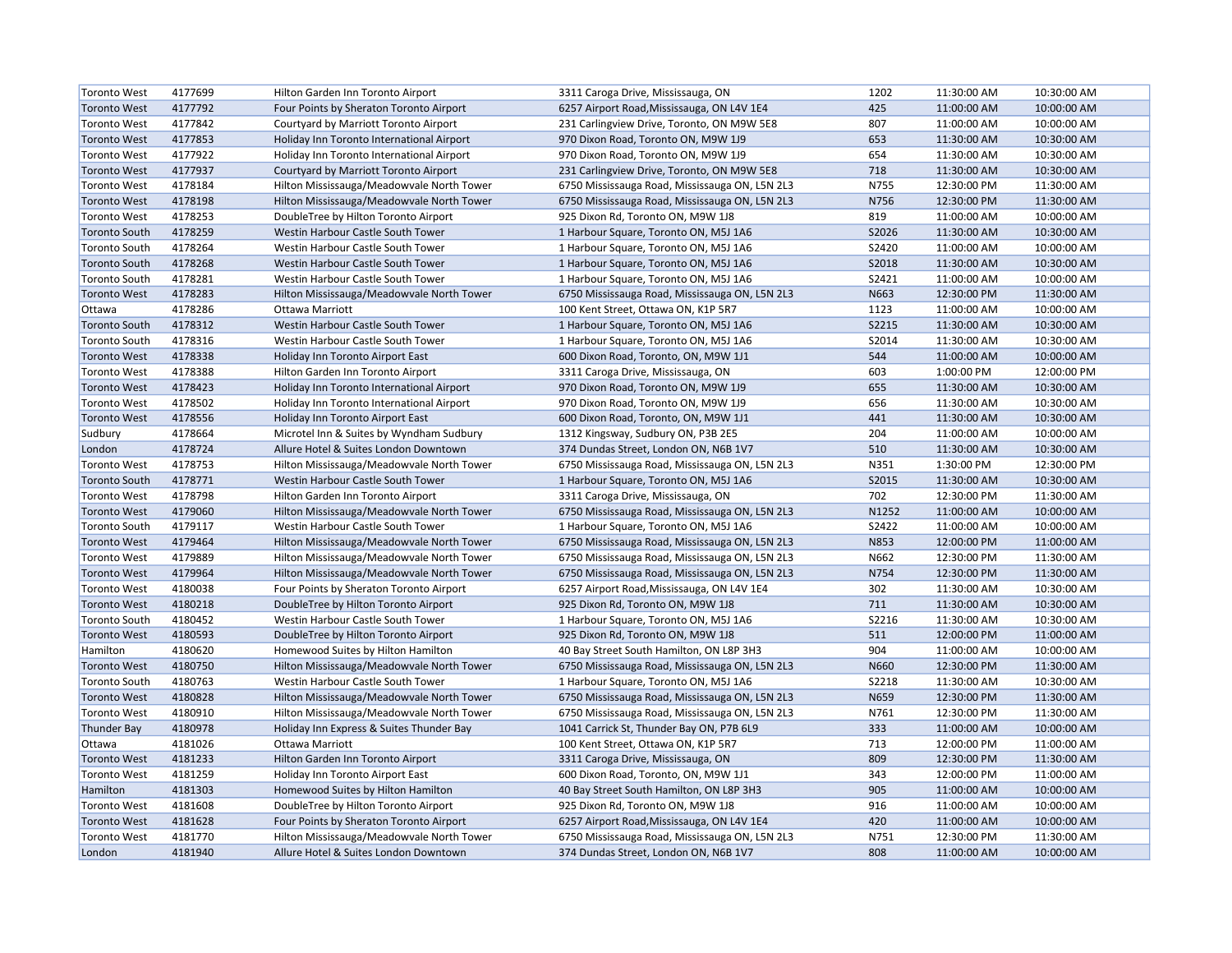| <b>Toronto South</b> | 4182322 | Westin Harbour Castle South Tower         | 1 Harbour Square, Toronto ON, M5J 1A6          | S2016 | 11:30:00 AM | 10:30:00 AM |
|----------------------|---------|-------------------------------------------|------------------------------------------------|-------|-------------|-------------|
| <b>Toronto South</b> | 4182451 | Westin Harbour Castle South Tower         | 1 Harbour Square, Toronto ON, M5J 1A6          | S2424 | 11:00:00 AM | 10:00:00 AM |
| London               | 4182547 | Allure Hotel & Suites London Downtown     | 374 Dundas Street, London ON, N6B 1V7          | 803   | 11:00:00 AM | 10:00:00 AM |
| <b>Toronto West</b>  | 4182592 | Hilton Mississauga/Meadowvale North Tower | 6750 Mississauga Road, Mississauga ON, L5N 2L3 | N661  | 12:30:00 PM | 11:30:00 AM |
| <b>Toronto West</b>  | 4182600 | Holiday Inn Toronto Airport East          | 600 Dixon Road, Toronto, ON, M9W 1J1           | 367   | 12:00:00 PM | 11:00:00 AM |
| <b>Toronto West</b>  | 4182618 | Hilton Mississauga/Meadowvale North Tower | 6750 Mississauga Road, Mississauga ON, L5N 2L3 | N758  | 12:30:00 PM | 11:30:00 AM |
| <b>Toronto South</b> | 4182947 | Westin Harbour Castle South Tower         | 1 Harbour Square, Toronto ON, M5J 1A6          | S1521 | 12:30:00 PM | 11:30:00 AM |
| <b>Toronto West</b>  | 4183068 | Holiday Inn Toronto Airport East          | 600 Dixon Road, Toronto, ON, M9W 1J1           | 364   | 12:00:00 PM | 11:00:00 AM |
| <b>Toronto South</b> | 4183177 | Westin Harbour Castle South Tower         | 1 Harbour Square, Toronto ON, M5J 1A6          | S2425 | 11:00:00 AM | 10:00:00 AM |
| <b>Toronto West</b>  | 4183559 | Hilton Mississauga/Meadowvale North Tower | 6750 Mississauga Road, Mississauga ON, L5N 2L3 | N855  | 12:00:00 PM | 11:00:00 AM |
| <b>Toronto West</b>  | 4184145 | Hilton Mississauga/Meadowvale North Tower | 6750 Mississauga Road, Mississauga ON, L5N 2L3 | N752  | 12:30:00 PM | 11:30:00 AM |
| <b>Toronto South</b> | 4184284 | Westin Harbour Castle South Tower         | 1 Harbour Square, Toronto ON, M5J 1A6          | S1015 | 1:00:00 PM  | 12:00:00 PM |
| <b>Toronto West</b>  | 4184397 | Hilton Mississauga/Meadowvale North Tower | 6750 Mississauga Road, Mississauga ON, L5N 2L3 | N1261 | 11:00:00 AM | 10:00:00 AM |
| <b>Toronto West</b>  | 4184532 | Holiday Inn Toronto Airport East          | 600 Dixon Road, Toronto, ON, M9W 1J1           | 446   | 11:30:00 AM | 10:30:00 AM |
| <b>Toronto West</b>  | 4184617 | Hilton Mississauga/Meadowvale South Tower | 6750 Mississauga Road, Mississauga ON, L5N 2L3 | S303  | 1:00:00 PM  | 12:00:00 PM |
| London               | 4184803 | Allure Hotel & Suites London Downtown     | 374 Dundas Street, London ON, N6B 1V7          | 511   | 11:30:00 AM | 10:30:00 AM |
| <b>Toronto West</b>  | 4185162 | Hilton Mississauga/Meadowvale North Tower | 6750 Mississauga Road, Mississauga ON, L5N 2L3 | N852  | 12:00:00 PM | 11:00:00 AM |
| <b>Toronto West</b>  | 4185239 | Hilton Mississauga/Meadowvale North Tower | 6750 Mississauga Road, Mississauga ON, L5N 2L3 | N1256 | 11:00:00 AM | 10:00:00 AM |
| <b>Toronto South</b> | 4185283 | Westin Harbour Castle South Tower         | 1 Harbour Square, Toronto ON, M5J 1A6          | S2220 | 11:30:00 AM | 10:30:00 AM |
| <b>Toronto West</b>  | 4185536 | Hilton Garden Inn Toronto Airport         | 3311 Caroga Drive, Mississauga, ON             | 604   | 1:00:00 PM  | 12:00:00 PM |
| <b>Toronto West</b>  | 4185571 | Holiday Inn Toronto Airport East          | 600 Dixon Road, Toronto, ON, M9W 1J1           | 466   | 11:30:00 AM | 10:30:00 AM |
| <b>Toronto West</b>  | 4185951 | Four Points by Sheraton Toronto Airport   | 6257 Airport Road, Mississauga, ON L4V 1E4     | 323   | 11:30:00 AM | 10:30:00 AM |
| <b>Toronto West</b>  | 4186010 | Hilton Mississauga/Meadowvale North Tower | 6750 Mississauga Road, Mississauga ON, L5N 2L3 | N1158 | 11:30:00 AM | 10:30:00 AM |
| <b>Toronto West</b>  | 4186097 | Hilton Mississauga/Meadowvale North Tower | 6750 Mississauga Road, Mississauga ON, L5N 2L3 | N851  | 12:00:00 PM | 11:00:00 AM |
| <b>Toronto South</b> | 4186304 | Westin Harbour Castle South Tower         | 1 Harbour Square, Toronto ON, M5J 1A6          | S1016 | 1:00:00 PM  | 12:00:00 PM |
| <b>Toronto West</b>  | 4186321 | Courtyard by Marriott Toronto Airport     | 231 Carlingview Drive, Toronto, ON M9W 5E8     | 809   | 11:00:00 AM | 10:00:00 AM |
| London               | 4186344 | Allure Hotel & Suites London Downtown     | 374 Dundas Street, London ON, N6B 1V7          | 804   | 11:00:00 AM | 10:00:00 AM |
| <b>Toronto West</b>  | 4186661 | Holiday Inn Toronto Airport East          | 600 Dixon Road, Toronto, ON, M9W 1J1           | 367   | 12:00:00 PM | 11:00:00 AM |
| Ottawa               | 4186724 | Ottawa Marriott                           | 100 Kent Street, Ottawa ON, K1P 5R7            | 630   | 12:00:00 PM | 11:00:00 AM |
| <b>Toronto West</b>  | 4187100 | Holiday Inn Toronto Airport East          | 600 Dixon Road, Toronto, ON, M9W 1J1           | 453   | 11:30:00 AM | 10:30:00 AM |
| <b>Toronto West</b>  | 4187116 | Holiday Inn Toronto Airport East          | 600 Dixon Road, Toronto, ON, M9W 1J1           | 553   | 11:00:00 AM | 10:00:00 AM |
| <b>Toronto West</b>  | 4187344 | DoubleTree by Hilton Toronto Airport      | 925 Dixon Rd, Toronto ON, M9W 1J8              | 407   | 12:00:00 PM | 11:00:00 AM |
| Ottawa               | 4187583 | Ottawa Marriott                           | 100 Kent Street, Ottawa ON, K1P 5R7            | 714   | 12:00:00 PM | 11:00:00 AM |
| Hamilton             | 4187585 | Homewood Suites by Hilton Hamilton        | 40 Bay Street South Hamilton, ON L8P 3H3       | 906   | 11:00:00 AM | 10:00:00 AM |
| <b>Toronto West</b>  | 4187586 | Hilton Mississauga/Meadowvale North Tower | 6750 Mississauga Road, Mississauga ON, L5N 2L3 | N656  | 12:30:00 PM | 11:30:00 AM |
| <b>Toronto West</b>  | 4187825 | Hilton Garden Inn Toronto Airport         | 3311 Caroga Drive, Mississauga, ON             | 813   | 12:30:00 PM | 11:30:00 AM |
| <b>Toronto West</b>  | 4187853 | Holiday Inn Toronto Airport East          | 600 Dixon Road, Toronto, ON, M9W 1J1           | 352   | 12:00:00 PM | 11:00:00 AM |
| <b>Toronto West</b>  | 4187894 | Hilton Mississauga/Meadowvale North Tower | 6750 Mississauga Road, Mississauga ON, L5N 2L3 | N760  | 12:30:00 PM | 11:30:00 AM |
| Hamilton             | 4188131 | Homewood Suites by Hilton Hamilton        | 40 Bay Street South Hamilton, ON L8P 3H3       | 907   | 11:00:00 AM | 10:00:00 AM |
| <b>Toronto West</b>  | 4188135 | Hilton Garden Inn Toronto Airport         | 3311 Caroga Drive, Mississauga, ON             | 804   | 12:30:00 PM | 11:30:00 AM |
| <b>Toronto West</b>  | 4188227 | Hilton Mississauga/Meadowvale North Tower | 6750 Mississauga Road, Mississauga ON, L5N 2L3 | N651  | 12:30:00 PM | 11:30:00 AM |
| <b>Toronto West</b>  | 4188329 | Courtyard by Marriott Toronto Airport     | 231 Carlingview Drive, Toronto, ON M9W 5E8     | 612   | 12:00:00 PM | 11:00:00 AM |
| <b>Toronto South</b> | 4188459 | Westin Harbour Castle South Tower         | 1 Harbour Square, Toronto ON, M5J 1A6          | S1018 | 1:00:00 PM  | 12:00:00 PM |
| <b>Toronto South</b> | 4188525 | Westin Harbour Castle South Tower         | 1 Harbour Square, Toronto ON, M5J 1A6          | S1020 | 1:00:00 PM  | 12:00:00 PM |
| Hamilton             | 4188670 | Homewood Suites by Hilton Hamilton        | 40 Bay Street South Hamilton, ON L8P 3H3       | 602   | 11:30:00 AM | 10:30:00 AM |
| <b>Toronto West</b>  | 4188778 | DoubleTree by Hilton Toronto Airport      | 925 Dixon Rd, Toronto ON, M9W 1J8              | 404   | 12:00:00 PM | 11:00:00 AM |
| <b>Toronto West</b>  | 4188793 | Holiday Inn Toronto Airport East          | 600 Dixon Road, Toronto, ON, M9W 1J1           | 341   | 12:00:00 PM | 11:00:00 AM |
| <b>Toronto South</b> | 4188930 | Westin Harbour Castle South Tower         | 1 Harbour Square, Toronto ON, M5J 1A6          | S1021 | 1:00:00 PM  | 12:00:00 PM |
| <b>Toronto South</b> | 4189233 | Westin Harbour Castle South Tower         | 1 Harbour Square, Toronto ON, M5J 1A6          | S1022 | 1:00:00 PM  | 12:00:00 PM |
| <b>Toronto West</b>  | 4189407 | Holiday Inn Toronto Airport East          | 600 Dixon Road, Toronto, ON, M9W 1J1           | 350   | 12:00:00 PM | 11:00:00 AM |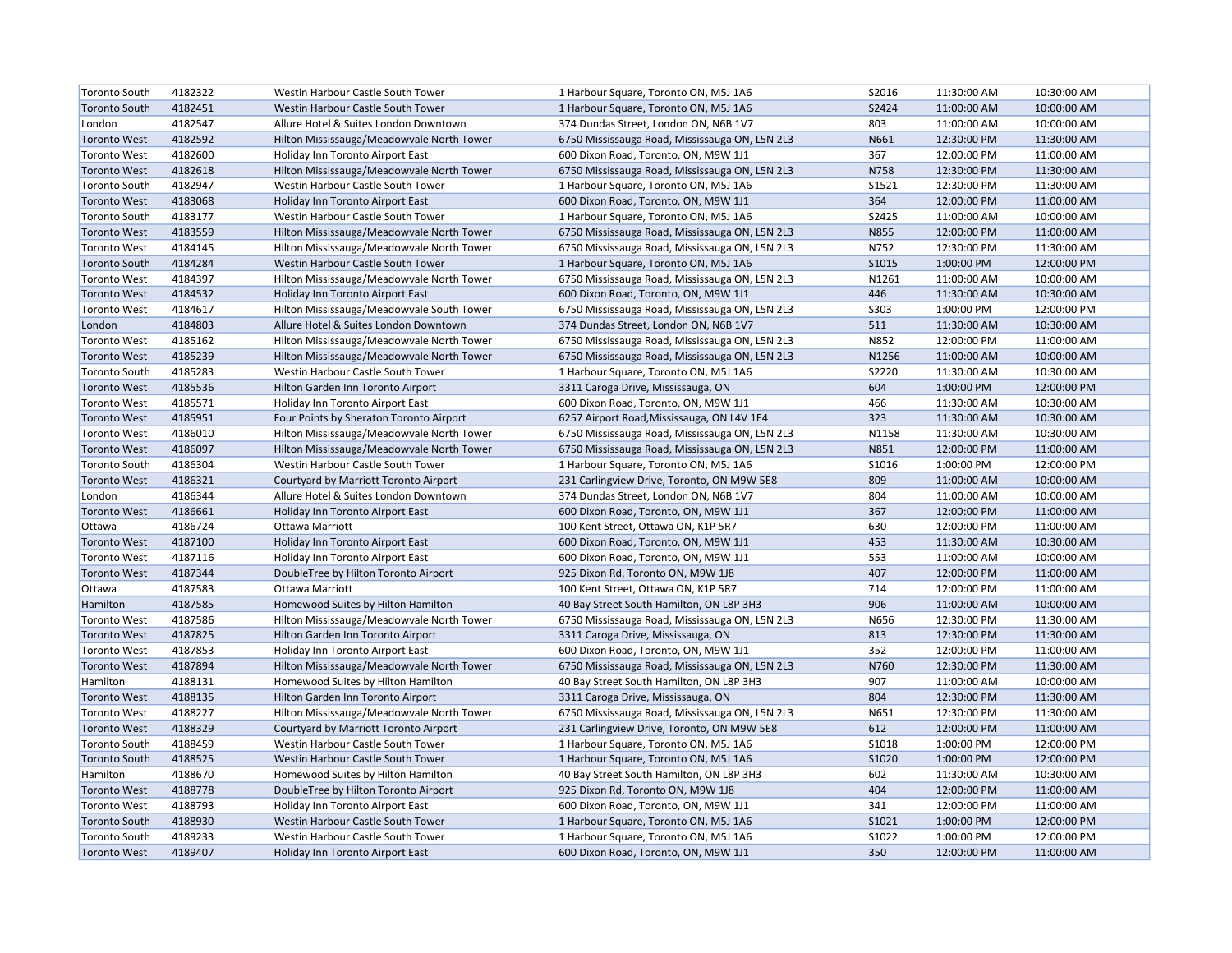| <b>Toronto South</b> | 4189451 | Westin Harbour Castle South Tower         | 1 Harbour Square, Toronto ON, M5J 1A6          | S1024 | 1:00:00 PM  | 12:00:00 PM |
|----------------------|---------|-------------------------------------------|------------------------------------------------|-------|-------------|-------------|
| <b>Toronto West</b>  | 4189608 | Four Points by Sheraton Toronto Airport   | 6257 Airport Road, Mississauga, ON L4V 1E4     | 222   | 12:00:00 PM | 11:00:00 AM |
| <b>Toronto West</b>  | 4189802 | Four Points by Sheraton Toronto Airport   | 6257 Airport Road, Mississauga, ON L4V 1E4     | 308   | 11:30:00 AM | 10:30:00 AM |
| <b>Toronto West</b>  | 4189878 | Four Points by Sheraton Toronto Airport   | 6257 Airport Road, Mississauga, ON L4V 1E4     | 224   | 12:00:00 PM | 11:00:00 AM |
| <b>Toronto West</b>  | 4190026 | Holiday Inn Toronto Airport East          | 600 Dixon Road, Toronto, ON, M9W 1J1           | 353   | 12:00:00 PM | 11:00:00 AM |
| Hamilton             | 4190051 | Homewood Suites by Hilton Hamilton        | 40 Bay Street South Hamilton, ON L8P 3H3       | 901   | 11:00:00 AM | 10:00:00 AM |
| <b>Toronto West</b>  | 4190071 | Holiday Inn Toronto International Airport | 970 Dixon Road, Toronto ON, M9W 1J9            | 658   | 11:30:00 AM | 10:30:00 AM |
| <b>Toronto West</b>  | 4190502 | Hilton Garden Inn Toronto Airport         | 3311 Caroga Drive, Mississauga, ON             | 815   | 12:30:00 PM | 11:30:00 AM |
| <b>Toronto West</b>  | 4190632 | DoubleTree by Hilton Toronto Airport      | 925 Dixon Rd, Toronto ON, M9W 1J8              | 912   | 11:00:00 AM | 10:00:00 AM |
| Ottawa               | 4191136 | <b>Ottawa Marriott</b>                    | 100 Kent Street, Ottawa ON, K1P 5R7            | 715   | 12:00:00 PM | 11:00:00 AM |
| <b>Toronto South</b> | 4191162 | Westin Harbour Castle South Tower         | 1 Harbour Square, Toronto ON, M5J 1A6          | S2221 | 11:30:00 AM | 10:30:00 AM |
| <b>Toronto West</b>  | 4191169 | Holiday Inn Toronto International Airport | 970 Dixon Road, Toronto ON, M9W 1J9            | 657   | 11:30:00 AM | 10:30:00 AM |
| <b>Toronto South</b> | 4191278 | Westin Harbour Castle South Tower         | 1 Harbour Square, Toronto ON, M5J 1A6          | S2222 | 11:30:00 AM | 10:30:00 AM |
| <b>Toronto West</b>  | 4191326 | Hilton Garden Inn Toronto Airport         | 3311 Caroga Drive, Mississauga, ON             | 1417  | 11:00:00 AM | 10:00:00 AM |
| Kingston             | 4191394 | Holiday Inn Kingston-Waterfront           | 2 Princess Street, Kingston ON, K7L 1A2        | 350   | 11:00:00 AM | 10:00:00 AM |
| <b>Toronto West</b>  | 4191500 | Holiday Inn Toronto Airport East          | 600 Dixon Road, Toronto, ON, M9W 1J1           | 361   | 12:00:00 PM | 11:00:00 AM |
| <b>Toronto West</b>  | 4191559 | Hilton Mississauga/Meadowvale South Tower | 6750 Mississauga Road, Mississauga ON, L5N 2L3 | S710  | 12:00:00 PM | 11:00:00 AM |
| <b>Toronto West</b>  | 4191580 | Holiday Inn Toronto Airport East          | 600 Dixon Road, Toronto, ON, M9W 1J1           | 558   | 11:00:00 AM | 10:00:00 AM |
| Hamilton             | 4191620 | Homewood Suites by Hilton Hamilton        | 40 Bay Street South Hamilton, ON L8P 3H3       | 1014  | 11:00:00 AM | 10:00:00 AM |
| <b>Toronto South</b> | 4191636 | Westin Harbour Castle South Tower         | 1 Harbour Square, Toronto ON, M5J 1A6          | S2426 | 11:00:00 AM | 10:00:00 AM |
| Ottawa               | 4191715 | Ottawa Marriott                           | 100 Kent Street, Ottawa ON, K1P 5R7            | 1124  | 11:00:00 AM | 10:00:00 AM |
| <b>Toronto West</b>  | 4191771 | Hilton Garden Inn Toronto Airport         | 3311 Caroga Drive, Mississauga, ON             | 1001  | 12:00:00 PM | 11:00:00 AM |
| <b>Toronto West</b>  | 4191933 | Holiday Inn Toronto International Airport | 970 Dixon Road, Toronto ON, M9W 1J9            | 661   | 11:30:00 AM | 10:30:00 AM |
| <b>Toronto West</b>  | 4192372 | Holiday Inn Toronto International Airport | 970 Dixon Road, Toronto ON, M9W 1J9            | 712   | 11:00:00 AM | 10:00:00 AM |
| <b>Toronto West</b>  | 4192384 | Holiday Inn Toronto International Airport | 970 Dixon Road, Toronto ON, M9W 1J9            | 659   | 11:30:00 AM | 10:30:00 AM |
| <b>Toronto West</b>  | 4192398 | Holiday Inn Toronto International Airport | 970 Dixon Road, Toronto ON, M9W 1J9            | 660   | 11:30:00 AM | 10:30:00 AM |
| <b>Toronto West</b>  | 4192670 | Courtyard by Marriott Toronto Airport     | 231 Carlingview Drive, Toronto, ON M9W 5E8     | 716   | 11:30:00 AM | 10:30:00 AM |
| Ottawa               | 4194551 | Ottawa Marriott                           | 100 Kent Street, Ottawa ON, K1P 5R7            | 1016  | 11:00:00 AM | 10:00:00 AM |
| <b>Toronto West</b>  | 4196859 | Holiday Inn Toronto Airport East          | 600 Dixon Road, Toronto, ON, M9W 1J1           | 346   | 12:00:00 PM | 11:00:00 AM |
| <b>Toronto West</b>  | 4196917 | Hilton Garden Inn Toronto Airport         | 3311 Caroga Drive, Mississauga, ON             | 1305  | 11:00:00 AM | 10:00:00 AM |
| <b>Toronto West</b>  | 4196998 | DoubleTree by Hilton Toronto Airport      | 925 Dixon Rd, Toronto ON, M9W 1J8              | 907   | 11:00:00 AM | 10:00:00 AM |
| Sudbury              | 4197264 | Microtel Inn & Suites by Wyndham Sudbury  | 1312 Kingsway, Sudbury ON, P3B 2E5             | 205   | 11:00:00 AM | 10:00:00 AM |
| Toronto South        | 4197283 | Westin Harbour Castle South Tower         | 1 Harbour Square, Toronto ON, M5J 1A6          | S1025 | 1:00:00 PM  | 12:00:00 PM |
| Hamilton             | 4197568 | Homewood Suites by Hilton Hamilton        | 40 Bay Street South Hamilton, ON L8P 3H3       | 908   | 11:00:00 AM | 10:00:00 AM |
| <b>Toronto West</b>  | 4197836 | Hilton Mississauga/Meadowvale North Tower | 6750 Mississauga Road, Mississauga ON, L5N 2L3 | N1258 | 11:00:00 AM | 10:00:00 AM |
| <b>Toronto West</b>  | 4197847 | Four Points by Sheraton Toronto Airport   | 6257 Airport Road, Mississauga, ON L4V 1E4     | 410   | 11:00:00 AM | 10:00:00 AM |
| <b>Toronto West</b>  | 4197893 | Hilton Mississauga/Meadowvale North Tower | 6750 Mississauga Road, Mississauga ON, L5N 2L3 | N1253 | 11:00:00 AM | 10:00:00 AM |
| <b>Toronto West</b>  | 4198090 | Hilton Garden Inn Toronto Airport         | 3311 Caroga Drive, Mississauga, ON             | 1003  | 12:00:00 PM | 11:00:00 AM |
| <b>Toronto West</b>  | 4198115 | Hilton Mississauga/Meadowvale North Tower | 6750 Mississauga Road, Mississauga ON, L5N 2L3 | N1358 | 11:00:00 AM | 10:00:00 AM |
| <b>Toronto West</b>  | 4198119 | DoubleTree by Hilton Toronto Airport      | 925 Dixon Rd, Toronto ON, M9W 1J8              | 920   | 11:00:00 AM | 10:00:00 AM |
| <b>Toronto West</b>  | 4198263 | Courtyard by Marriott Toronto Airport     | 231 Carlingview Drive, Toronto, ON M9W 5E8     | 712   | 11:30:00 AM | 10:30:00 AM |
| <b>Toronto West</b>  | 4198419 | Holiday Inn Toronto Airport East          | 600 Dixon Road, Toronto, ON, M9W 1J1           | 358   | 12:00:00 PM | 11:00:00 AM |
| <b>Toronto West</b>  | 4198434 | Holiday Inn Toronto International Airport | 970 Dixon Road, Toronto ON, M9W 1J9            | 713   | 11:00:00 AM | 10:00:00 AM |
| <b>Toronto West</b>  | 4198512 | Hilton Mississauga/Meadowvale North Tower | 6750 Mississauga Road, Mississauga ON, L5N 2L3 | N860  | 12:00:00 PM | 11:00:00 AM |
| <b>Toronto West</b>  | 4198559 | Four Points by Sheraton Toronto Airport   | 6257 Airport Road, Mississauga, ON L4V 1E4     | 221   | 12:00:00 PM | 11:00:00 AM |
| Windsor              | 4198751 | Holiday Inn Express Windsor Waterfront    | 33 Riverside Dr E, Windsor ON, N9A 2S4         | 508   | 11:00:00 AM | 10:00:00 AM |
| <b>Toronto West</b>  | 4198915 | Hilton Garden Inn Toronto Airport         | 3311 Caroga Drive, Mississauga, ON             | 817   | 12:30:00 PM | 11:30:00 AM |
| <b>Toronto South</b> | 4199009 | Westin Harbour Castle South Tower         | 1 Harbour Square, Toronto ON, M5J 1A6          | S2427 | 11:00:00 AM | 10:00:00 AM |
| <b>Toronto West</b>  | 4199096 | Four Points by Sheraton Toronto Airport   | 6257 Airport Road, Mississauga, ON L4V 1E4     | 306   | 11:30:00 AM | 10:30:00 AM |
| <b>Toronto West</b>  | 4199275 | Hilton Mississauga/Meadowvale South Tower | 6750 Mississauga Road, Mississauga ON, L5N 2L3 | S1104 | 11:00:00 AM | 10:00:00 AM |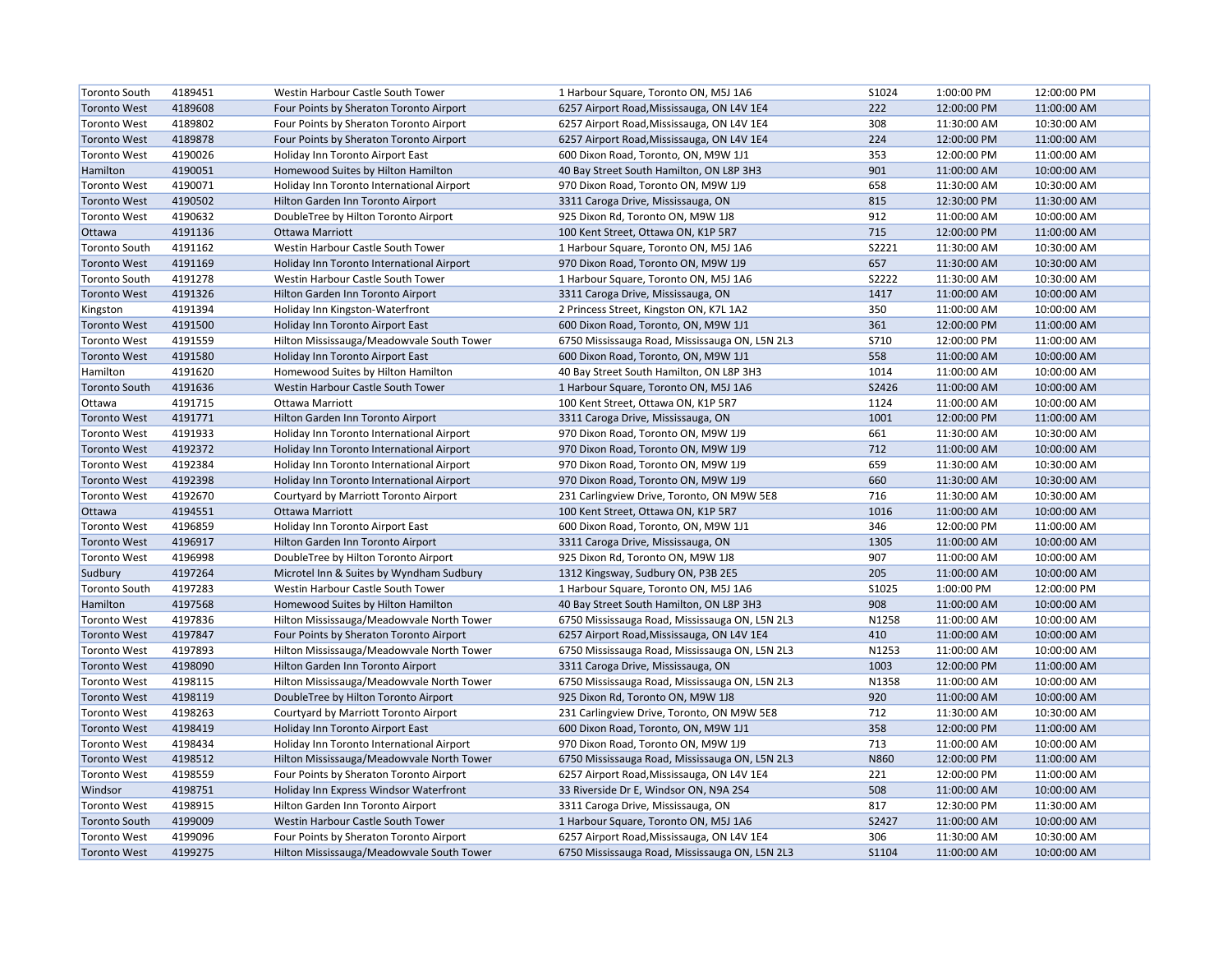| <b>Toronto West</b>  | 4199283 | DoubleTree by Hilton Toronto Airport      | 925 Dixon Rd, Toronto ON, M9W 1J8              | 612          | 11:30:00 AM | 10:30:00 AM |
|----------------------|---------|-------------------------------------------|------------------------------------------------|--------------|-------------|-------------|
| <b>Toronto West</b>  | 4199421 | Courtyard by Marriott Toronto Airport     | 231 Carlingview Drive, Toronto, ON M9W 5E8     | 814          | 11:00:00 AM | 10:00:00 AM |
| Hamilton             | 4199443 | Homewood Suites by Hilton Hamilton        | 40 Bay Street South Hamilton, ON L8P 3H3       | 909          | 11:00:00 AM | 10:00:00 AM |
| <b>Toronto West</b>  | 4199563 | Holiday Inn Toronto International Airport | 970 Dixon Road, Toronto ON, M9W 1J9            | 715          | 11:00:00 AM | 10:00:00 AM |
| <b>Toronto West</b>  | 4199736 | Holiday Inn Toronto Airport East          | 600 Dixon Road, Toronto, ON, M9W 1J1           | 543          | 11:00:00 AM | 10:00:00 AM |
| <b>Toronto West</b>  | 4199784 | Holiday Inn Toronto International Airport | 970 Dixon Road, Toronto ON, M9W 1J9            | 716          | 11:00:00 AM | 10:00:00 AM |
| <b>Toronto West</b>  | 4199900 | Holiday Inn Toronto International Airport | 970 Dixon Road, Toronto ON, M9W 1J9            | 717          | 11:00:00 AM | 10:00:00 AM |
| <b>Toronto West</b>  | 4199906 | Holiday Inn Toronto International Airport | 970 Dixon Road, Toronto ON, M9W 1J9            | 718          | 11:00:00 AM | 10:00:00 AM |
| Ottawa               | 4199972 | Ottawa Marriott                           | 100 Kent Street, Ottawa ON, K1P 5R7            | 633          | 12:00:00 PM | 11:00:00 AM |
| <b>Toronto West</b>  | 4200106 | Hilton Mississauga/Meadowvale North Tower | 6750 Mississauga Road, Mississauga ON, L5N 2L3 | N1359        | 11:00:00 AM | 10:00:00 AM |
| Ottawa               | 4200471 | Ottawa Marriott                           | 100 Kent Street, Ottawa ON, K1P 5R7            | 1134         | 11:00:00 AM | 10:00:00 AM |
| <b>Toronto West</b>  | 4200597 | Holiday Inn Toronto International Airport | 970 Dixon Road, Toronto ON, M9W 1J9            | 719          | 11:00:00 AM | 10:00:00 AM |
| <b>Toronto South</b> | 4200713 | Westin Harbour Castle South Tower         | 1 Harbour Square, Toronto ON, M5J 1A6          | S2225        | 11:30:00 AM | 10:30:00 AM |
| <b>Toronto West</b>  | 4200742 | Holiday Inn Toronto Airport East          | 600 Dixon Road, Toronto, ON, M9W 1J1           | 458          | 11:30:00 AM | 10:30:00 AM |
| Hamilton             | 4200897 | Homewood Suites by Hilton Hamilton        | 40 Bay Street South Hamilton, ON L8P 3H3       | 603          | 11:30:00 AM | 10:30:00 AM |
| London               | 4200999 | Allure Hotel & Suites London Downtown     | 374 Dundas Street, London ON, N6B 1V7          | 806          | 11:00:00 AM | 10:00:00 AM |
| Toronto South        | 4201013 | Westin Harbour Castle South Tower         | 1 Harbour Square, Toronto ON, M5J 1A6          | S2224        | 11:30:00 AM | 10:30:00 AM |
| Ottawa               | 4201043 | Ottawa Marriott                           | 100 Kent Street, Ottawa ON, K1P 5R7            | 1034         | 11:00:00 AM | 10:00:00 AM |
| <b>Toronto West</b>  | 4201075 | Holiday Inn Toronto International Airport | 970 Dixon Road, Toronto ON, M9W 1J9            | 720          | 11:00:00 AM | 10:00:00 AM |
| Ottawa               | 4201094 | Ottawa Marriott                           | 100 Kent Street, Ottawa ON, K1P 5R7            | 1012         | 11:00:00 AM | 10:00:00 AM |
| <b>Toronto West</b>  | 4201102 | Holiday Inn Toronto Airport East          | 600 Dixon Road, Toronto, ON, M9W 1J1           | 365          | 12:00:00 PM | 11:00:00 AM |
| <b>Toronto West</b>  | 4201107 | Hilton Mississauga/Meadowvale South Tower | 6750 Mississauga Road, Mississauga ON, L5N 2L3 | <b>S810</b>  | 12:00:00 PM | 11:00:00 AM |
| Windsor              | 4201138 | Holiday Inn Express Windsor Waterfront    | 33 Riverside Dr E, Windsor ON, N9A 2S4         | 509          | 11:00:00 AM | 10:00:00 AM |
| <b>Toronto West</b>  | 4201358 | Four Points by Sheraton Toronto Airport   | 6257 Airport Road, Mississauga, ON L4V 1E4     | 319          | 11:30:00 AM | 10:30:00 AM |
| <b>Toronto West</b>  | 4201473 | Holiday Inn Toronto International Airport | 970 Dixon Road, Toronto ON, M9W 1J9            | 721          | 11:00:00 AM | 10:00:00 AM |
| Sudbury              | 4201504 | Microtel Inn & Suites by Wyndham Sudbury  | 1312 Kingsway, Sudbury ON, P3B 2E5             | 212          | 11:00:00 AM | 10:00:00 AM |
| <b>Toronto West</b>  | 4201511 | Four Points by Sheraton Toronto Airport   | 6257 Airport Road, Mississauga, ON L4V 1E4     | 202          | 12:00:00 PM | 11:00:00 AM |
| Hamilton             | 4201609 | Homewood Suites by Hilton Hamilton        | 40 Bay Street South Hamilton, ON L8P 3H3       | 604          | 11:30:00 AM | 10:30:00 AM |
| <b>Toronto West</b>  | 4201617 | Hilton Garden Inn Toronto Airport         | 3311 Caroga Drive, Mississauga, ON             | 907          | 12:00:00 PM | 11:00:00 AM |
| <b>Toronto West</b>  | 4201731 | Four Points by Sheraton Toronto Airport   | 6257 Airport Road, Mississauga, ON L4V 1E4     | 325          | 11:30:00 AM | 10:30:00 AM |
| <b>Toronto West</b>  | 4201738 | Holiday Inn Toronto Airport East          | 600 Dixon Road, Toronto, ON, M9W 1J1           | 567          | 11:00:00 AM | 10:00:00 AM |
| Hamilton             | 4201793 | Homewood Suites by Hilton Hamilton        | 40 Bay Street South Hamilton, ON L8P 3H3       | 910          | 11:00:00 AM | 10:00:00 AM |
| <b>Toronto West</b>  | 4201910 | Four Points by Sheraton Toronto Airport   | 6257 Airport Road, Mississauga, ON L4V 1E4     | 412          | 11:00:00 AM | 10:00:00 AM |
| <b>Toronto South</b> | 4202194 | Westin Harbour Castle South Tower         | 1 Harbour Square, Toronto ON, M5J 1A6          | S1026        | 1:00:00 PM  | 12:00:00 PM |
| <b>Toronto West</b>  | 4202310 | Hilton Mississauga/Meadowvale South Tower | 6750 Mississauga Road, Mississauga ON, L5N 2L3 | S511         | 12:30:00 PM | 11:30:00 AM |
| <b>Toronto West</b>  | 4202311 | Four Points by Sheraton Toronto Airport   | 6257 Airport Road, Mississauga, ON L4V 1E4     | 428          | 11:00:00 AM | 10:00:00 AM |
| <b>Toronto South</b> | 4202425 | Westin Harbour Castle South Tower         | 1 Harbour Square, Toronto ON, M5J 1A6          | S1027        | 1:00:00 PM  | 12:00:00 PM |
| <b>Toronto West</b>  | 4202594 | Hilton Mississauga/Meadowvale North Tower | 6750 Mississauga Road, Mississauga ON, L5N 2L3 | N1262        | 11:00:00 AM | 10:00:00 AM |
| <b>Toronto West</b>  | 4202665 | Holiday Inn Toronto International Airport | 970 Dixon Road, Toronto ON, M9W 1J9            | 722          | 11:00:00 AM | 10:00:00 AM |
| <b>Toronto West</b>  | 4202677 | DoubleTree by Hilton Toronto Airport      | 925 Dixon Rd, Toronto ON, M9W 1J8              | 902          | 11:00:00 AM | 10:00:00 AM |
| <b>Toronto South</b> | 4202705 | Westin Harbour Castle South Tower         | 1 Harbour Square, Toronto ON, M5J 1A6          | <b>S1111</b> | 1:00:00 PM  | 12:00:00 PM |
| <b>Toronto West</b>  | 4202730 | Courtyard by Marriott Toronto Airport     | 231 Carlingview Drive, Toronto, ON M9W 5E8     | 805          | 11:00:00 AM | 10:00:00 AM |
| <b>Toronto South</b> | 4202829 | Westin Harbour Castle South Tower         | 1 Harbour Square, Toronto ON, M5J 1A6          | <b>S1112</b> | 1:00:00 PM  | 12:00:00 PM |
| <b>Toronto South</b> | 4202830 | Westin Harbour Castle South Tower         | 1 Harbour Square, Toronto ON, M5J 1A6          | <b>S2313</b> | 11:00:00 AM | 10:00:00 AM |
| <b>Toronto West</b>  | 4202892 | Holiday Inn Toronto International Airport | 970 Dixon Road, Toronto ON, M9W 1J9            | 723          | 11:00:00 AM | 10:00:00 AM |
| <b>Toronto West</b>  | 4202977 | DoubleTree by Hilton Toronto Airport      | 925 Dixon Rd, Toronto ON, M9W 1J8              | 905          | 11:00:00 AM | 10:00:00 AM |
| <b>Toronto West</b>  | 4202988 | Holiday Inn Toronto International Airport | 970 Dixon Road, Toronto ON, M9W 1J9            | 725          | 11:00:00 AM | 10:00:00 AM |
| <b>Toronto West</b>  | 4203071 | Hilton Mississauga/Meadowvale South Tower | 6750 Mississauga Road, Mississauga ON, L5N 2L3 | S410         | 1:00:00 PM  | 12:00:00 PM |
| <b>Toronto South</b> | 4203110 | Westin Harbour Castle South Tower         | 1 Harbour Square, Toronto ON, M5J 1A6          | <b>S1113</b> | 1:00:00 PM  | 12:00:00 PM |
| Toronto South        | 4203155 | Westin Harbour Castle South Tower         | 1 Harbour Square, Toronto ON, M5J 1A6          | <b>S1114</b> | 1:00:00 PM  | 12:00:00 PM |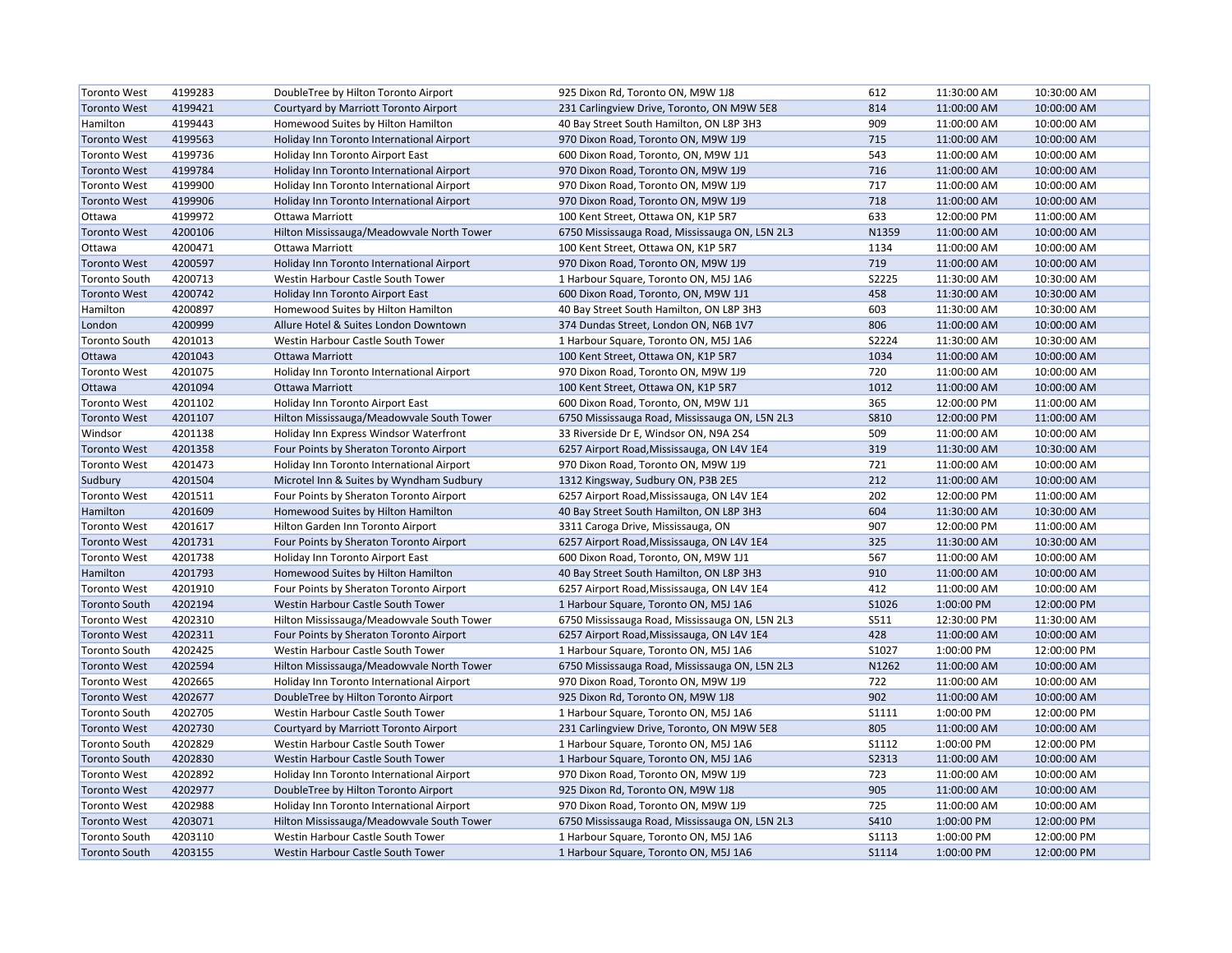| <b>Toronto West</b>  | 4203361 | Holiday Inn Toronto International Airport | 970 Dixon Road, Toronto ON, M9W 1J9            | 724          | 11:00:00 AM | 10:00:00 AM |
|----------------------|---------|-------------------------------------------|------------------------------------------------|--------------|-------------|-------------|
| <b>Toronto South</b> | 4203363 | Westin Harbour Castle South Tower         | 1 Harbour Square, Toronto ON, M5J 1A6          | S921         | 1:30:00 PM  | 12:30:00 PM |
| <b>Toronto West</b>  | 4203468 | Four Points by Sheraton Toronto Airport   | 6257 Airport Road, Mississauga, ON L4V 1E4     | 409          | 11:00:00 AM | 10:00:00 AM |
| Ottawa               | 4203501 | <b>Ottawa Marriott</b>                    | 100 Kent Street, Ottawa ON, K1P 5R7            | 1013         | 11:00:00 AM | 10:00:00 AM |
| Hamilton             | 4203584 | Homewood Suites by Hilton Hamilton        | 40 Bay Street South Hamilton, ON L8P 3H3       | 902          | 11:00:00 AM | 10:00:00 AM |
| <b>Toronto West</b>  | 4203646 | Hilton Garden Inn Toronto Airport         | 3311 Caroga Drive, Mississauga, ON             | 819          | 12:30:00 PM | 11:30:00 AM |
| <b>Toronto South</b> | 4203701 | Westin Harbour Castle South Tower         | 1 Harbour Square, Toronto ON, M5J 1A6          | <b>S1115</b> | 1:00:00 PM  | 12:00:00 PM |
| <b>Toronto West</b>  | 4204000 | Hilton Mississauga/Meadowvale North Tower | 6750 Mississauga Road, Mississauga ON, L5N 2L3 | N1360        | 11:00:00 AM | 10:00:00 AM |
| <b>Toronto South</b> | 4204030 | Westin Harbour Castle South Tower         | 1 Harbour Square, Toronto ON, M5J 1A6          | S1116        | 1:00:00 PM  | 12:00:00 PM |
| <b>Toronto West</b>  | 4204114 | Four Points by Sheraton Toronto Airport   | 6257 Airport Road, Mississauga, ON L4V 1E4     | 407          | 11:00:00 AM | 10:00:00 AM |
| <b>Toronto South</b> | 4204116 | Westin Harbour Castle South Tower         | 1 Harbour Square, Toronto ON, M5J 1A6          | <b>S1118</b> | 1:00:00 PM  | 12:00:00 PM |
| <b>Toronto West</b>  | 4204171 | Holiday Inn Toronto International Airport | 970 Dixon Road, Toronto ON, M9W 1J9            | 727          | 11:00:00 AM | 10:00:00 AM |
| Ottawa               | 4204294 | Ottawa Marriott                           | 100 Kent Street, Ottawa ON, K1P 5R7            | 1014         | 11:00:00 AM | 10:00:00 AM |
| Hamilton             | 4204363 | Homewood Suites by Hilton Hamilton        | 40 Bay Street South Hamilton, ON L8P 3H3       | 606          | 11:30:00 AM | 10:30:00 AM |
| <b>Toronto West</b>  | 4204493 | Four Points by Sheraton Toronto Airport   | 6257 Airport Road, Mississauga, ON L4V 1E4     | 312          | 11:30:00 AM | 10:30:00 AM |
| <b>Toronto West</b>  | 4204575 | Hilton Garden Inn Toronto Airport         | 3311 Caroga Drive, Mississauga, ON             | 701          | 12:30:00 PM | 11:30:00 AM |
| Ottawa               | 4204584 | Ottawa Marriott                           | 100 Kent Street, Ottawa ON, K1P 5R7            | 1132         | 11:00:00 AM | 10:00:00 AM |
| <b>Toronto West</b>  | 4204588 | Holiday Inn Toronto International Airport | 970 Dixon Road, Toronto ON, M9W 1J9            | 728          | 11:00:00 AM | 10:00:00 AM |
| <b>Toronto South</b> | 4204770 | Westin Harbour Castle South Tower         | 1 Harbour Square, Toronto ON, M5J 1A6          | <b>S1120</b> | 1:00:00 PM  | 12:00:00 PM |
| <b>Toronto West</b>  | 4204827 | DoubleTree by Hilton Toronto Airport      | 925 Dixon Rd, Toronto ON, M9W 1J8              | 716          | 11:30:00 AM | 10:30:00 AM |
| <b>Toronto West</b>  | 4204916 | Holiday Inn Toronto International Airport | 970 Dixon Road, Toronto ON, M9W 1J9            | 726          | 11:00:00 AM | 10:00:00 AM |
| <b>Toronto West</b>  | 4204964 | Holiday Inn Toronto International Airport | 970 Dixon Road, Toronto ON, M9W 1J9            | 729          | 11:00:00 AM | 10:00:00 AM |
| <b>Toronto West</b>  | 4204977 | Courtyard by Marriott Toronto Airport     | 231 Carlingview Drive, Toronto, ON M9W 5E8     | 620          | 12:00:00 PM | 11:00:00 AM |
| <b>Toronto West</b>  | 4204999 | Courtyard by Marriott Toronto Airport     | 231 Carlingview Drive, Toronto, ON M9W 5E8     | 511          | 12:30:00 PM | 11:30:00 AM |
| <b>Toronto West</b>  | 4205094 | Four Points by Sheraton Toronto Airport   | 6257 Airport Road, Mississauga, ON L4V 1E4     | 227          | 12:00:00 PM | 11:00:00 AM |
| <b>Toronto West</b>  | 4205127 | Hilton Mississauga/Meadowvale South Tower | 6750 Mississauga Road, Mississauga ON, L5N 2L3 | <b>S613</b>  | 12:30:00 PM | 11:30:00 AM |
| Ottawa               | 4205196 | Ottawa Marriott                           | 100 Kent Street, Ottawa ON, K1P 5R7            | 1113         | 11:00:00 AM | 10:00:00 AM |
| <b>Toronto West</b>  | 4205359 | Hilton Garden Inn Toronto Airport         | 3311 Caroga Drive, Mississauga, ON             | 717          | 12:30:00 PM | 11:30:00 AM |
| <b>Toronto South</b> | 4205517 | Westin Harbour Castle South Tower         | 1 Harbour Square, Toronto ON, M5J 1A6          | S2214        | 11:30:00 AM | 10:30:00 AM |
| <b>Toronto West</b>  | 4205521 | Hilton Garden Inn Toronto Airport         | 3311 Caroga Drive, Mississauga, ON             | 1201         | 11:30:00 AM | 10:30:00 AM |
| Ottawa               | 4205581 | <b>Ottawa Marriott</b>                    | 100 Kent Street, Ottawa ON, K1P 5R7            | 1015         | 11:00:00 AM | 10:00:00 AM |
| <b>Toronto West</b>  | 4205611 | Holiday Inn Toronto International Airport | 970 Dixon Road, Toronto ON, M9W 1J9            | 730          | 11:00:00 AM | 10:00:00 AM |
| <b>Toronto West</b>  | 4205820 | Courtyard by Marriott Toronto Airport     | 231 Carlingview Drive, Toronto, ON M9W 5E8     | 514          | 12:30:00 PM | 11:30:00 AM |
| <b>Toronto West</b>  | 4206255 | Courtyard by Marriott Toronto Airport     | 231 Carlingview Drive, Toronto, ON M9W 5E8     | 607          | 12:00:00 PM | 11:00:00 AM |
| <b>Toronto West</b>  | 4206270 | Courtyard by Marriott Toronto Airport     | 231 Carlingview Drive, Toronto, ON M9W 5E8     | 823          | 11:00:00 AM | 10:00:00 AM |
| <b>Toronto West</b>  | 4206287 | Courtyard by Marriott Toronto Airport     | 231 Carlingview Drive, Toronto, ON M9W 5E8     | 518          | 12:30:00 PM | 11:30:00 AM |
| <b>Toronto South</b> | 4206315 | Westin Harbour Castle South Tower         | 1 Harbour Square, Toronto ON, M5J 1A6          | S2313        | 11:00:00 AM | 10:00:00 AM |
| Hamilton             | 4206357 | Homewood Suites by Hilton Hamilton        | 40 Bay Street South Hamilton, ON L8P 3H3       | 607          | 11:30:00 AM | 10:30:00 AM |
| <b>Toronto West</b>  | 4206462 | Hilton Mississauga/Meadowvale South Tower | 6750 Mississauga Road, Mississauga ON, L5N 2L3 | S314         | 1:00:00 PM  | 12:00:00 PM |
| Sudbury              | 4206529 | Microtel Inn & Suites by Wyndham Sudbury  | 1312 Kingsway, Sudbury ON, P3B 2E5             | 206          | 11:00:00 AM | 10:00:00 AM |
| <b>Toronto West</b>  | 4206557 | Holiday Inn Toronto International Airport | 970 Dixon Road, Toronto ON, M9W 1J9            | 733          | 11:00:00 AM | 10:00:00 AM |
| <b>Toronto West</b>  | 4206577 | Hilton Mississauga/Meadowvale South Tower | 6750 Mississauga Road, Mississauga ON, L5N 2L3 | <b>S1203</b> | 11:00:00 AM | 10:00:00 AM |
| Hamilton             | 4206599 | Homewood Suites by Hilton Hamilton        | 40 Bay Street South Hamilton, ON L8P 3H3       | 608          | 11:30:00 AM | 10:30:00 AM |
| Ottawa               | 4206611 | <b>Ottawa Marriott</b>                    | 100 Kent Street, Ottawa ON, K1P 5R7            | 631          | 12:00:00 PM | 11:00:00 AM |
| <b>Toronto West</b>  | 4206877 | Holiday Inn Toronto International Airport | 970 Dixon Road, Toronto ON, M9W 1J9            | 735          | 11:00:00 AM | 10:00:00 AM |
| <b>Toronto West</b>  | 4206944 | Holiday Inn Toronto International Airport | 970 Dixon Road, Toronto ON, M9W 1J9            | 736          | 11:00:00 AM | 10:00:00 AM |
| <b>Toronto West</b>  | 4207010 | Four Points by Sheraton Toronto Airport   | 6257 Airport Road, Mississauga, ON L4V 1E4     | 401          | 11:00:00 AM | 10:00:00 AM |
| <b>Toronto West</b>  | 4207060 | Holiday Inn Toronto International Airport | 970 Dixon Road, Toronto ON, M9W 1J9            | 731          | 11:00:00 AM | 10:00:00 AM |
| <b>Toronto West</b>  | 4207134 | Hilton Mississauga/Meadowvale South Tower | 6750 Mississauga Road, Mississauga ON, L5N 2L3 | S202         | 1:30:00 PM  | 12:30:00 PM |
| <b>Toronto West</b>  | 4207145 | Holiday Inn Toronto International Airport | 970 Dixon Road, Toronto ON, M9W 1J9            | 734          | 11:00:00 AM | 10:00:00 AM |
|                      |         |                                           |                                                |              |             |             |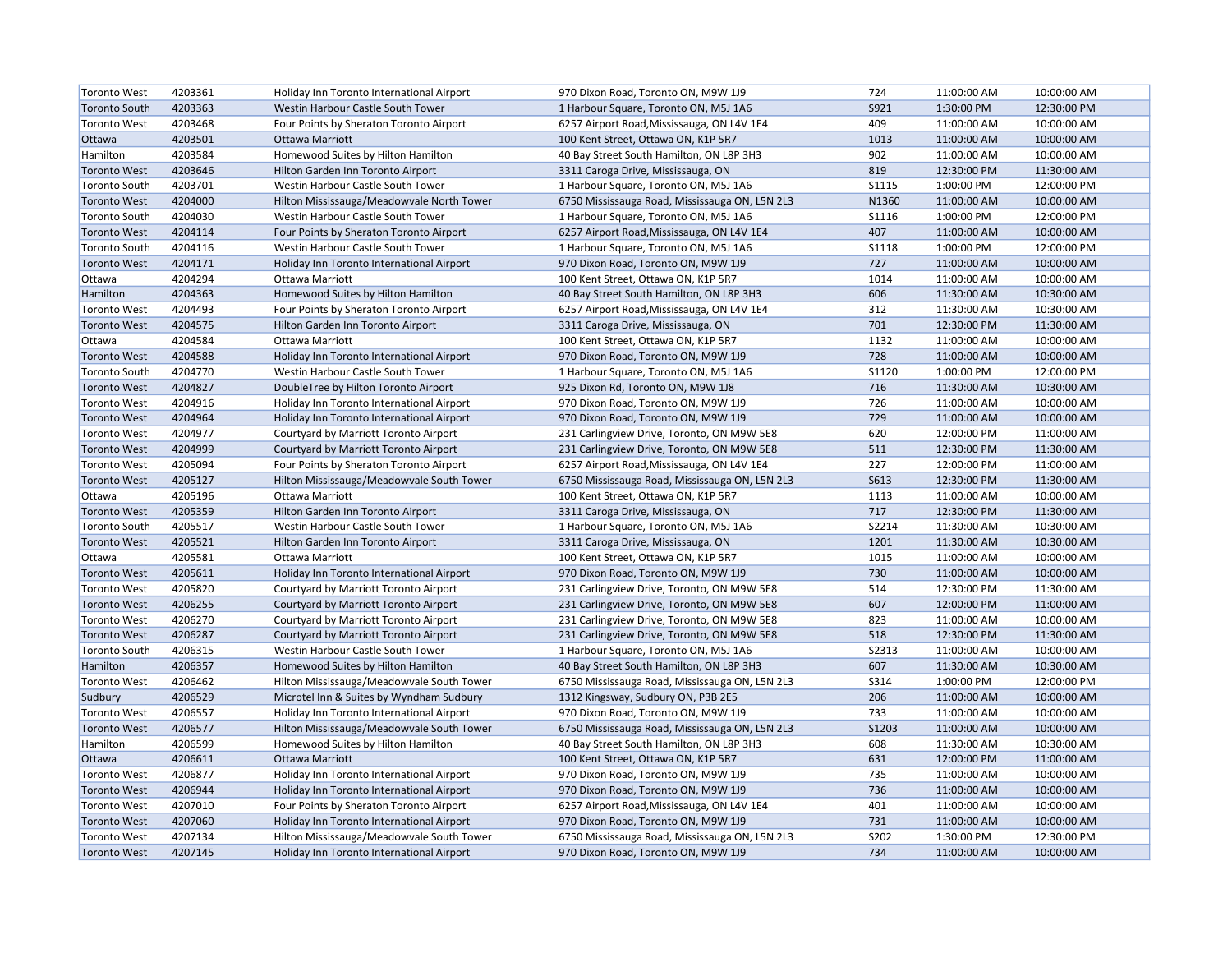| <b>Toronto West</b>  | 4207151 | Holiday Inn Toronto Airport East          | 600 Dixon Road, Toronto, ON, M9W 1J1           | 341         | 12:00:00 PM | 11:00:00 AM |
|----------------------|---------|-------------------------------------------|------------------------------------------------|-------------|-------------|-------------|
| <b>Toronto South</b> | 4207244 | Westin Harbour Castle South Tower         | 1 Harbour Square, Toronto ON, M5J 1A6          | S1121       | 1:00:00 PM  | 12:00:00 PM |
| <b>Toronto West</b>  | 4207248 | Holiday Inn Toronto International Airport | 970 Dixon Road, Toronto ON, M9W 1J9            | 737         | 11:00:00 AM | 10:00:00 AM |
| Hamilton             | 4207295 | Homewood Suites by Hilton Hamilton        | 40 Bay Street South Hamilton, ON L8P 3H3       | 609         | 11:30:00 AM | 10:30:00 AM |
| Windsor              | 4207425 | Holiday Inn Express Windsor Waterfront    | 33 Riverside Dr E, Windsor ON, N9A 2S4         | 412         | 11:00:00 AM | 10:00:00 AM |
| <b>Toronto South</b> | 4207699 | Westin Harbour Castle South Tower         | 1 Harbour Square, Toronto ON, M5J 1A6          | S1122       | 1:00:00 PM  | 12:00:00 PM |
| <b>Toronto West</b>  | 4207943 | Hilton Garden Inn Toronto Airport         | 3311 Caroga Drive, Mississauga, ON             | 712         | 12:30:00 PM | 11:30:00 AM |
| <b>Toronto West</b>  | 4207974 | Courtyard by Marriott Toronto Airport     | 231 Carlingview Drive, Toronto, ON M9W 5E8     | 704         | 11:30:00 AM | 10:30:00 AM |
| <b>Toronto West</b>  | 4208011 | Holiday Inn Toronto International Airport | 970 Dixon Road, Toronto ON, M9W 1J9            | 738         | 11:00:00 AM | 10:00:00 AM |
| <b>Toronto West</b>  | 4208155 | Holiday Inn Toronto International Airport | 970 Dixon Road, Toronto ON, M9W 1J9            | 739         | 11:00:00 AM | 10:00:00 AM |
| <b>Toronto West</b>  | 4208271 | Holiday Inn Toronto International Airport | 970 Dixon Road, Toronto ON, M9W 1J9            | 741         | 11:00:00 AM | 10:00:00 AM |
| <b>Toronto West</b>  | 4208407 | Hilton Mississauga/Meadowvale North Tower | 6750 Mississauga Road, Mississauga ON, L5N 2L3 | N1260       | 11:00:00 AM | 10:00:00 AM |
| <b>Toronto West</b>  | 4208455 | Courtyard by Marriott Toronto Airport     | 231 Carlingview Drive, Toronto, ON M9W 5E8     | 710         | 11:30:00 AM | 10:30:00 AM |
| <b>Toronto West</b>  | 4208460 | Hilton Mississauga/Meadowvale North Tower | 6750 Mississauga Road, Mississauga ON, L5N 2L3 | N1361       | 11:00:00 AM | 10:00:00 AM |
| Hamilton             | 4208616 | Homewood Suites by Hilton Hamilton        | 40 Bay Street South Hamilton, ON L8P 3H3       | 910A        | 11:00:00 AM | 10:00:00 AM |
| <b>Toronto West</b>  | 4208716 | Four Points by Sheraton Toronto Airport   | 6257 Airport Road, Mississauga, ON L4V 1E4     | 417         | 11:00:00 AM | 10:00:00 AM |
| <b>Toronto West</b>  | 4208724 | Hilton Mississauga/Meadowvale North Tower | 6750 Mississauga Road, Mississauga ON, L5N 2L3 | N1059       | 11:30:00 AM | 10:30:00 AM |
| Ottawa               | 4208951 | Ottawa Marriott                           | 100 Kent Street, Ottawa ON, K1P 5R7            | 1017        | 11:00:00 AM | 10:00:00 AM |
| <b>Toronto West</b>  | 4209114 | Courtyard by Marriott Toronto Airport     | 231 Carlingview Drive, Toronto, ON M9W 5E8     | 505         | 12:30:00 PM | 11:30:00 AM |
| <b>Toronto West</b>  | 4209508 | Holiday Inn Toronto International Airport | 970 Dixon Road, Toronto ON, M9W 1J9            | 740         | 11:00:00 AM | 10:00:00 AM |
| <b>Toronto South</b> | 4209538 | Westin Harbour Castle South Tower         | 1 Harbour Square, Toronto ON, M5J 1A6          | S1124       | 1:00:00 PM  | 12:00:00 PM |
| Hamilton             | 4209802 | Homewood Suites by Hilton Hamilton        | 40 Bay Street South Hamilton, ON L8P 3H3       | 1010A       | 11:00:00 AM | 10:00:00 AM |
| <b>Toronto West</b>  | 4209855 | Holiday Inn Toronto Airport East          | 600 Dixon Road, Toronto, ON, M9W 1J1           | 352         | 12:00:00 PM | 11:00:00 AM |
| <b>Toronto West</b>  | 4209977 | DoubleTree by Hilton Toronto Airport      | 925 Dixon Rd, Toronto ON, M9W 1J8              | 719         | 11:30:00 AM | 10:30:00 AM |
| Ottawa               | 4210106 | Ottawa Marriott                           | 100 Kent Street, Ottawa ON, K1P 5R7            | 1018        | 11:00:00 AM | 10:00:00 AM |
| <b>Toronto West</b>  | 4210189 | Holiday Inn Toronto International Airport | 970 Dixon Road, Toronto ON, M9W 1J9            | 742         | 11:00:00 AM | 10:00:00 AM |
| Ottawa               | 4210259 | Ottawa Marriott                           | 100 Kent Street, Ottawa ON, K1P 5R7            | 1019        | 11:00:00 AM | 10:00:00 AM |
| <b>Toronto West</b>  | 4210366 | DoubleTree by Hilton Toronto Airport      | 925 Dixon Rd, Toronto ON, M9W 1J8              | 812         | 11:00:00 AM | 10:00:00 AM |
| <b>Toronto West</b>  | 4210547 | Holiday Inn Toronto International Airport | 970 Dixon Road, Toronto ON, M9W 1J9            | 744         | 11:00:00 AM | 10:00:00 AM |
| <b>Toronto West</b>  | 4210548 | Hilton Mississauga/Meadowvale North Tower | 6750 Mississauga Road, Mississauga ON, L5N 2L3 | N1054       | 11:30:00 AM | 10:30:00 AM |
| <b>Toronto West</b>  | 4210616 | Holiday Inn Toronto International Airport | 970 Dixon Road, Toronto ON, M9W 1J9            | 745         | 11:00:00 AM | 10:00:00 AM |
| <b>Toronto West</b>  | 4210703 | Holiday Inn Toronto Airport East          | 600 Dixon Road, Toronto, ON, M9W 1J1           | 560         | 11:00:00 AM | 10:00:00 AM |
| <b>Toronto West</b>  | 4210858 | Courtyard by Marriott Toronto Airport     | 231 Carlingview Drive, Toronto, ON M9W 5E8     | 821         | 11:00:00 AM | 10:00:00 AM |
| <b>Toronto West</b>  | 4210870 | Hilton Mississauga/Meadowvale North Tower | 6750 Mississauga Road, Mississauga ON, L5N 2L3 | N1362       | 11:00:00 AM | 10:00:00 AM |
| <b>Toronto South</b> | 4210931 | Westin Harbour Castle South Tower         | 1 Harbour Square, Toronto ON, M5J 1A6          | S2315       | 11:00:00 AM | 10:00:00 AM |
| <b>Toronto West</b>  | 4210961 | Holiday Inn Toronto International Airport | 970 Dixon Road, Toronto ON, M9W 1J9            | 743         | 11:00:00 AM | 10:00:00 AM |
| Windsor              | 4211091 | Holiday Inn Express Windsor Waterfront    | 33 Riverside Dr E, Windsor ON, N9A 2S4         | 308         | 11:00:00 AM | 10:00:00 AM |
| <b>Toronto West</b>  | 4211169 | Hilton Mississauga/Meadowvale South Tower | 6750 Mississauga Road, Mississauga ON, L5N 2L3 | <b>S205</b> | 1:30:00 PM  | 12:30:00 PM |
| <b>Toronto West</b>  | 4211234 | Hilton Mississauga/Meadowvale South Tower | 6750 Mississauga Road, Mississauga ON, L5N 2L3 | S705        | 12:00:00 PM | 11:00:00 AM |
| <b>Toronto West</b>  | 4211376 | Hilton Mississauga/Meadowvale North Tower | 6750 Mississauga Road, Mississauga ON, L5N 2L3 | N1056       | 11:30:00 AM | 10:30:00 AM |
| <b>Toronto West</b>  | 4211455 | Four Points by Sheraton Toronto Airport   | 6257 Airport Road, Mississauga, ON L4V 1E4     | 421         | 11:00:00 AM | 10:00:00 AM |
| Ottawa               | 4212592 | <b>Ottawa Marriott</b>                    | 100 Kent Street, Ottawa ON, K1P 5R7            | 716         | 12:00:00 PM | 11:00:00 AM |
| Ottawa               | 4212723 | Ottawa Marriott                           | 100 Kent Street, Ottawa ON, K1P 5R7            | 1020        | 11:00:00 AM | 10:00:00 AM |
| Hamilton             | 4212782 | Homewood Suites by Hilton Hamilton        | 40 Bay Street South Hamilton, ON L8P 3H3       | 610         | 11:30:00 AM | 10:30:00 AM |
| <b>Toronto West</b>  | 4212920 | Hilton Mississauga/Meadowvale South Tower | 6750 Mississauga Road, Mississauga ON, L5N 2L3 | <b>S708</b> | 12:00:00 PM | 11:00:00 AM |
| <b>Toronto West</b>  | 4212965 | Holiday Inn Toronto International Airport | 970 Dixon Road, Toronto ON, M9W 1J9            | 746         | 11:00:00 AM | 10:00:00 AM |
| Ottawa               | 4213094 | <b>Ottawa Marriott</b>                    | 100 Kent Street, Ottawa ON, K1P 5R7            | 1130        | 11:00:00 AM | 10:00:00 AM |
| <b>Toronto West</b>  | 4213193 | Holiday Inn Toronto International Airport | 970 Dixon Road, Toronto ON, M9W 1J9            | 750         | 11:00:00 AM | 10:00:00 AM |
| <b>Toronto West</b>  | 4213214 | Holiday Inn Toronto International Airport | 970 Dixon Road, Toronto ON, M9W 1J9            | 751         | 11:00:00 AM | 10:00:00 AM |
| Ottawa               | 4213276 | Ottawa Marriott                           | 100 Kent Street, Ottawa ON, K1P 5R7            | 1022        | 11:00:00 AM | 10:00:00 AM |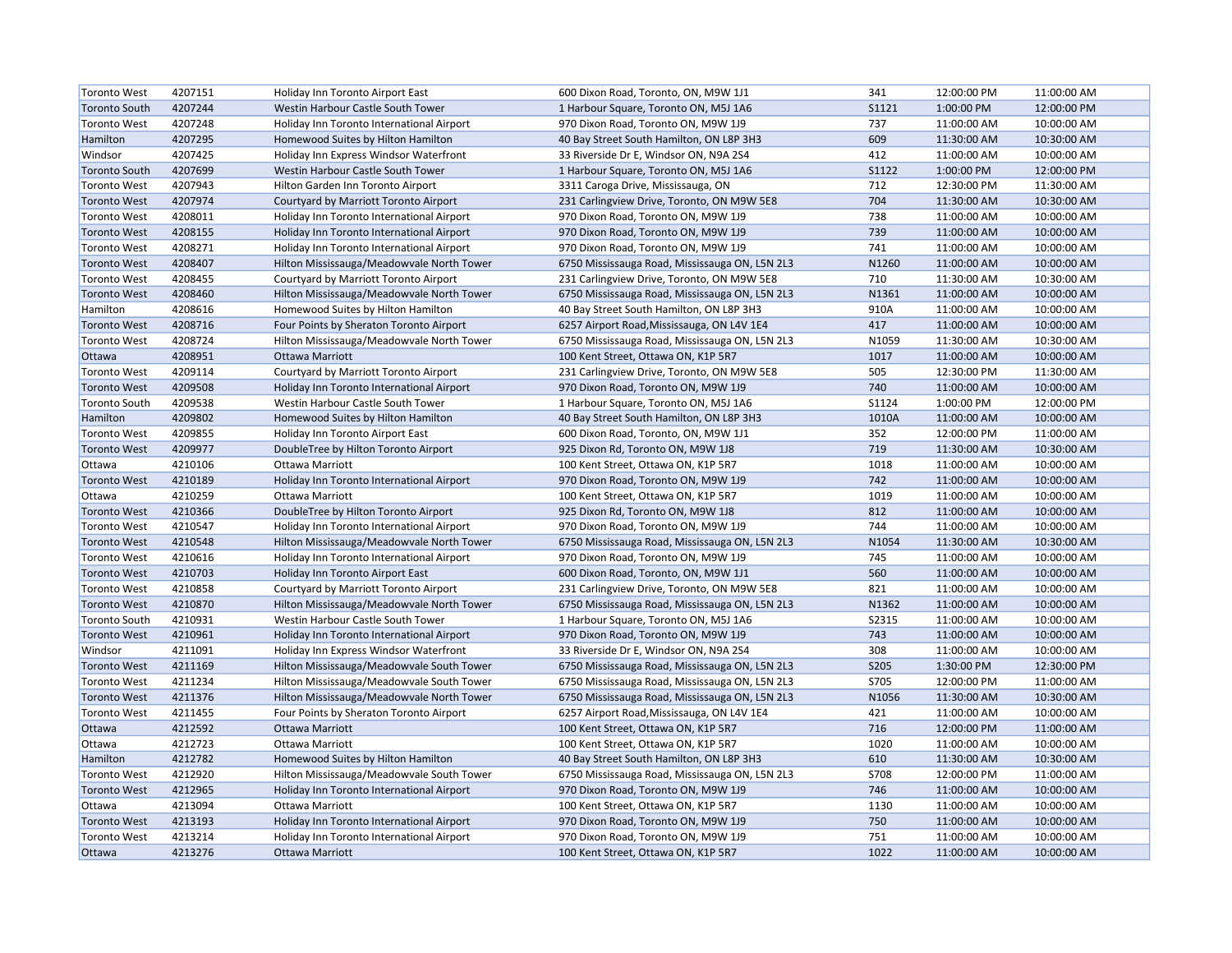| Ottawa               | 4213315 | Ottawa Marriott                           | 100 Kent Street, Ottawa ON, K1P 5R7            | 1023         | 11:00:00 AM | 10:00:00 AM |
|----------------------|---------|-------------------------------------------|------------------------------------------------|--------------|-------------|-------------|
| Toronto South        | 4213367 | Westin Harbour Castle South Tower         | 1 Harbour Square, Toronto ON, M5J 1A6          | <b>S1125</b> | 1:00:00 PM  | 12:00:00 PM |
| Hamilton             | 4213581 | Homewood Suites by Hilton Hamilton        | 40 Bay Street South Hamilton, ON L8P 3H3       | 610A         | 11:30:00 AM | 10:30:00 AM |
| <b>Toronto West</b>  | 4213653 | Holiday Inn Toronto International Airport | 970 Dixon Road, Toronto ON, M9W 1J9            | 748          | 11:00:00 AM | 10:00:00 AM |
| Sudbury              | 4213667 | Microtel Inn & Suites by Wyndham Sudbury  | 1312 Kingsway, Sudbury ON, P3B 2E5             | 211          | 11:00:00 AM | 10:00:00 AM |
| <b>Toronto West</b>  | 4213736 | Holiday Inn Toronto International Airport | 970 Dixon Road, Toronto ON, M9W 1J9            | 752          | 11:00:00 AM | 10:00:00 AM |
| <b>Toronto South</b> | 4214106 | Westin Harbour Castle South Tower         | 1 Harbour Square, Toronto ON, M5J 1A6          | S2316        | 11:00:00 AM | 10:00:00 AM |
| Hamilton             | 4214117 | Homewood Suites by Hilton Hamilton        | 40 Bay Street South Hamilton, ON L8P 3H3       | 911          | 11:00:00 AM | 10:00:00 AM |
| <b>Toronto West</b>  | 4214299 | Courtyard by Marriott Toronto Airport     | 231 Carlingview Drive, Toronto, ON M9W 5E8     | 708          | 11:30:00 AM | 10:30:00 AM |
| <b>Toronto West</b>  | 4214382 | Four Points by Sheraton Toronto Airport   | 6257 Airport Road, Mississauga, ON L4V 1E4     | 403          | 11:00:00 AM | 10:00:00 AM |
| London               | 4214447 | Allure Hotel & Suites London Downtown     | 374 Dundas Street, London ON, N6B 1V7          | 801          | 11:00:00 AM | 10:00:00 AM |
| <b>Toronto West</b>  | 4214703 | Holiday Inn Toronto International Airport | 970 Dixon Road, Toronto ON, M9W 1J9            | 753          | 11:00:00 AM | 10:00:00 AM |
| <b>Toronto West</b>  | 4214778 | Holiday Inn Toronto Airport East          | 600 Dixon Road, Toronto, ON, M9W 1J1           | 549          | 11:00:00 AM | 10:00:00 AM |
| <b>Toronto West</b>  | 4214779 | Courtyard by Marriott Toronto Airport     | 231 Carlingview Drive, Toronto, ON M9W 5E8     | 510          | 12:30:00 PM | 11:30:00 AM |
| London               | 4214858 | Allure Hotel & Suites London Downtown     | 374 Dundas Street, London ON, N6B 1V7          | 802          | 11:00:00 AM | 10:00:00 AM |
| <b>Toronto West</b>  | 4214877 | DoubleTree by Hilton Toronto Airport      | 925 Dixon Rd, Toronto ON, M9W 1J8              | 809          | 11:00:00 AM | 10:00:00 AM |
| <b>Toronto West</b>  | 4214907 | Holiday Inn Toronto International Airport | 970 Dixon Road, Toronto ON, M9W 1J9            | 754          | 11:00:00 AM | 10:00:00 AM |
| London               | 4214927 | Allure Hotel & Suites London Downtown     | 374 Dundas Street, London ON, N6B 1V7          | 514          | 11:30:00 AM | 10:30:00 AM |
| <b>Toronto South</b> | 4214962 | Westin Harbour Castle South Tower         | 1 Harbour Square, Toronto ON, M5J 1A6          | S2318        | 11:00:00 AM | 10:00:00 AM |
| <b>Toronto West</b>  | 4215186 | DoubleTree by Hilton Toronto Airport      | 925 Dixon Rd, Toronto ON, M9W 1J8              | 617          | 11:30:00 AM | 10:30:00 AM |
| Windsor              | 4215489 | Holiday Inn Express Windsor Waterfront    | 33 Riverside Dr E, Windsor ON, N9A 2S4         | 309          | 11:00:00 AM | 10:00:00 AM |
| <b>Toronto West</b>  | 4215848 | Courtyard by Marriott Toronto Airport     | 231 Carlingview Drive, Toronto, ON M9W 5E8     | 803          | 11:00:00 AM | 10:00:00 AM |
| <b>Toronto West</b>  | 4215885 | Hilton Mississauga/Meadowvale South Tower | 6750 Mississauga Road, Mississauga ON, L5N 2L3 | <b>S212</b>  | 1:30:00 PM  | 12:30:00 PM |
| <b>Toronto West</b>  | 4215926 | Hilton Mississauga/Meadowvale South Tower | 6750 Mississauga Road, Mississauga ON, L5N 2L3 | S907         | 11:30:00 AM | 10:30:00 AM |
| <b>Toronto West</b>  | 4215948 | Hilton Garden Inn Toronto Airport         | 3311 Caroga Drive, Mississauga, ON             | 1213         | 11:30:00 AM | 10:30:00 AM |
| Windsor              | 4216623 | Holiday Inn Express Windsor Waterfront    | 33 Riverside Dr E, Windsor ON, N9A 2S4         | 413          | 11:00:00 AM | 10:00:00 AM |
| Hamilton             | 4216633 | Homewood Suites by Hilton Hamilton        | 40 Bay Street South Hamilton, ON L8P 3H3       | 611          | 11:30:00 AM | 10:30:00 AM |
| <b>Toronto West</b>  | 4216797 | Holiday Inn Toronto Airport East          | 600 Dixon Road, Toronto, ON, M9W 1J1           | 353          | 12:00:00 PM | 11:00:00 AM |
| <b>Toronto West</b>  | 4217155 | Courtyard by Marriott Toronto Airport     | 231 Carlingview Drive, Toronto, ON M9W 5E8     | 624          | 12:00:00 PM | 11:00:00 AM |
| Windsor              | 4217330 | Holiday Inn Express Windsor Waterfront    | 33 Riverside Dr E, Windsor ON, N9A 2S4         | 310          | 11:00:00 AM | 10:00:00 AM |
| Windsor              | 4217380 | Holiday Inn Express Windsor Waterfront    | 33 Riverside Dr E, Windsor ON, N9A 2S4         | 312          | 11:00:00 AM | 10:00:00 AM |
| Ottawa               | 4217394 | Ottawa Marriott                           | 100 Kent Street, Ottawa ON, K1P 5R7            | 1024         | 11:00:00 AM | 10:00:00 AM |
| Kingston             | 4217430 | Holiday Inn Kingston-Waterfront           | 2 Princess Street, Kingston ON, K7L 1A2        | 351          | 11:00:00 AM | 10:00:00 AM |
| <b>Toronto West</b>  | 4217660 | Holiday Inn Toronto International Airport | 970 Dixon Road, Toronto ON, M9W 1J9            | 756          | 11:00:00 AM | 10:00:00 AM |
| <b>Toronto West</b>  | 4217706 | Holiday Inn Toronto International Airport | 970 Dixon Road, Toronto ON, M9W 1J9            | 757          | 11:00:00 AM | 10:00:00 AM |
| <b>Toronto South</b> | 4218413 | Westin Harbour Castle South Tower         | 1 Harbour Square, Toronto ON, M5J 1A6          | S1126        | 1:00:00 PM  | 12:00:00 PM |
| Sudbury              | 4218483 | Microtel Inn & Suites by Wyndham Sudbury  | 1312 Kingsway, Sudbury ON, P3B 2E5             | 207          | 11:00:00 AM | 10:00:00 AM |
| <b>Toronto South</b> | 4218768 | Westin Harbour Castle South Tower         | 1 Harbour Square, Toronto ON, M5J 1A6          | S2315        | 11:00:00 AM | 10:00:00 AM |
| <b>Toronto West</b>  | 4218991 | DoubleTree by Hilton Toronto Airport      | 925 Dixon Rd, Toronto ON, M9W 1J8              | 517          | 12:00:00 PM | 11:00:00 AM |
| <b>Toronto West</b>  | 4220345 | Hilton Mississauga/Meadowvale South Tower | 6750 Mississauga Road, Mississauga ON, L5N 2L3 | S514         | 12:30:00 PM | 11:30:00 AM |
| <b>Toronto West</b>  | 4220672 | Hilton Garden Inn Toronto Airport         | 3311 Caroga Drive, Mississauga, ON             | 1313         | 11:00:00 AM | 10:00:00 AM |
| <b>Toronto West</b>  | 4220753 | Holiday Inn Toronto Airport East          | 600 Dixon Road, Toronto, ON, M9W 1J1           | 451          | 11:30:00 AM | 10:30:00 AM |
| <b>Toronto West</b>  | 4220926 | Holiday Inn Toronto International Airport | 970 Dixon Road, Toronto ON, M9W 1J9            | 755          | 11:00:00 AM | 10:00:00 AM |
| London               | 4221301 | Allure Hotel & Suites London Downtown     | 374 Dundas Street, London ON, N6B 1V7          | 508          | 11:30:00 AM | 10:30:00 AM |
| <b>Toronto South</b> | 4221340 | Westin Harbour Castle South Tower         | 1 Harbour Square, Toronto ON, M5J 1A6          | S1127        | 1:00:00 PM  | 12:00:00 PM |
| <b>Toronto West</b>  | 4221358 | Courtyard by Marriott Toronto Airport     | 231 Carlingview Drive, Toronto, ON M9W 5E8     | 506          | 12:30:00 PM | 11:30:00 AM |
| <b>Toronto West</b>  | 4221364 | Four Points by Sheraton Toronto Airport   | 6257 Airport Road, Mississauga, ON L4V 1E4     | 314          | 11:30:00 AM | 10:30:00 AM |
| Ottawa               | 4221392 | <b>Ottawa Marriott</b>                    | 100 Kent Street, Ottawa ON, K1P 5R7            | 1025         | 11:00:00 AM | 10:00:00 AM |
| <b>Toronto West</b>  | 4221436 | Courtyard by Marriott Toronto Airport     | 231 Carlingview Drive, Toronto, ON M9W 5E8     | 621          | 12:00:00 PM | 11:00:00 AM |
| <b>Toronto South</b> | 4221501 | Westin Harbour Castle South Tower         | 1 Harbour Square, Toronto ON, M5J 1A6          | S1211        | 1:00:00 PM  | 12:00:00 PM |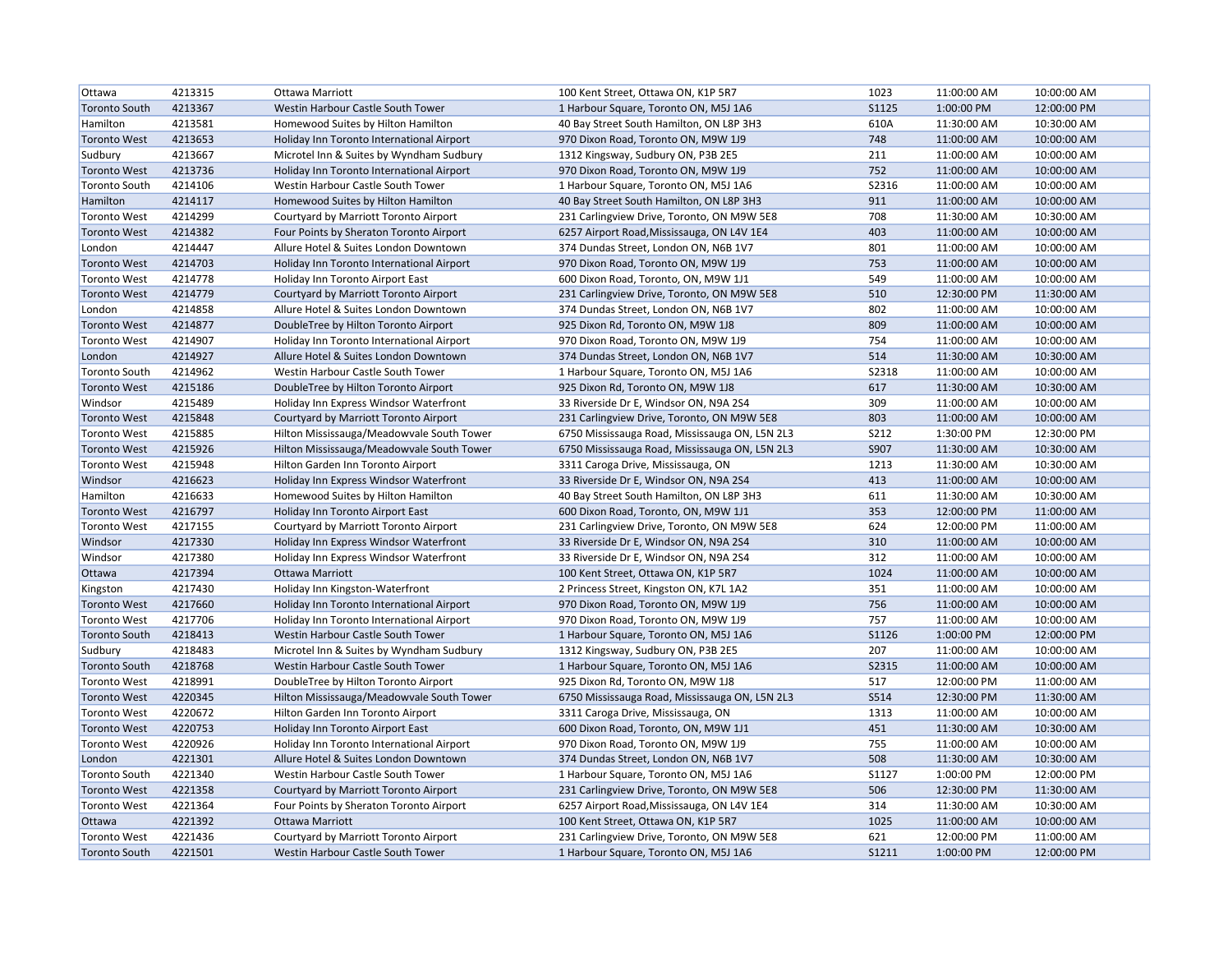| <b>Toronto West</b>  | 4221671 | Four Points by Sheraton Toronto Airport           | 6257 Airport Road, Mississauga, ON L4V 1E4          | 209          | 12:00:00 PM | 11:00:00 AM |
|----------------------|---------|---------------------------------------------------|-----------------------------------------------------|--------------|-------------|-------------|
| <b>Toronto West</b>  | 4221736 | Holiday Inn Toronto International Airport         | 970 Dixon Road, Toronto ON, M9W 1J9                 | 758          | 11:00:00 AM | 10:00:00 AM |
| <b>Toronto West</b>  | 4221738 | Hilton Garden Inn Toronto Airport                 | 3311 Caroga Drive, Mississauga, ON                  | 1109         | 11:30:00 AM | 10:30:00 AM |
| <b>Toronto West</b>  | 4221941 | Holiday Inn Toronto Airport East                  | 600 Dixon Road, Toronto, ON, M9W 1J1                | 356          | 12:00:00 PM | 11:00:00 AM |
| <b>Toronto West</b>  | 4221983 | Four Points by Sheraton Toronto Airport           | 6257 Airport Road, Mississauga, ON L4V 1E4          | 214          | 12:00:00 PM | 11:00:00 AM |
| <b>Toronto West</b>  | 4222056 | Hilton Garden Inn Toronto Airport                 | 3311 Caroga Drive, Mississauga, ON                  | 1107         | 11:30:00 AM | 10:30:00 AM |
| <b>Toronto West</b>  | 4222070 | Hilton Garden Inn Toronto Airport                 | 3311 Caroga Drive, Mississauga, ON                  | 1409         | 11:00:00 AM | 10:00:00 AM |
| London               | 4222253 | Allure Hotel & Suites London Downtown             | 374 Dundas Street, London ON, N6B 1V7               | 807          | 11:00:00 AM | 10:00:00 AM |
| Ottawa               | 4222319 | Ottawa Marriott                                   | 100 Kent Street, Ottawa ON, K1P 5R7                 | 1114         | 11:00:00 AM | 10:00:00 AM |
| <b>Toronto West</b>  | 4222437 | Four Points by Sheraton Toronto Airport           | 6257 Airport Road, Mississauga, ON L4V 1E4          | 211          | 12:00:00 PM | 11:00:00 AM |
| <b>Toronto West</b>  | 4222478 | Holiday Inn Toronto Airport East                  | 600 Dixon Road, Toronto, ON, M9W 1J1                | 356          | 12:00:00 PM | 11:00:00 AM |
| Sault Ste. Marie     | 4222490 | Microtel Inn & Suites by Wyndham Sault Ste. Marie | 724 Great Northern Rd, Sault Ste. Marie ON, P6B 5G5 | 324          | 11:00:00 AM | 10:00:00 AM |
| <b>Toronto West</b>  | 4222614 | Holiday Inn Toronto Airport East                  | 600 Dixon Road, Toronto, ON, M9W 1J1                | 551          | 11:00:00 AM | 10:00:00 AM |
| <b>Toronto West</b>  | 4222651 | Holiday Inn Toronto International Airport         | 970 Dixon Road, Toronto ON, M9W 1J9                 | 759          | 11:00:00 AM | 10:00:00 AM |
| <b>Toronto West</b>  | 4222820 | Four Points by Sheraton Toronto Airport           | 6257 Airport Road, Mississauga, ON L4V 1E4          | 414          | 11:00:00 AM | 10:00:00 AM |
| Sudbury              | 4222844 | Microtel Inn & Suites by Wyndham Sudbury          | 1312 Kingsway, Sudbury ON, P3B 2E5                  | 213          | 11:00:00 AM | 10:00:00 AM |
| <b>Toronto West</b>  | 4222879 | Four Points by Sheraton Toronto Airport           | 6257 Airport Road, Mississauga, ON L4V 1E4          | 213          | 12:00:00 PM | 11:00:00 AM |
| <b>Toronto West</b>  | 4222902 | Holiday Inn Toronto International Airport         | 970 Dixon Road, Toronto ON, M9W 1J9                 | 761          | 11:00:00 AM | 10:00:00 AM |
| <b>Toronto South</b> | 4222907 | Westin Harbour Castle South Tower                 | 1 Harbour Square, Toronto ON, M5J 1A6               | S2320        | 11:00:00 AM | 10:00:00 AM |
| <b>Toronto West</b>  | 4223246 | Courtyard by Marriott Toronto Airport             | 231 Carlingview Drive, Toronto, ON M9W 5E8          | 722          | 11:30:00 AM | 10:30:00 AM |
| <b>Toronto West</b>  | 4223251 | Holiday Inn Toronto International Airport         | 970 Dixon Road, Toronto ON, M9W 1J9                 | 760          | 11:00:00 AM | 10:00:00 AM |
| <b>Toronto West</b>  | 4223446 | Hilton Garden Inn Toronto Airport                 | 3311 Caroga Drive, Mississauga, ON                  | 602          | 1:00:00 PM  | 12:00:00 PM |
| <b>Toronto West</b>  | 4223506 | Hilton Garden Inn Toronto Airport                 | 3311 Caroga Drive, Mississauga, ON                  | 615          | 1:00:00 PM  | 12:00:00 PM |
| <b>Toronto South</b> | 4223723 | Westin Harbour Castle South Tower                 | 1 Harbour Square, Toronto ON, M5J 1A6               | S2321        | 11:00:00 AM | 10:00:00 AM |
| <b>Toronto West</b>  | 4223908 | Hilton Mississauga/Meadowvale South Tower         | 6750 Mississauga Road, Mississauga ON, L5N 2L3      | <b>S805</b>  | 12:00:00 PM | 11:00:00 AM |
| <b>Toronto West</b>  | 4224031 | Hilton Garden Inn Toronto Airport                 | 3311 Caroga Drive, Mississauga, ON                  | 606          | 1:00:00 PM  | 12:00:00 PM |
| <b>Toronto West</b>  | 4224098 | Hilton Garden Inn Toronto Airport                 | 3311 Caroga Drive, Mississauga, ON                  | 601          | 1:00:00 PM  | 12:00:00 PM |
| Ottawa               | 4224205 | <b>Ottawa Marriott</b>                            | 100 Kent Street, Ottawa ON, K1P 5R7                 | 1115         | 11:00:00 AM | 10:00:00 AM |
| <b>Toronto West</b>  | 4224324 | Hilton Mississauga/Meadowvale South Tower         | 6750 Mississauga Road, Mississauga ON, L5N 2L3      | S1106        | 11:00:00 AM | 10:00:00 AM |
| <b>Toronto West</b>  | 4224406 | Hilton Garden Inn Toronto Airport                 | 3311 Caroga Drive, Mississauga, ON                  | 704          | 12:30:00 PM | 11:30:00 AM |
| <b>Toronto South</b> | 4224564 | Westin Harbour Castle South Tower                 | 1 Harbour Square, Toronto ON, M5J 1A6               | <b>S1213</b> | 1:00:00 PM  | 12:00:00 PM |
| <b>Toronto South</b> | 4224848 | Westin Harbour Castle South Tower                 | 1 Harbour Square, Toronto ON, M5J 1A6               | S1214        | 1:00:00 PM  | 12:00:00 PM |
| <b>Toronto South</b> | 4224858 | Westin Harbour Castle South Tower                 | 1 Harbour Square, Toronto ON, M5J 1A6               | S2316        | 11:00:00 AM | 10:00:00 AM |
| <b>Toronto West</b>  | 4225101 | Hilton Garden Inn Toronto Airport                 | 3311 Caroga Drive, Mississauga, ON                  | 707          | 12:30:00 PM | 11:30:00 AM |
| <b>Toronto West</b>  | 4225645 | Hilton Garden Inn Toronto Airport                 | 3311 Caroga Drive, Mississauga, ON                  | 906          | 12:00:00 PM | 11:00:00 AM |
| Ottawa               | 4225672 | <b>Ottawa Marriott</b>                            | 100 Kent Street, Ottawa ON, K1P 5R7                 | 1026         | 11:00:00 AM | 10:00:00 AM |
| Ottawa               | 4226040 | Ottawa Marriott                                   | 100 Kent Street, Ottawa ON, K1P 5R7                 | 1116         | 11:00:00 AM | 10:00:00 AM |
| <b>Toronto West</b>  | 4226095 | Holiday Inn Toronto Airport East                  | 600 Dixon Road, Toronto, ON, M9W 1J1                | 546          | 11:00:00 AM | 10:00:00 AM |
| <b>Toronto West</b>  | 4226188 | Courtyard by Marriott Toronto Airport             | 231 Carlingview Drive, Toronto, ON M9W 5E8          | 817          | 11:00:00 AM | 10:00:00 AM |
| <b>Toronto South</b> | 4226333 | Westin Harbour Castle South Tower                 | 1 Harbour Square, Toronto ON, M5J 1A6               | S1215        | 1:00:00 PM  | 12:00:00 PM |
| <b>Toronto West</b>  | 4226342 | Holiday Inn Toronto Airport East                  | 600 Dixon Road, Toronto, ON, M9W 1J1                | 349          | 12:00:00 PM | 11:00:00 AM |
| Ottawa               | 4226344 | <b>Ottawa Marriott</b>                            | 100 Kent Street, Ottawa ON, K1P 5R7                 | 1027         | 11:00:00 AM | 10:00:00 AM |
| <b>Toronto West</b>  | 4226347 | Hilton Garden Inn Toronto Airport                 | 3311 Caroga Drive, Mississauga, ON                  | 709          | 12:30:00 PM | 11:30:00 AM |
| <b>Toronto South</b> | 4226371 | Westin Harbour Castle South Tower                 | 1 Harbour Square, Toronto ON, M5J 1A6               | <b>S2318</b> | 11:00:00 AM | 10:00:00 AM |
| Ottawa               | 4226488 | Ottawa Marriott                                   | 100 Kent Street, Ottawa ON, K1P 5R7                 | 1028         | 11:00:00 AM | 10:00:00 AM |
| <b>Toronto West</b>  | 4226492 | Hilton Mississauga/Meadowvale South Tower         | 6750 Mississauga Road, Mississauga ON, L5N 2L3      | S403         | 1:00:00 PM  | 12:00:00 PM |
| <b>Toronto West</b>  | 4226710 | Hilton Garden Inn Toronto Airport                 | 3311 Caroga Drive, Mississauga, ON                  | 812          | 12:30:00 PM | 11:30:00 AM |
| Windsor              | 4226726 | Holiday Inn Express Windsor Waterfront            | 33 Riverside Dr E, Windsor ON, N9A 2S4              | 313          | 11:00:00 AM | 10:00:00 AM |
| <b>Toronto West</b>  | 4226742 | Four Points by Sheraton Toronto Airport           | 6257 Airport Road, Mississauga, ON L4V 1E4          | 330          | 11:30:00 AM | 10:30:00 AM |
| <b>Toronto West</b>  | 4226757 | Holiday Inn Toronto Airport East                  | 600 Dixon Road, Toronto, ON, M9W 1J1                | 366          | 12:00:00 PM | 11:00:00 AM |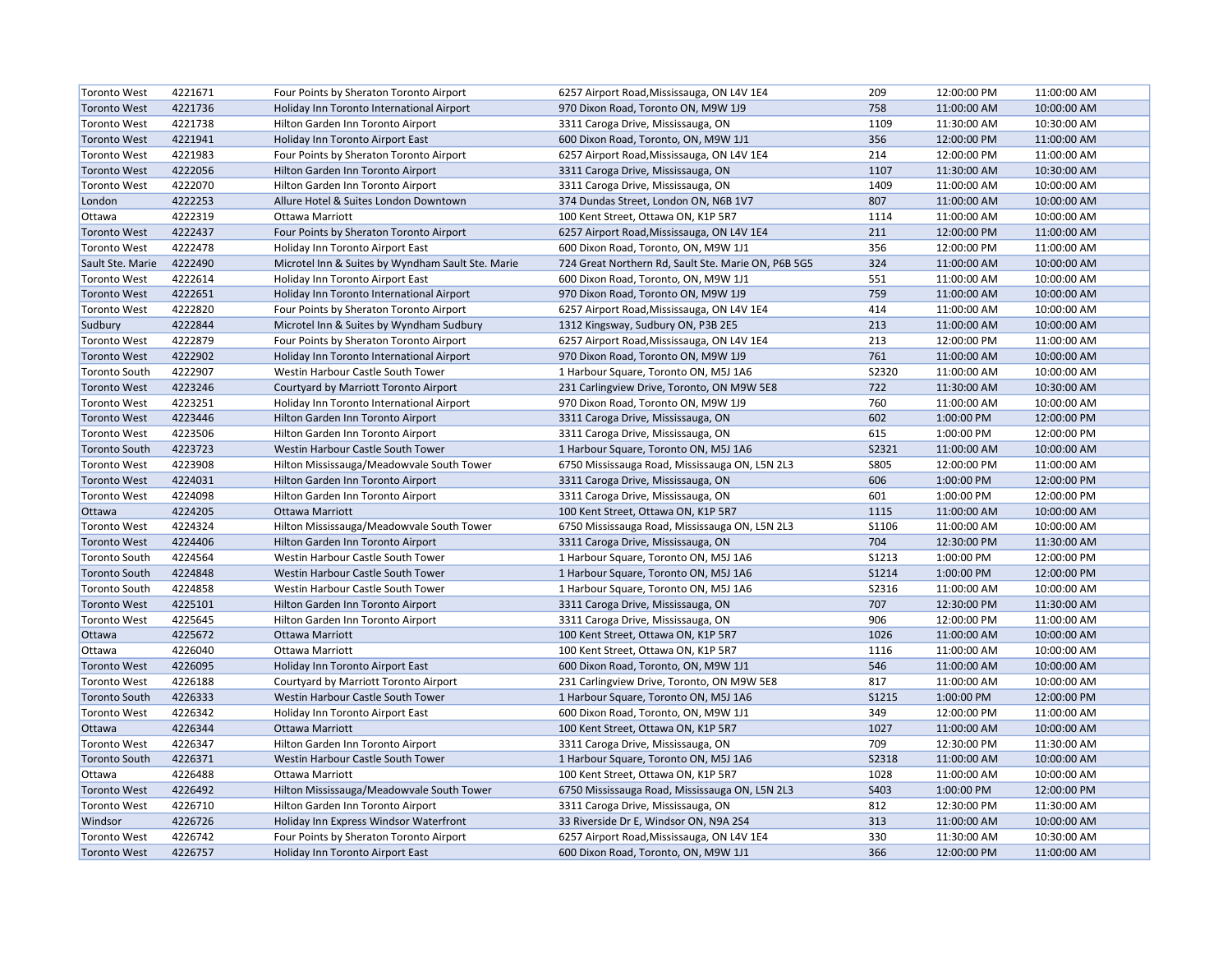| <b>Toronto West</b>  | 4226777 | Four Points by Sheraton Toronto Airport   | 6257 Airport Road, Mississauga, ON L4V 1E4     | 206          | 12:00:00 PM | 11:00:00 AM |
|----------------------|---------|-------------------------------------------|------------------------------------------------|--------------|-------------|-------------|
| <b>Toronto West</b>  | 4226963 | Courtyard by Marriott Toronto Airport     | 231 Carlingview Drive, Toronto, ON M9W 5E8     | 503          | 12:30:00 PM | 11:30:00 AM |
| <b>Toronto West</b>  | 4227150 | Hilton Mississauga/Meadowvale South Tower | 6750 Mississauga Road, Mississauga ON, L5N 2L3 | S608         | 12:30:00 PM | 11:30:00 AM |
| <b>Toronto West</b>  | 4227453 | Hilton Garden Inn Toronto Airport         | 3311 Caroga Drive, Mississauga, ON             | 816          | 12:30:00 PM | 11:30:00 AM |
| <b>Toronto West</b>  | 4227761 | Hilton Garden Inn Toronto Airport         | 3311 Caroga Drive, Mississauga, ON             | 1013         | 12:00:00 PM | 11:00:00 AM |
| <b>Toronto West</b>  | 4227764 | Hilton Garden Inn Toronto Airport         | 3311 Caroga Drive, Mississauga, ON             | 1101         | 11:30:00 AM | 10:30:00 AM |
| <b>Toronto West</b>  | 4227791 | Hilton Garden Inn Toronto Airport         | 3311 Caroga Drive, Mississauga, ON             | 1112         | 11:30:00 AM | 10:30:00 AM |
| <b>Toronto West</b>  | 4227835 | Hilton Garden Inn Toronto Airport         | 3311 Caroga Drive, Mississauga, ON             | 1209         | 11:30:00 AM | 10:30:00 AM |
| <b>Toronto West</b>  | 4227925 | Hilton Garden Inn Toronto Airport         | 3311 Caroga Drive, Mississauga, ON             | 1212         | 11:30:00 AM | 10:30:00 AM |
| <b>Toronto West</b>  | 4227931 | Hilton Garden Inn Toronto Airport         | 3311 Caroga Drive, Mississauga, ON             | 1214         | 11:30:00 AM | 10:30:00 AM |
| Ottawa               | 4228062 | Ottawa Marriott                           | 100 Kent Street, Ottawa ON, K1P 5R7            | 1029         | 11:00:00 AM | 10:00:00 AM |
| <b>Toronto West</b>  | 4228067 | Hilton Mississauga/Meadowvale North Tower | 6750 Mississauga Road, Mississauga ON, L5N 2L3 | N1254        | 11:00:00 AM | 10:00:00 AM |
| <b>Toronto South</b> | 4228081 | Westin Harbour Castle South Tower         | 1 Harbour Square, Toronto ON, M5J 1A6          | S1216        | 1:00:00 PM  | 12:00:00 PM |
| <b>Toronto South</b> | 4228095 | Westin Harbour Castle South Tower         | 1 Harbour Square, Toronto ON, M5J 1A6          | S2322        | 11:00:00 AM | 10:00:00 AM |
| <b>Toronto South</b> | 4228208 | Westin Harbour Castle South Tower         | 1 Harbour Square, Toronto ON, M5J 1A6          | S2324        | 11:00:00 AM | 10:00:00 AM |
| London               | 4228212 | Allure Hotel & Suites London Downtown     | 374 Dundas Street, London ON, N6B 1V7          | 516          | 11:30:00 AM | 10:30:00 AM |
| Hamilton             | 4228438 | Homewood Suites by Hilton Hamilton        | 40 Bay Street South Hamilton, ON L8P 3H3       | 614          | 11:30:00 AM | 10:30:00 AM |
| <b>Toronto West</b>  | 4228512 | Hilton Garden Inn Toronto Airport         | 3311 Caroga Drive, Mississauga, ON             | 616          | 1:00:00 PM  | 12:00:00 PM |
| <b>Toronto West</b>  | 4228654 | Hilton Garden Inn Toronto Airport         | 3311 Caroga Drive, Mississauga, ON             | 617          | 1:00:00 PM  | 12:00:00 PM |
| <b>Toronto West</b>  | 4228672 | Holiday Inn Toronto Airport East          | 600 Dixon Road, Toronto, ON, M9W 1J1           | 447          | 11:30:00 AM | 10:30:00 AM |
| <b>Toronto West</b>  | 4228947 | DoubleTree by Hilton Toronto Airport      | 925 Dixon Rd, Toronto ON, M9W 1J8              | 807          | 11:00:00 AM | 10:00:00 AM |
| <b>Toronto West</b>  | 4229068 | Holiday Inn Toronto Airport East          | 600 Dixon Road, Toronto, ON, M9W 1J1           | 347          | 12:00:00 PM | 11:00:00 AM |
| <b>Toronto West</b>  | 4229205 | Hilton Garden Inn Toronto Airport         | 3311 Caroga Drive, Mississauga, ON             | 619          | 1:00:00 PM  | 12:00:00 PM |
| Ottawa               | 4229382 | <b>Ottawa Marriott</b>                    | 100 Kent Street, Ottawa ON, K1P 5R7            | 1030         | 11:00:00 AM | 10:00:00 AM |
| Sudbury              | 4229466 | Microtel Inn & Suites by Wyndham Sudbury  | 1312 Kingsway, Sudbury ON, P3B 2E5             | 214          | 11:00:00 AM | 10:00:00 AM |
| <b>Toronto South</b> | 4229548 | Westin Harbour Castle South Tower         | 1 Harbour Square, Toronto ON, M5J 1A6          | <b>S1218</b> | 1:00:00 PM  | 12:00:00 PM |
| <b>Toronto West</b>  | 4229564 | Hilton Garden Inn Toronto Airport         | 3311 Caroga Drive, Mississauga, ON             | 715          | 12:30:00 PM | 11:30:00 AM |
| <b>Toronto West</b>  | 4229629 | Hilton Garden Inn Toronto Airport         | 3311 Caroga Drive, Mississauga, ON             | 1402         | 11:00:00 AM | 10:00:00 AM |
| <b>Toronto South</b> | 4229818 | Westin Harbour Castle South Tower         | 1 Harbour Square, Toronto ON, M5J 1A6          | S1220        | 1:00:00 PM  | 12:00:00 PM |
| <b>Toronto West</b>  | 4229988 | Holiday Inn Toronto Airport East          | 600 Dixon Road, Toronto, ON, M9W 1J1           | 344          | 12:00:00 PM | 11:00:00 AM |
| <b>Toronto West</b>  | 4230083 | DoubleTree by Hilton Toronto Airport      | 925 Dixon Rd, Toronto ON, M9W 1J8              | 507          | 12:00:00 PM | 11:00:00 AM |
| <b>Toronto South</b> | 4230176 | Westin Harbour Castle South Tower         | 1 Harbour Square, Toronto ON, M5J 1A6          | <b>S1221</b> | 1:00:00 PM  | 12:00:00 PM |
| <b>Toronto West</b>  | 4230321 | Hilton Mississauga/Meadowvale South Tower | 6750 Mississauga Road, Mississauga ON, L5N 2L3 | S404         | 1:00:00 PM  | 12:00:00 PM |
| <b>Toronto West</b>  | 4230407 | Hilton Mississauga/Meadowvale South Tower | 6750 Mississauga Road, Mississauga ON, L5N 2L3 | S413         | 1:00:00 PM  | 12:00:00 PM |
| <b>Toronto West</b>  | 4230411 | Holiday Inn Toronto Airport East          | 600 Dixon Road, Toronto, ON, M9W 1J1           | 565          | 11:00:00 AM | 10:00:00 AM |
| <b>Toronto South</b> | 4230513 | Westin Harbour Castle South Tower         | 1 Harbour Square, Toronto ON, M5J 1A6          | S2325        | 11:00:00 AM | 10:00:00 AM |
| <b>Toronto South</b> | 4230554 | Westin Harbour Castle South Tower         | 1 Harbour Square, Toronto ON, M5J 1A6          | S1222        | 1:00:00 PM  | 12:00:00 PM |
| <b>Toronto West</b>  | 4230710 | Courtyard by Marriott Toronto Airport     | 231 Carlingview Drive, Toronto, ON M9W 5E8     | 515          | 12:30:00 PM | 11:30:00 AM |
| <b>Toronto South</b> | 4230716 | Westin Harbour Castle South Tower         | 1 Harbour Square, Toronto ON, M5J 1A6          | S1224        | 1:00:00 PM  | 12:00:00 PM |
| <b>Toronto West</b>  | 4230747 | Hilton Garden Inn Toronto Airport         | 3311 Caroga Drive, Mississauga, ON             | 1503         | 11:00:00 AM | 10:00:00 AM |
| <b>Toronto West</b>  | 4230856 | Hilton Mississauga/Meadowvale South Tower | 6750 Mississauga Road, Mississauga ON, L5N 2L3 | S1002        | 11:30:00 AM | 10:30:00 AM |
| <b>Toronto West</b>  | 4230916 | Hilton Garden Inn Toronto Airport         | 3311 Caroga Drive, Mississauga, ON             | 1315         | 11:00:00 AM | 10:00:00 AM |
| Ottawa               | 4230984 | Ottawa Marriott                           | 100 Kent Street, Ottawa ON, K1P 5R7            | 1117         | 11:00:00 AM | 10:00:00 AM |
| Kingston             | 4231003 | Holiday Inn Kingston-Waterfront           | 2 Princess Street, Kingston ON, K7L 1A2        | 344          | 11:00:00 AM | 10:00:00 AM |
| <b>Toronto West</b>  | 4231074 | Holiday Inn Toronto Airport East          | 600 Dixon Road, Toronto, ON, M9W 1J1           | 464          | 11:30:00 AM | 10:30:00 AM |
| <b>Toronto West</b>  | 4231158 | Courtyard by Marriott Toronto Airport     | 231 Carlingview Drive, Toronto, ON M9W 5E8     | 517          | 12:30:00 PM | 11:30:00 AM |
| <b>Toronto West</b>  | 4231168 | Hilton Mississauga/Meadowvale North Tower | 6750 Mississauga Road, Mississauga ON, L5N 2L3 | N963         | 12:00:00 PM | 11:00:00 AM |
| Ottawa               | 4231194 | <b>Ottawa Marriott</b>                    | 100 Kent Street, Ottawa ON, K1P 5R7            | 1031         | 11:00:00 AM | 10:00:00 AM |
| <b>Toronto West</b>  | 4231208 | Hilton Garden Inn Toronto Airport         | 3311 Caroga Drive, Mississauga, ON             | 1216         | 11:30:00 AM | 10:30:00 AM |
| <b>Toronto West</b>  | 4231415 | Hilton Mississauga/Meadowvale North Tower | 6750 Mississauga Road, Mississauga ON, L5N 2L3 | N352         | 1:30:00 PM  | 12:30:00 PM |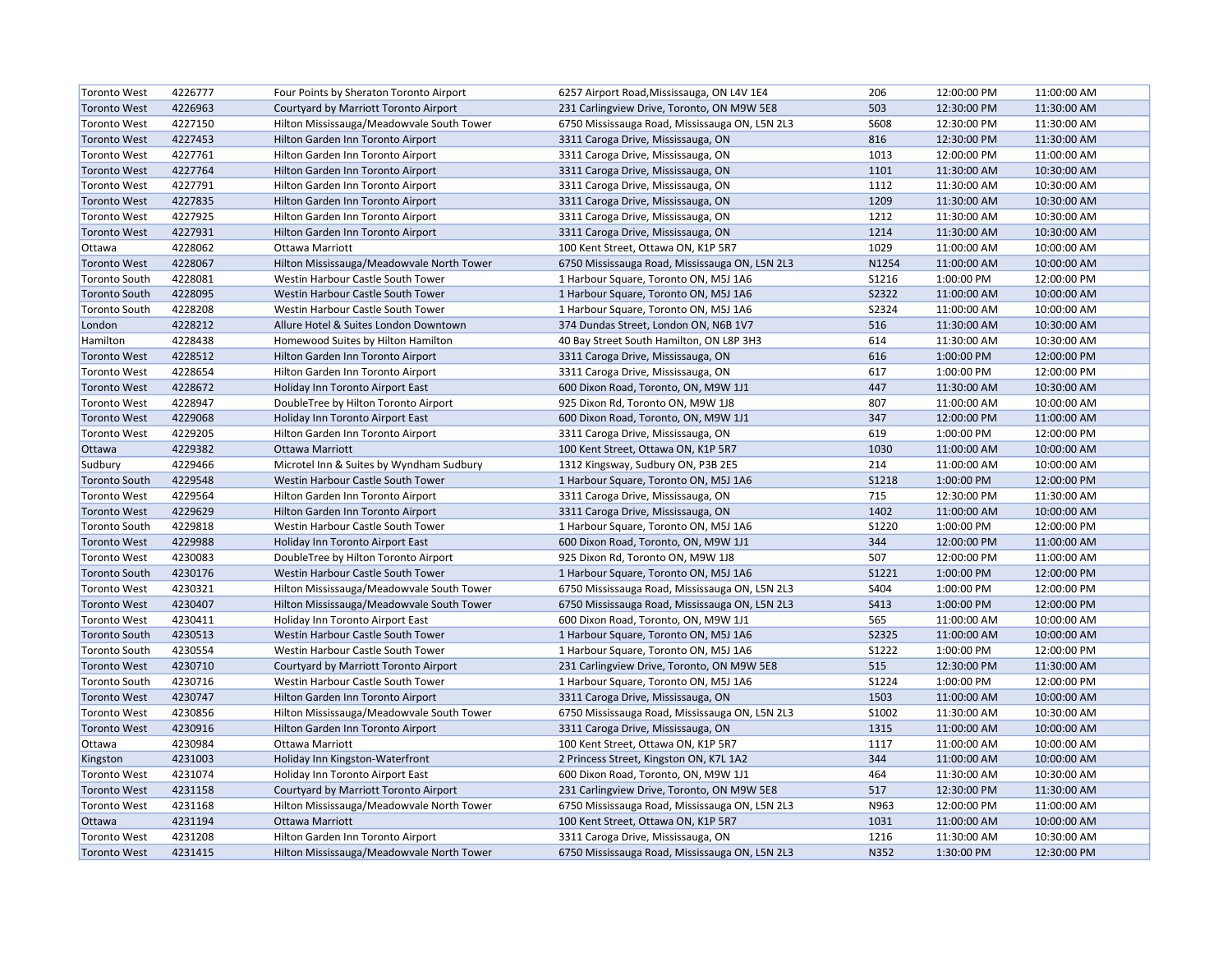| London               | 4231448 | Allure Hotel & Suites London Downtown     | 374 Dundas Street, London ON, N6B 1V7          | 601          | 11:30:00 AM | 10:30:00 AM |
|----------------------|---------|-------------------------------------------|------------------------------------------------|--------------|-------------|-------------|
| <b>Toronto West</b>  | 4231460 | Holiday Inn Toronto Airport East          | 600 Dixon Road, Toronto, ON, M9W 1J1           | 357          | 12:00:00 PM | 11:00:00 AM |
| <b>Toronto West</b>  | 4231461 | Holiday Inn Toronto Airport East          | 600 Dixon Road, Toronto, ON, M9W 1J1           | 452          | 11:30:00 AM | 10:30:00 AM |
| <b>Toronto South</b> | 4231471 | Westin Harbour Castle South Tower         | 1 Harbour Square, Toronto ON, M5J 1A6          | S2326        | 11:00:00 AM | 10:00:00 AM |
| <b>Toronto South</b> | 4231488 | Westin Harbour Castle South Tower         | 1 Harbour Square, Toronto ON, M5J 1A6          | S2327        | 11:00:00 AM | 10:00:00 AM |
| <b>Toronto South</b> | 4231535 | Westin Harbour Castle South Tower         | 1 Harbour Square, Toronto ON, M5J 1A6          | S2412        | 11:00:00 AM | 10:00:00 AM |
| <b>Toronto West</b>  | 4231559 | Hilton Mississauga/Meadowvale North Tower | 6750 Mississauga Road, Mississauga ON, L5N 2L3 | N355         | 1:30:00 PM  | 12:30:00 PM |
| <b>Toronto West</b>  | 4231613 | Courtyard by Marriott Toronto Airport     | 231 Carlingview Drive, Toronto, ON M9W 5E8     | 521          | 12:30:00 PM | 11:30:00 AM |
| <b>Toronto West</b>  | 4231644 | Hilton Mississauga/Meadowvale North Tower | 6750 Mississauga Road, Mississauga ON, L5N 2L3 | N353         | 1:30:00 PM  | 12:30:00 PM |
| Ottawa               | 4231760 | Ottawa Marriott                           | 100 Kent Street, Ottawa ON, K1P 5R7            | 1032         | 11:00:00 AM | 10:00:00 AM |
| Hamilton             | 4231806 | Homewood Suites by Hilton Hamilton        | 40 Bay Street South Hamilton, ON L8P 3H3       | 701          | 11:30:00 AM | 10:30:00 AM |
| <b>Toronto South</b> | 4231821 | Westin Harbour Castle South Tower         | 1 Harbour Square, Toronto ON, M5J 1A6          | <b>S1225</b> | 1:00:00 PM  | 12:00:00 PM |
| <b>Toronto West</b>  | 4231927 | Hilton Mississauga/Meadowvale North Tower | 6750 Mississauga Road, Mississauga ON, L5N 2L3 | N354         | 1:30:00 PM  | 12:30:00 PM |
| <b>Toronto West</b>  | 4232205 | Four Points by Sheraton Toronto Airport   | 6257 Airport Road, Mississauga, ON L4V 1E4     | 207          | 12:00:00 PM | 11:00:00 AM |
| <b>Toronto West</b>  | 4232218 | Hilton Mississauga/Meadowvale North Tower | 6750 Mississauga Road, Mississauga ON, L5N 2L3 | N359         | 1:30:00 PM  | 12:30:00 PM |
| <b>Toronto West</b>  | 4232266 | Hilton Mississauga/Meadowvale North Tower | 6750 Mississauga Road, Mississauga ON, L5N 2L3 | N356         | 1:30:00 PM  | 12:30:00 PM |
| Ottawa               | 4232296 | Ottawa Marriott                           | 100 Kent Street, Ottawa ON, K1P 5R7            | 1033         | 11:00:00 AM | 10:00:00 AM |
| <b>Toronto South</b> | 4232394 | Westin Harbour Castle South Tower         | 1 Harbour Square, Toronto ON, M5J 1A6          | S1226        | 1:00:00 PM  | 12:00:00 PM |
| <b>Toronto West</b>  | 4232431 | Holiday Inn Toronto Airport East          | 600 Dixon Road, Toronto, ON, M9W 1J1           | 462          | 11:30:00 AM | 10:30:00 AM |
| <b>Toronto West</b>  | 4232519 | DoubleTree by Hilton Toronto Airport      | 925 Dixon Rd, Toronto ON, M9W 1J8              | 501          | 12:00:00 PM | 11:00:00 AM |
| <b>Toronto West</b>  | 4232598 | Holiday Inn Toronto Airport East          | 600 Dixon Road, Toronto, ON, M9W 1J1           | 349          | 12:00:00 PM | 11:00:00 AM |
| London               | 4232812 | Allure Hotel & Suites London Downtown     | 374 Dundas Street, London ON, N6B 1V7          | 602          | 11:30:00 AM | 10:30:00 AM |
| <b>Toronto West</b>  | 4233590 | Holiday Inn Toronto Airport East          | 600 Dixon Road, Toronto, ON, M9W 1J1           | 368          | 12:00:00 PM | 11:00:00 AM |
| <b>Toronto West</b>  | 4233688 | Hilton Garden Inn Toronto Airport         | 3311 Caroga Drive, Mississauga, ON             | 903          | 12:00:00 PM | 11:00:00 AM |
| <b>Toronto South</b> | 4233724 | Westin Harbour Castle South Tower         | 1 Harbour Square, Toronto ON, M5J 1A6          | S1227        | 1:00:00 PM  | 12:00:00 PM |
| <b>Toronto West</b>  | 4233726 | Hilton Mississauga/Meadowvale North Tower | 6750 Mississauga Road, Mississauga ON, L5N 2L3 | N360         | 1:30:00 PM  | 12:30:00 PM |
| <b>Toronto South</b> | 4233993 | Westin Harbour Castle South Tower         | 1 Harbour Square, Toronto ON, M5J 1A6          | S1411        | 12:30:00 PM | 11:30:00 AM |
| <b>Toronto West</b>  | 4234041 | Four Points by Sheraton Toronto Airport   | 6257 Airport Road, Mississauga, ON L4V 1E4     | 212          | 12:00:00 PM | 11:00:00 AM |
| <b>Toronto South</b> | 4234120 | Westin Harbour Castle South Tower         | 1 Harbour Square, Toronto ON, M5J 1A6          | S2415        | 11:00:00 AM | 10:00:00 AM |
| London               | 4234731 | Allure Hotel & Suites London Downtown     | 374 Dundas Street, London ON, N6B 1V7          | 808          | 11:00:00 AM | 10:00:00 AM |
| Hamilton             | 4234795 | Homewood Suites by Hilton Hamilton        | 40 Bay Street South Hamilton, ON L8P 3H3       | 914          | 11:00:00 AM | 10:00:00 AM |
| London               | 4234922 | Allure Hotel & Suites London Downtown     | 374 Dundas Street, London ON, N6B 1V7          | 603          | 11:30:00 AM | 10:30:00 AM |
| <b>Toronto West</b>  | 4234989 | Hilton Mississauga/Meadowvale North Tower | 6750 Mississauga Road, Mississauga ON, L5N 2L3 | N362         | 1:30:00 PM  | 12:30:00 PM |
| <b>Toronto South</b> | 4235065 | Westin Harbour Castle South Tower         | 1 Harbour Square, Toronto ON, M5J 1A6          | S2416        | 11:00:00 AM | 10:00:00 AM |
| <b>Toronto West</b>  | 4235204 | Hilton Mississauga/Meadowvale North Tower | 6750 Mississauga Road, Mississauga ON, L5N 2L3 | N861         | 12:00:00 PM | 11:00:00 AM |
| <b>Thunder Bay</b>   | 4235520 | Holiday Inn Express & Suites Thunder Bay  | 1041 Carrick St, Thunder Bay ON, P7B 6L9       | 334          | 11:00:00 AM | 10:00:00 AM |
| <b>Toronto West</b>  | 4235979 | Hilton Mississauga/Meadowvale South Tower | 6750 Mississauga Road, Mississauga ON, L5N 2L3 | S1112        | 11:00:00 AM | 10:00:00 AM |
| <b>Toronto West</b>  | 4236060 | Holiday Inn Toronto Airport East          | 600 Dixon Road, Toronto, ON, M9W 1J1           | 354          | 12:00:00 PM | 11:00:00 AM |
| <b>Toronto West</b>  | 4236176 | Hilton Mississauga/Meadowvale North Tower | 6750 Mississauga Road, Mississauga ON, L5N 2L3 | N363         | 1:30:00 PM  | 12:30:00 PM |
| <b>Toronto West</b>  | 4236214 | Hilton Mississauga/Meadowvale North Tower | 6750 Mississauga Road, Mississauga ON, L5N 2L3 | N1251        | 11:00:00 AM | 10:00:00 AM |
| Ottawa               | 4236246 | Ottawa Marriott                           | 100 Kent Street, Ottawa ON, K1P 5R7            | 834          | 11:30:00 AM | 10:30:00 AM |
| Ottawa               | 4236281 | <b>Ottawa Marriott</b>                    | 100 Kent Street, Ottawa ON, K1P 5R7            | 1131         | 11:00:00 AM | 10:00:00 AM |
| <b>Toronto West</b>  | 4236435 | Hilton Mississauga/Meadowvale North Tower | 6750 Mississauga Road, Mississauga ON, L5N 2L3 | N361         | 1:30:00 PM  | 12:30:00 PM |
| <b>Toronto West</b>  | 4236680 | DoubleTree by Hilton Toronto Airport      | 925 Dixon Rd, Toronto ON, M9W 1J8              | 806          | 11:00:00 AM | 10:00:00 AM |
| <b>Toronto West</b>  | 4236908 | Hilton Mississauga/Meadowvale North Tower | 6750 Mississauga Road, Mississauga ON, L5N 2L3 | N451         | 1:00:00 PM  | 12:00:00 PM |
| Windsor              | 4237008 | Holiday Inn Express Windsor Waterfront    | 33 Riverside Dr E, Windsor ON, N9A 2S4         | 315          | 11:00:00 AM | 10:00:00 AM |
| <b>Toronto West</b>  | 4237158 | Holiday Inn Toronto Airport East          | 600 Dixon Road, Toronto, ON, M9W 1J1           | 555          | 11:00:00 AM | 10:00:00 AM |
| <b>Toronto South</b> | 4237236 | Westin Harbour Castle South Tower         | 1 Harbour Square, Toronto ON, M5J 1A6          | <b>S2418</b> | 11:00:00 AM | 10:00:00 AM |
| <b>Toronto West</b>  | 4237575 | Hilton Mississauga/Meadowvale South Tower | 6750 Mississauga Road, Mississauga ON, L5N 2L3 | S806         | 12:00:00 PM | 11:00:00 AM |
| <b>Toronto West</b>  | 4237691 | Hilton Mississauga/Meadowvale North Tower | 6750 Mississauga Road, Mississauga ON, L5N 2L3 | N454         | 1:00:00 PM  | 12:00:00 PM |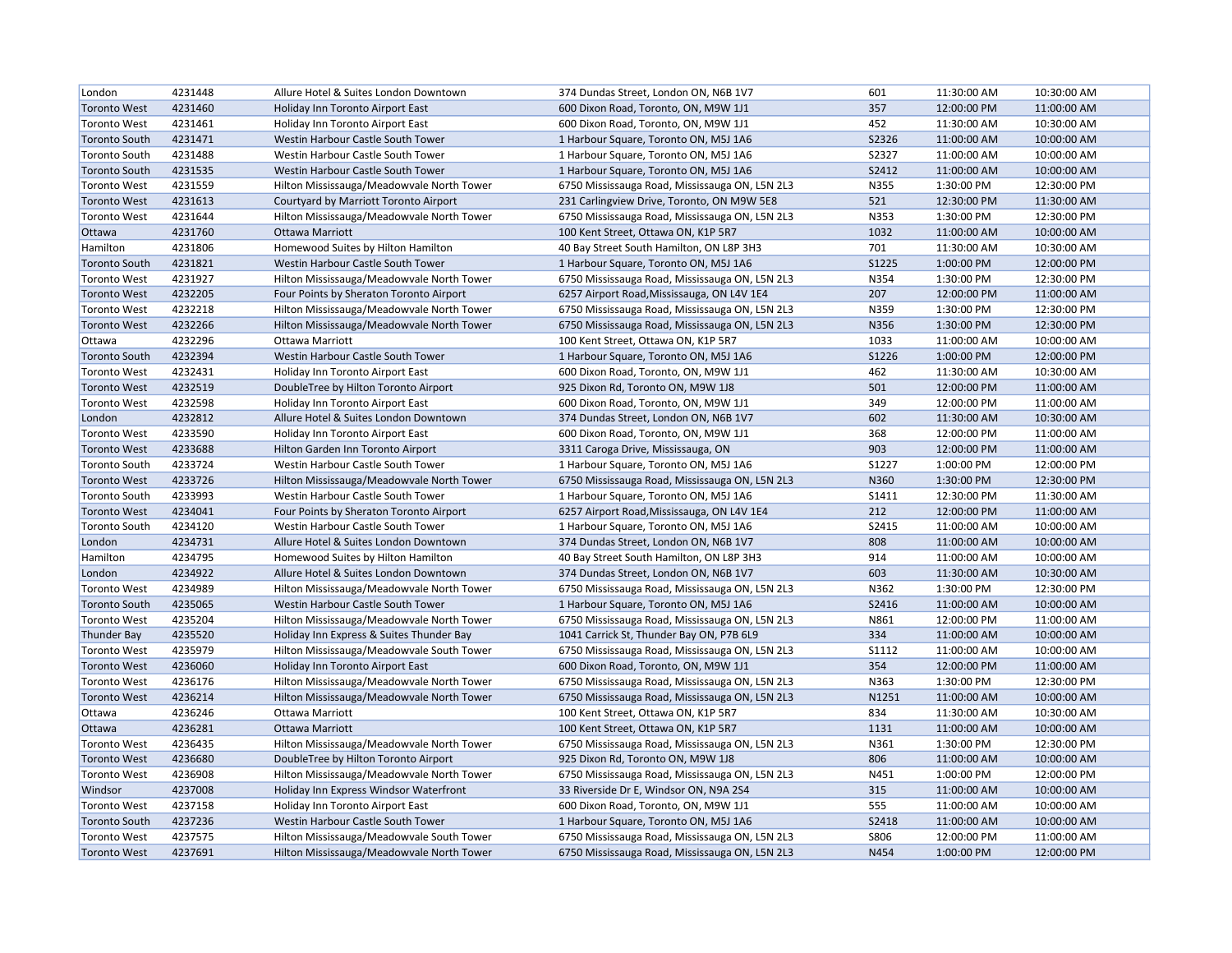| London               | 4237812 | Allure Hotel & Suites London Downtown     | 374 Dundas Street, London ON, N6B 1V7          | 809          | 11:00:00 AM | 10:00:00 AM |
|----------------------|---------|-------------------------------------------|------------------------------------------------|--------------|-------------|-------------|
| <b>Toronto South</b> | 4238864 | Westin Harbour Castle South Tower         | 1 Harbour Square, Toronto ON, M5J 1A6          | S1412        | 12:30:00 PM | 11:30:00 AM |
| Sudbury              | 4239271 | Microtel Inn & Suites by Wyndham Sudbury  | 1312 Kingsway, Sudbury ON, P3B 2E5             | 215          | 11:00:00 AM | 10:00:00 AM |
| <b>Toronto West</b>  | 4239447 | Holiday Inn Toronto Airport East          | 600 Dixon Road, Toronto, ON, M9W 1J1           | 355          | 12:00:00 PM | 11:00:00 AM |
| <b>Toronto West</b>  | 4239598 | Hilton Mississauga/Meadowvale North Tower | 6750 Mississauga Road, Mississauga ON, L5N 2L3 | N452         | 1:00:00 PM  | 12:00:00 PM |
| <b>Toronto West</b>  | 4239644 | Four Points by Sheraton Toronto Airport   | 6257 Airport Road, Mississauga, ON L4V 1E4     | 322          | 11:30:00 AM | 10:30:00 AM |
| <b>Toronto West</b>  | 4239831 | Hilton Mississauga/Meadowvale North Tower | 6750 Mississauga Road, Mississauga ON, L5N 2L3 | N453         | 1:00:00 PM  | 12:00:00 PM |
| Ottawa               | 4240219 | <b>Ottawa Marriott</b>                    | 100 Kent Street, Ottawa ON, K1P 5R7            | 813          | 11:30:00 AM | 10:30:00 AM |
| Ottawa               | 4240622 | Ottawa Marriott                           | 100 Kent Street, Ottawa ON, K1P 5R7            | 814          | 11:30:00 AM | 10:30:00 AM |
| Ottawa               | 4240633 | Ottawa Marriott                           | 100 Kent Street, Ottawa ON, K1P 5R7            | 815          | 11:30:00 AM | 10:30:00 AM |
| Ottawa               | 4240638 | Ottawa Marriott                           | 100 Kent Street, Ottawa ON, K1P 5R7            | 816          | 11:30:00 AM | 10:30:00 AM |
| Ottawa               | 4241139 | <b>Ottawa Marriott</b>                    | 100 Kent Street, Ottawa ON, K1P 5R7            | 817          | 11:30:00 AM | 10:30:00 AM |
| <b>Toronto West</b>  | 4241643 | Hilton Mississauga/Meadowvale South Tower | 6750 Mississauga Road, Mississauga ON, L5N 2L3 | <b>S313</b>  | 1:00:00 PM  | 12:00:00 PM |
| <b>Toronto South</b> | 4241649 | Westin Harbour Castle South Tower         | 1 Harbour Square, Toronto ON, M5J 1A6          | <b>S1413</b> | 12:30:00 PM | 11:30:00 AM |
| <b>Toronto West</b>  | 4242268 | Hilton Mississauga/Meadowvale North Tower | 6750 Mississauga Road, Mississauga ON, L5N 2L3 | N455         | 1:00:00 PM  | 12:00:00 PM |
| <b>Toronto West</b>  | 4242493 | <b>Holiday Inn Toronto Airport East</b>   | 600 Dixon Road, Toronto, ON, M9W 1J1           | 346          | 12:00:00 PM | 11:00:00 AM |
| Ottawa               | 4243682 | Ottawa Marriott                           | 100 Kent Street, Ottawa ON, K1P 5R7            | 1119         | 11:00:00 AM | 10:00:00 AM |
| <b>Toronto West</b>  | 4243891 | Hilton Mississauga/Meadowvale North Tower | 6750 Mississauga Road, Mississauga ON, L5N 2L3 | N458         | 1:00:00 PM  | 12:00:00 PM |
| Ottawa               | 4244074 | Ottawa Marriott                           | 100 Kent Street, Ottawa ON, K1P 5R7            | 818          | 11:30:00 AM | 10:30:00 AM |
| <b>Toronto West</b>  | 4244260 | Hilton Mississauga/Meadowvale North Tower | 6750 Mississauga Road, Mississauga ON, L5N 2L3 | N459         | 1:00:00 PM  | 12:00:00 PM |
| Ottawa               | 4244802 | Ottawa Marriott                           | 100 Kent Street, Ottawa ON, K1P 5R7            | 819          | 11:30:00 AM | 10:30:00 AM |
| Ottawa               | 4245163 | <b>Ottawa Marriott</b>                    | 100 Kent Street, Ottawa ON, K1P 5R7            | 1133         | 11:00:00 AM | 10:00:00 AM |
| <b>Toronto West</b>  | 4245191 | Hilton Mississauga/Meadowvale North Tower | 6750 Mississauga Road, Mississauga ON, L5N 2L3 | N456         | 1:00:00 PM  | 12:00:00 PM |
| <b>Toronto West</b>  | 4245224 | Hilton Mississauga/Meadowvale South Tower | 6750 Mississauga Road, Mississauga ON, L5N 2L3 | <b>S812</b>  | 12:00:00 PM | 11:00:00 AM |
| <b>Toronto West</b>  | 4245398 | Courtyard by Marriott Toronto Airport     | 231 Carlingview Drive, Toronto, ON M9W 5E8     | 806          | 11:00:00 AM | 10:00:00 AM |
| <b>Toronto West</b>  | 4245472 | Holiday Inn Toronto Airport East          | 600 Dixon Road, Toronto, ON, M9W 1J1           | 458          | 11:30:00 AM | 10:30:00 AM |
| Ottawa               | 4245595 | Ottawa Marriott                           | 100 Kent Street, Ottawa ON, K1P 5R7            | 821          | 11:30:00 AM | 10:30:00 AM |
| <b>Toronto West</b>  | 4245680 | Hilton Mississauga/Meadowvale North Tower | 6750 Mississauga Road, Mississauga ON, L5N 2L3 | N460         | 1:00:00 PM  | 12:00:00 PM |
| <b>Toronto West</b>  | 4245684 | Hilton Mississauga/Meadowvale South Tower | 6750 Mississauga Road, Mississauga ON, L5N 2L3 | S306         | 1:00:00 PM  | 12:00:00 PM |
| <b>Toronto West</b>  | 4245688 | Holiday Inn Toronto Airport East          | 600 Dixon Road, Toronto, ON, M9W 1J1           | 443          | 11:30:00 AM | 10:30:00 AM |
| Hamilton             | 4245889 | Homewood Suites by Hilton Hamilton        | 40 Bay Street South Hamilton, ON L8P 3H3       | 702          | 11:30:00 AM | 10:30:00 AM |
| <b>Toronto West</b>  | 4245890 | Hilton Mississauga/Meadowvale North Tower | 6750 Mississauga Road, Mississauga ON, L5N 2L3 | N461         | 1:00:00 PM  | 12:00:00 PM |
| <b>Toronto West</b>  | 4246159 | Hilton Garden Inn Toronto Airport         | 3311 Caroga Drive, Mississauga, ON             | 1009         | 12:00:00 PM | 11:00:00 AM |
| <b>Toronto South</b> | 4246217 | Westin Harbour Castle South Tower         | 1 Harbour Square, Toronto ON, M5J 1A6          | S1414        | 12:30:00 PM | 11:30:00 AM |
| <b>Toronto West</b>  | 4246248 | Hilton Garden Inn Toronto Airport         | 3311 Caroga Drive, Mississauga, ON             | 803          | 12:30:00 PM | 11:30:00 AM |
| <b>Toronto West</b>  | 4246493 | Four Points by Sheraton Toronto Airport   | 6257 Airport Road, Mississauga, ON L4V 1E4     | 303          | 11:30:00 AM | 10:30:00 AM |
| <b>Toronto West</b>  | 4246539 | DoubleTree by Hilton Toronto Airport      | 925 Dixon Rd, Toronto ON, M9W 1J8              | 717          | 11:30:00 AM | 10:30:00 AM |
| <b>Toronto South</b> | 4246683 | Westin Harbour Castle South Tower         | 1 Harbour Square, Toronto ON, M5J 1A6          | S1416        | 12:30:00 PM | 11:30:00 AM |
| <b>Toronto West</b>  | 4246710 | Hilton Mississauga/Meadowvale South Tower | 6750 Mississauga Road, Mississauga ON, L5N 2L3 | S207         | 1:30:00 PM  | 12:30:00 PM |
| <b>Toronto West</b>  | 4246749 | Hilton Mississauga/Meadowvale North Tower | 6750 Mississauga Road, Mississauga ON, L5N 2L3 | N463         | 1:00:00 PM  | 12:00:00 PM |
| Ottawa               | 4246925 | Ottawa Marriott                           | 100 Kent Street, Ottawa ON, K1P 5R7            | 1021         | 11:00:00 AM | 10:00:00 AM |
| Kingston             | 4246973 | Holiday Inn Kingston-Waterfront           | 2 Princess Street, Kingston ON, K7L 1A2        | 342          | 11:00:00 AM | 10:00:00 AM |
| <b>Toronto West</b>  | 4246992 | DoubleTree by Hilton Toronto Airport      | 925 Dixon Rd, Toronto ON, M9W 1J8              | 614          | 11:30:00 AM | 10:30:00 AM |
| <b>Toronto West</b>  | 4247007 | Holiday Inn Toronto Airport East          | 600 Dixon Road, Toronto, ON, M9W 1J1           | 457          | 11:30:00 AM | 10:30:00 AM |
| <b>Toronto West</b>  | 4247174 | Hilton Mississauga/Meadowvale North Tower | 6750 Mississauga Road, Mississauga ON, L5N 2L3 | N462         | 1:00:00 PM  | 12:00:00 PM |
| <b>Toronto West</b>  | 4247445 | Hilton Garden Inn Toronto Airport         | 3311 Caroga Drive, Mississauga, ON             | 1016         | 12:00:00 PM | 11:00:00 AM |
| Hamilton             | 4247775 | Homewood Suites by Hilton Hamilton        | 40 Bay Street South Hamilton, ON L8P 3H3       | 703          | 11:30:00 AM | 10:30:00 AM |
| <b>Toronto West</b>  | 4247962 | Hilton Garden Inn Toronto Airport         | 3311 Caroga Drive, Mississauga, ON             | 1319         | 11:00:00 AM | 10:00:00 AM |
| <b>Toronto West</b>  | 4248015 | Holiday Inn Toronto Airport East          | 600 Dixon Road, Toronto, ON, M9W 1J1           | 568          | 11:00:00 AM | 10:00:00 AM |
| <b>Toronto West</b>  | 4248045 | Four Points by Sheraton Toronto Airport   | 6257 Airport Road, Mississauga, ON L4V 1E4     | 219          | 12:00:00 PM | 11:00:00 AM |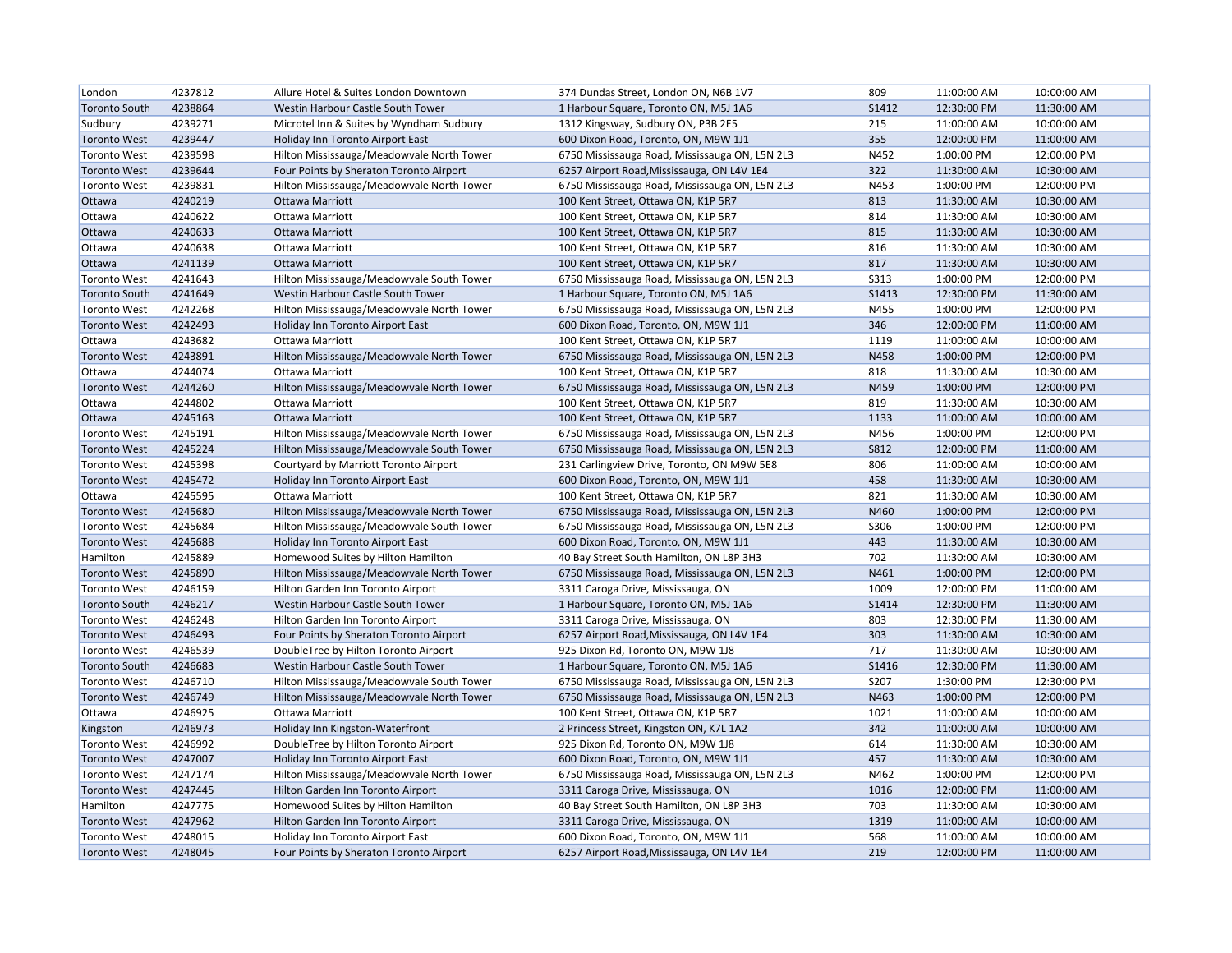| <b>Toronto West</b>  | 4248096 | DoubleTree by Hilton Toronto Airport      | 925 Dixon Rd, Toronto ON, M9W 1J8              | 810          | 11:00:00 AM | 10:00:00 AM |
|----------------------|---------|-------------------------------------------|------------------------------------------------|--------------|-------------|-------------|
| <b>Timmins</b>       | 4248118 | Holiday Inn Express & Suites Timmins      | 30 Algonquin Blvd W, Timmins ON, P4N 2R3       | 417          | 11:00:00 AM | 10:00:00 AM |
| <b>Toronto West</b>  | 4248260 | Hilton Mississauga/Meadowvale North Tower | 6750 Mississauga Road, Mississauga ON, L5N 2L3 | N858         | 12:00:00 PM | 11:00:00 AM |
| <b>Toronto West</b>  | 4248375 | DoubleTree by Hilton Toronto Airport      | 925 Dixon Rd, Toronto ON, M9W 1J8              | 901          | 11:00:00 AM | 10:00:00 AM |
| <b>Toronto West</b>  | 4248381 | Courtyard by Marriott Toronto Airport     | 231 Carlingview Drive, Toronto, ON M9W 5E8     | 703          | 11:30:00 AM | 10:30:00 AM |
| <b>Toronto West</b>  | 4248402 | Courtyard by Marriott Toronto Airport     | 231 Carlingview Drive, Toronto, ON M9W 5E8     | 819          | 11:00:00 AM | 10:00:00 AM |
| <b>Toronto West</b>  | 4248448 | DoubleTree by Hilton Toronto Airport      | 925 Dixon Rd, Toronto ON, M9W 1J8              | 811          | 11:00:00 AM | 10:00:00 AM |
| <b>Toronto West</b>  | 4248698 | Hilton Mississauga/Meadowvale North Tower | 6750 Mississauga Road, Mississauga ON, L5N 2L3 | N1352        | 11:00:00 AM | 10:00:00 AM |
| <b>Toronto West</b>  | 4248706 | Holiday Inn Toronto Airport East          | 600 Dixon Road, Toronto, ON, M9W 1J1           | 554          | 11:00:00 AM | 10:00:00 AM |
| <b>Toronto West</b>  | 4248718 | DoubleTree by Hilton Toronto Airport      | 925 Dixon Rd, Toronto ON, M9W 1J8              | 506          | 12:00:00 PM | 11:00:00 AM |
| <b>Toronto South</b> | 4248720 | Westin Harbour Castle South Tower         | 1 Harbour Square, Toronto ON, M5J 1A6          | <b>S1418</b> | 12:30:00 PM | 11:30:00 AM |
| Hamilton             | 4248744 | Homewood Suites by Hilton Hamilton        | 40 Bay Street South Hamilton, ON L8P 3H3       | 704          | 11:30:00 AM | 10:30:00 AM |
| <b>Toronto South</b> | 4248871 | Westin Harbour Castle South Tower         | 1 Harbour Square, Toronto ON, M5J 1A6          | S1420        | 12:30:00 PM | 11:30:00 AM |
| Ottawa               | 4248939 | <b>Ottawa Marriott</b>                    | 100 Kent Street, Ottawa ON, K1P 5R7            | 823          | 11:30:00 AM | 10:30:00 AM |
| <b>Toronto South</b> | 4248956 | Westin Harbour Castle South Tower         | 1 Harbour Square, Toronto ON, M5J 1A6          | S1421        | 12:30:00 PM | 11:30:00 AM |
| <b>Toronto West</b>  | 4248961 | Holiday Inn Toronto Airport East          | 600 Dixon Road, Toronto, ON, M9W 1J1           | 366          | 12:00:00 PM | 11:00:00 AM |
| <b>Toronto West</b>  | 4248978 | DoubleTree by Hilton Toronto Airport      | 925 Dixon Rd, Toronto ON, M9W 1J8              | 509          | 12:00:00 PM | 11:00:00 AM |
| <b>Toronto West</b>  | 4249393 | Hilton Mississauga/Meadowvale North Tower | 6750 Mississauga Road, Mississauga ON, L5N 2L3 | N551         | 1:00:00 PM  | 12:00:00 PM |
| Ottawa               | 4249512 | Ottawa Marriott                           | 100 Kent Street, Ottawa ON, K1P 5R7            | 824          | 11:30:00 AM | 10:30:00 AM |
| <b>Toronto West</b>  | 4249772 | Hilton Mississauga/Meadowvale South Tower | 6750 Mississauga Road, Mississauga ON, L5N 2L3 | S914         | 11:30:00 AM | 10:30:00 AM |
| <b>Toronto South</b> | 4249791 | Westin Harbour Castle South Tower         | 1 Harbour Square, Toronto ON, M5J 1A6          | S2421        | 11:00:00 AM | 10:00:00 AM |
| <b>Toronto West</b>  | 4249797 | Hilton Garden Inn Toronto Airport         | 3311 Caroga Drive, Mississauga, ON             | 904          | 12:00:00 PM | 11:00:00 AM |
| <b>Toronto South</b> | 4249970 | Westin Harbour Castle South Tower         | 1 Harbour Square, Toronto ON, M5J 1A6          | S1422        | 12:30:00 PM | 11:30:00 AM |
| Sudbury              | 4249991 | Microtel Inn & Suites by Wyndham Sudbury  | 1312 Kingsway, Sudbury ON, P3B 2E5             | 216          | 11:00:00 AM | 10:00:00 AM |
| <b>Toronto West</b>  | 4250036 | Hilton Mississauga/Meadowvale North Tower | 6750 Mississauga Road, Mississauga ON, L5N 2L3 | N552         | 1:00:00 PM  | 12:00:00 PM |
| <b>Toronto South</b> | 4250037 | Westin Harbour Castle South Tower         | 1 Harbour Square, Toronto ON, M5J 1A6          | S1424        | 12:30:00 PM | 11:30:00 AM |
| <b>Toronto West</b>  | 4250045 | Hilton Mississauga/Meadowvale South Tower | 6750 Mississauga Road, Mississauga ON, L5N 2L3 | S309         | 1:00:00 PM  | 12:00:00 PM |
| <b>Toronto West</b>  | 4250118 | Hilton Garden Inn Toronto Airport         | 3311 Caroga Drive, Mississauga, ON             | 1204         | 11:30:00 AM | 10:30:00 AM |
| <b>Toronto South</b> | 4250191 | Westin Harbour Castle South Tower         | 1 Harbour Square, Toronto ON, M5J 1A6          | S1425        | 12:30:00 PM | 11:30:00 AM |
| <b>Toronto South</b> | 4250195 | Westin Harbour Castle South Tower         | 1 Harbour Square, Toronto ON, M5J 1A6          | S1426        | 12:30:00 PM | 11:30:00 AM |
| <b>Toronto South</b> | 4250205 | Westin Harbour Castle South Tower         | 1 Harbour Square, Toronto ON, M5J 1A6          | S2422        | 11:00:00 AM | 10:00:00 AM |
| Ottawa               | 4250221 | <b>Ottawa Marriott</b>                    | 100 Kent Street, Ottawa ON, K1P 5R7            | 825          | 11:30:00 AM | 10:30:00 AM |
| <b>Toronto West</b>  | 4250247 | Hilton Garden Inn Toronto Airport         | 3311 Caroga Drive, Mississauga, ON             | 1301         | 11:00:00 AM | 10:00:00 AM |
| <b>Toronto South</b> | 4250437 | Westin Harbour Castle South Tower         | 1 Harbour Square, Toronto ON, M5J 1A6          | S1427        | 12:30:00 PM | 11:30:00 AM |
| <b>Toronto West</b>  | 4250655 | Hilton Mississauga/Meadowvale North Tower | 6750 Mississauga Road, Mississauga ON, L5N 2L3 | N554         | 1:00:00 PM  | 12:00:00 PM |
| London               | 4250688 | Allure Hotel & Suites London Downtown     | 374 Dundas Street, London ON, N6B 1V7          | 604          | 11:30:00 AM | 10:30:00 AM |
| <b>Thunder Bay</b>   | 4250721 | Holiday Inn Express & Suites Thunder Bay  | 1041 Carrick St, Thunder Bay ON, P7B 6L9       | 336          | 11:00:00 AM | 10:00:00 AM |
| <b>Toronto West</b>  | 4250832 | Hilton Mississauga/Meadowvale South Tower | 6750 Mississauga Road, Mississauga ON, L5N 2L3 | <b>S811</b>  | 12:00:00 PM | 11:00:00 AM |
| <b>Toronto West</b>  | 4251387 | Hilton Mississauga/Meadowvale North Tower | 6750 Mississauga Road, Mississauga ON, L5N 2L3 | N952         | 12:00:00 PM | 11:00:00 AM |
| <b>Toronto West</b>  | 4251416 | Hilton Mississauga/Meadowvale North Tower | 6750 Mississauga Road, Mississauga ON, L5N 2L3 | <b>N555</b>  | 1:00:00 PM  | 12:00:00 PM |
| <b>Toronto West</b>  | 4251622 | Hilton Mississauga/Meadowvale North Tower | 6750 Mississauga Road, Mississauga ON, L5N 2L3 | N553         | 1:00:00 PM  | 12:00:00 PM |
| <b>Toronto South</b> | 4251629 | Westin Harbour Castle South Tower         | 1 Harbour Square, Toronto ON, M5J 1A6          | <b>S1513</b> | 12:30:00 PM | 11:30:00 AM |
| <b>Toronto West</b>  | 4251691 | Four Points by Sheraton Toronto Airport   | 6257 Airport Road, Mississauga, ON L4V 1E4     | 427          | 11:00:00 AM | 10:00:00 AM |
| <b>Toronto West</b>  | 4251819 | DoubleTree by Hilton Toronto Airport      | 925 Dixon Rd, Toronto ON, M9W 1J8              | 619          | 11:30:00 AM | 10:30:00 AM |
| <b>Toronto West</b>  | 4251873 | Holiday Inn Toronto Airport East          | 600 Dixon Road, Toronto, ON, M9W 1J1           | 450          | 11:30:00 AM | 10:30:00 AM |
| Hamilton             | 4251930 | Homewood Suites by Hilton Hamilton        | 40 Bay Street South Hamilton, ON L8P 3H3       | 1001         | 11:00:00 AM | 10:00:00 AM |
| <b>Toronto South</b> | 4251933 | Westin Harbour Castle South Tower         | 1 Harbour Square, Toronto ON, M5J 1A6          | S2424        | 11:00:00 AM | 10:00:00 AM |
| <b>Toronto West</b>  | 4251985 | DoubleTree by Hilton Toronto Airport      | 925 Dixon Rd, Toronto ON, M9W 1J8              | 704          | 11:30:00 AM | 10:30:00 AM |
| Ottawa               | 4252088 | Ottawa Marriott                           | 100 Kent Street, Ottawa ON, K1P 5R7            | 826          | 11:30:00 AM | 10:30:00 AM |
| <b>Toronto South</b> | 4252090 | Westin Harbour Castle South Tower         | 1 Harbour Square, Toronto ON, M5J 1A6          | S1514        | 12:30:00 PM | 11:30:00 AM |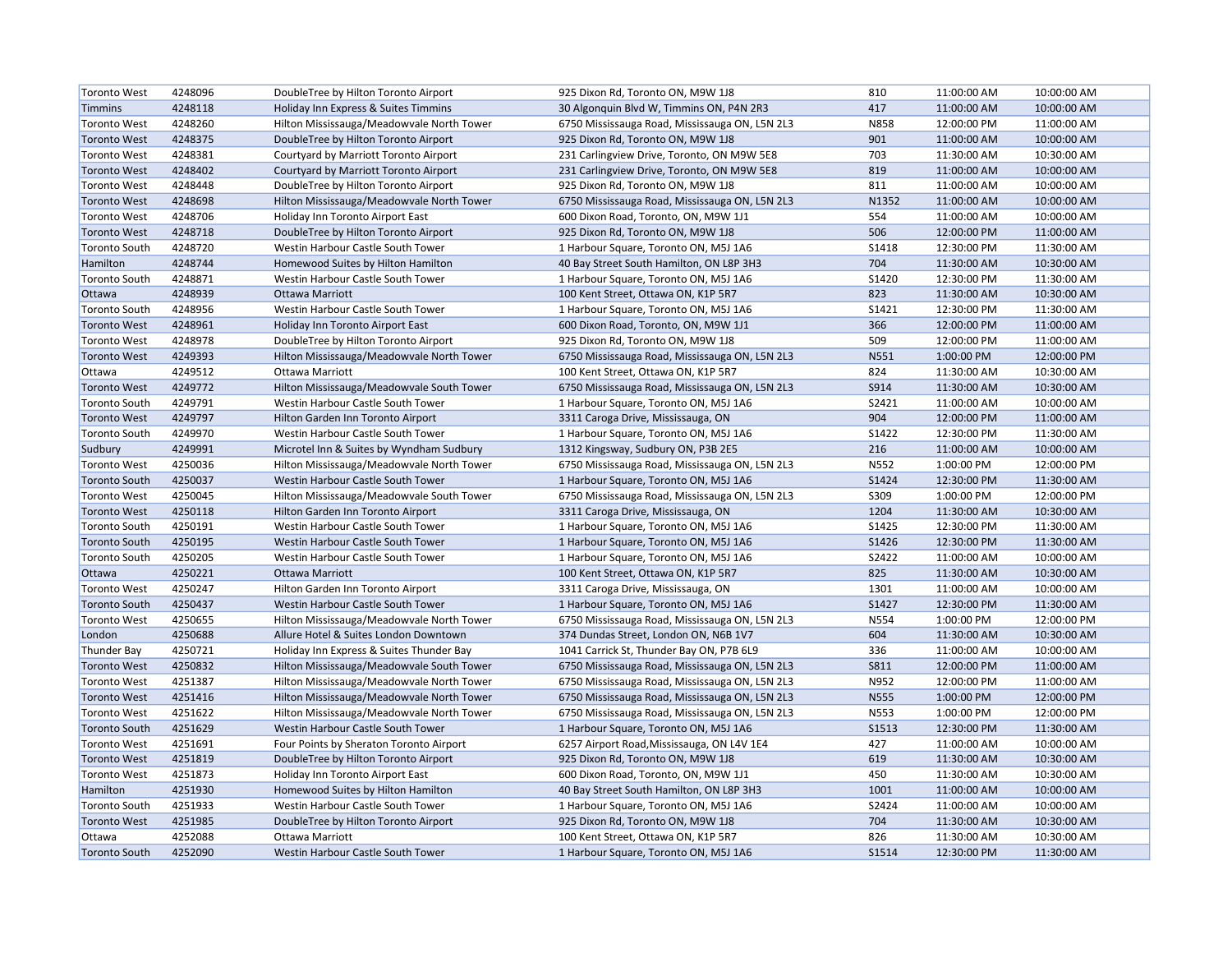| Windsor              | 4252107 | Holiday Inn Express Windsor Waterfront            | 33 Riverside Dr E, Windsor ON, N9A 2S4              | 402          | 11:00:00 AM | 10:00:00 AM |
|----------------------|---------|---------------------------------------------------|-----------------------------------------------------|--------------|-------------|-------------|
| <b>Toronto South</b> | 4252196 | Westin Harbour Castle South Tower                 | 1 Harbour Square, Toronto ON, M5J 1A6               | S2425        | 11:00:00 AM | 10:00:00 AM |
| <b>Toronto West</b>  | 4252258 | Holiday Inn Toronto Airport East                  | 600 Dixon Road, Toronto, ON, M9W 1J1                | 462          | 11:30:00 AM | 10:30:00 AM |
| <b>Toronto West</b>  | 4252295 | Hilton Garden Inn Toronto Airport                 | 3311 Caroga Drive, Mississauga, ON                  | 1207         | 11:30:00 AM | 10:30:00 AM |
| <b>Toronto West</b>  | 4252371 | Hilton Mississauga/Meadowvale North Tower         | 6750 Mississauga Road, Mississauga ON, L5N 2L3      | N556         | 1:00:00 PM  | 12:00:00 PM |
| Ottawa               | 4252416 | Ottawa Marriott                                   | 100 Kent Street, Ottawa ON, K1P 5R7                 | 827          | 11:30:00 AM | 10:30:00 AM |
| <b>Toronto West</b>  | 4252417 | Holiday Inn Toronto Airport East                  | 600 Dixon Road, Toronto, ON, M9W 1J1                | 541          | 11:00:00 AM | 10:00:00 AM |
| <b>Toronto South</b> | 4252420 | Westin Harbour Castle South Tower                 | 1 Harbour Square, Toronto ON, M5J 1A6               | S1515        | 12:30:00 PM | 11:30:00 AM |
| <b>Toronto West</b>  | 4252454 | Hilton Mississauga/Meadowvale North Tower         | 6750 Mississauga Road, Mississauga ON, L5N 2L3      | N954         | 12:00:00 PM | 11:00:00 AM |
| <b>Toronto South</b> | 4252477 | Westin Harbour Castle South Tower                 | 1 Harbour Square, Toronto ON, M5J 1A6               | S2320        | 11:00:00 AM | 10:00:00 AM |
| <b>Toronto West</b>  | 4252478 | Courtyard by Marriott Toronto Airport             | 231 Carlingview Drive, Toronto, ON M9W 5E8          | 818          | 11:00:00 AM | 10:00:00 AM |
| <b>Toronto South</b> | 4252523 | Westin Harbour Castle South Tower                 | 1 Harbour Square, Toronto ON, M5J 1A6               | S1516        | 12:30:00 PM | 11:30:00 AM |
| <b>Toronto West</b>  | 4252549 | Hilton Mississauga/Meadowvale North Tower         | 6750 Mississauga Road, Mississauga ON, L5N 2L3      | N863         | 12:00:00 PM | 11:00:00 AM |
| <b>Toronto West</b>  | 4252684 | Hilton Mississauga/Meadowvale North Tower         | 6750 Mississauga Road, Mississauga ON, L5N 2L3      | N960         | 12:00:00 PM | 11:00:00 AM |
| <b>Toronto South</b> | 4252787 | Westin Harbour Castle South Tower                 | 1 Harbour Square, Toronto ON, M5J 1A6               | S2321        | 11:00:00 AM | 10:00:00 AM |
| Sault Ste. Marie     | 4252812 | Microtel Inn & Suites by Wyndham Sault Ste. Marie | 724 Great Northern Rd, Sault Ste. Marie ON, P6B 5G5 | 323          | 11:00:00 AM | 10:00:00 AM |
| Hamilton             | 4252862 | Homewood Suites by Hilton Hamilton                | 40 Bay Street South Hamilton, ON L8P 3H3            | 705          | 11:30:00 AM | 10:30:00 AM |
| <b>Toronto West</b>  | 4253048 | Hilton Mississauga/Meadowvale North Tower         | 6750 Mississauga Road, Mississauga ON, L5N 2L3      | N953         | 12:00:00 PM | 11:00:00 AM |
| <b>Toronto West</b>  | 4253071 | Hilton Mississauga/Meadowvale North Tower         | 6750 Mississauga Road, Mississauga ON, L5N 2L3      | N1155        | 11:30:00 AM | 10:30:00 AM |
| <b>Toronto South</b> | 4253099 | Westin Harbour Castle South Tower                 | 1 Harbour Square, Toronto ON, M5J 1A6               | S2322        | 11:00:00 AM | 10:00:00 AM |
| Ottawa               | 4253223 | <b>Ottawa Marriott</b>                            | 100 Kent Street, Ottawa ON, K1P 5R7                 | 828          | 11:30:00 AM | 10:30:00 AM |
| <b>Toronto West</b>  | 4253265 | Hilton Garden Inn Toronto Airport                 | 3311 Caroga Drive, Mississauga, ON                  | 1215         | 11:30:00 AM | 10:30:00 AM |
| <b>Toronto West</b>  | 4253285 | Hilton Garden Inn Toronto Airport                 | 3311 Caroga Drive, Mississauga, ON                  | 917          | 12:00:00 PM | 11:00:00 AM |
| <b>Toronto West</b>  | 4253393 | Hilton Mississauga/Meadowvale North Tower         | 6750 Mississauga Road, Mississauga ON, L5N 2L3      | <b>N859</b>  | 12:00:00 PM | 11:00:00 AM |
| <b>Toronto West</b>  | 4253402 |                                                   |                                                     | 1002         |             |             |
|                      |         | Hilton Garden Inn Toronto Airport                 | 3311 Caroga Drive, Mississauga, ON                  |              | 12:00:00 PM | 11:00:00 AM |
| <b>Toronto West</b>  | 4253410 | Holiday Inn Toronto Airport East                  | 600 Dixon Road, Toronto, ON, M9W 1J1                | 354          | 12:00:00 PM | 11:00:00 AM |
| <b>Toronto West</b>  | 4253448 | Holiday Inn Toronto Airport East                  | 600 Dixon Road, Toronto, ON, M9W 1J1                | 351          | 12:00:00 PM | 11:00:00 AM |
| <b>Toronto West</b>  | 4253454 | Four Points by Sheraton Toronto Airport           | 6257 Airport Road, Mississauga, ON L4V 1E4          | 419          | 11:00:00 AM | 10:00:00 AM |
| Ottawa               | 4253462 | Ottawa Marriott                                   | 100 Kent Street, Ottawa ON, K1P 5R7                 | 829          | 11:30:00 AM | 10:30:00 AM |
| <b>Toronto West</b>  | 4253472 | Hilton Mississauga/Meadowvale North Tower         | 6750 Mississauga Road, Mississauga ON, L5N 2L3      | N956         | 12:00:00 PM | 11:00:00 AM |
| <b>Toronto West</b>  | 4253522 | Hilton Mississauga/Meadowvale North Tower         | 6750 Mississauga Road, Mississauga ON, L5N 2L3      | N961         | 12:00:00 PM | 11:00:00 AM |
| <b>Toronto South</b> | 4253533 | Westin Harbour Castle South Tower                 | 1 Harbour Square, Toronto ON, M5J 1A6               | <b>S1518</b> | 12:30:00 PM | 11:30:00 AM |
| Ottawa               | 4253598 | <b>Ottawa Marriott</b>                            | 100 Kent Street, Ottawa ON, K1P 5R7                 | 1120         | 11:00:00 AM | 10:00:00 AM |
| <b>Toronto West</b>  | 4253634 | Courtyard by Marriott Toronto Airport             | 231 Carlingview Drive, Toronto, ON M9W 5E8          | 617          | 12:00:00 PM | 11:00:00 AM |
| <b>Toronto South</b> | 4253640 | Westin Harbour Castle South Tower                 | 1 Harbour Square, Toronto ON, M5J 1A6               | S1520        | 12:30:00 PM | 11:30:00 AM |
| <b>Toronto West</b>  | 4253653 | DoubleTree by Hilton Toronto Airport              | 925 Dixon Rd, Toronto ON, M9W 1J8                   | 914          | 11:00:00 AM | 10:00:00 AM |
| <b>Toronto West</b>  | 4253694 | Hilton Mississauga/Meadowvale North Tower         | 6750 Mississauga Road, Mississauga ON, L5N 2L3      | N958         | 12:00:00 PM | 11:00:00 AM |
| <b>Toronto South</b> | 4253695 | Westin Harbour Castle South Tower                 | 1 Harbour Square, Toronto ON, M5J 1A6               | S2527        | 11:00:00 AM | 10:00:00 AM |
| Ottawa               | 4315576 | Ottawa Marriott                                   | 100 Kent Street, Ottawa ON, K1P 5R7                 | 1121         | 11:00:00 AM | 10:00:00 AM |
| Ottawa               | 4318216 | <b>Ottawa Marriott</b>                            | 100 Kent Street, Ottawa ON, K1P 5R7                 | 830          | 11:30:00 AM | 10:30:00 AM |
| <b>Toronto West</b>  | 4318539 | Hilton Mississauga/Meadowvale South Tower         | 6750 Mississauga Road, Mississauga ON, L5N 2L3      | S703         | 12:00:00 PM | 11:00:00 AM |
| Ottawa               | 4319785 | <b>Ottawa Marriott</b>                            | 100 Kent Street, Ottawa ON, K1P 5R7                 | 831          | 11:30:00 AM | 10:30:00 AM |
| London               | 4502140 | Allure Hotel & Suites London Downtown             | 374 Dundas Street, London ON, N6B 1V7               | 606          | 11:30:00 AM | 10:30:00 AM |
| Ottawa               | 4502817 | <b>Ottawa Marriott</b>                            | 100 Kent Street, Ottawa ON, K1P 5R7                 | 717          | 12:00:00 PM | 11:00:00 AM |
| <b>Toronto South</b> | 4511982 | Westin Harbour Castle South Tower                 | 1 Harbour Square, Toronto ON, M5J 1A6               | S1522        | 12:30:00 PM | 11:30:00 AM |
| <b>Toronto West</b>  | 4606347 | Courtyard by Marriott Toronto Airport             | 231 Carlingview Drive, Toronto, ON M9W 5E8          | 714          | 11:30:00 AM | 10:30:00 AM |
| <b>Toronto West</b>  | 4609538 | Hilton Garden Inn Toronto Airport                 | 3311 Caroga Drive, Mississauga, ON                  | 1014         | 12:00:00 PM | 11:00:00 AM |
| <b>Toronto South</b> | 4609767 | Westin Harbour Castle South Tower                 | 1 Harbour Square, Toronto ON, M5J 1A6               | S2426        | 11:00:00 AM | 10:00:00 AM |
| <b>Toronto South</b> | 4610631 | Westin Harbour Castle South Tower                 | 1 Harbour Square, Toronto ON, M5J 1A6               | S1524        | 12:30:00 PM | 11:30:00 AM |
| <b>Toronto West</b>  | 4611599 | Hilton Mississauga/Meadowvale North Tower         | 6750 Mississauga Road, Mississauga ON, L5N 2L3      | N1363        | 11:00:00 AM | 10:00:00 AM |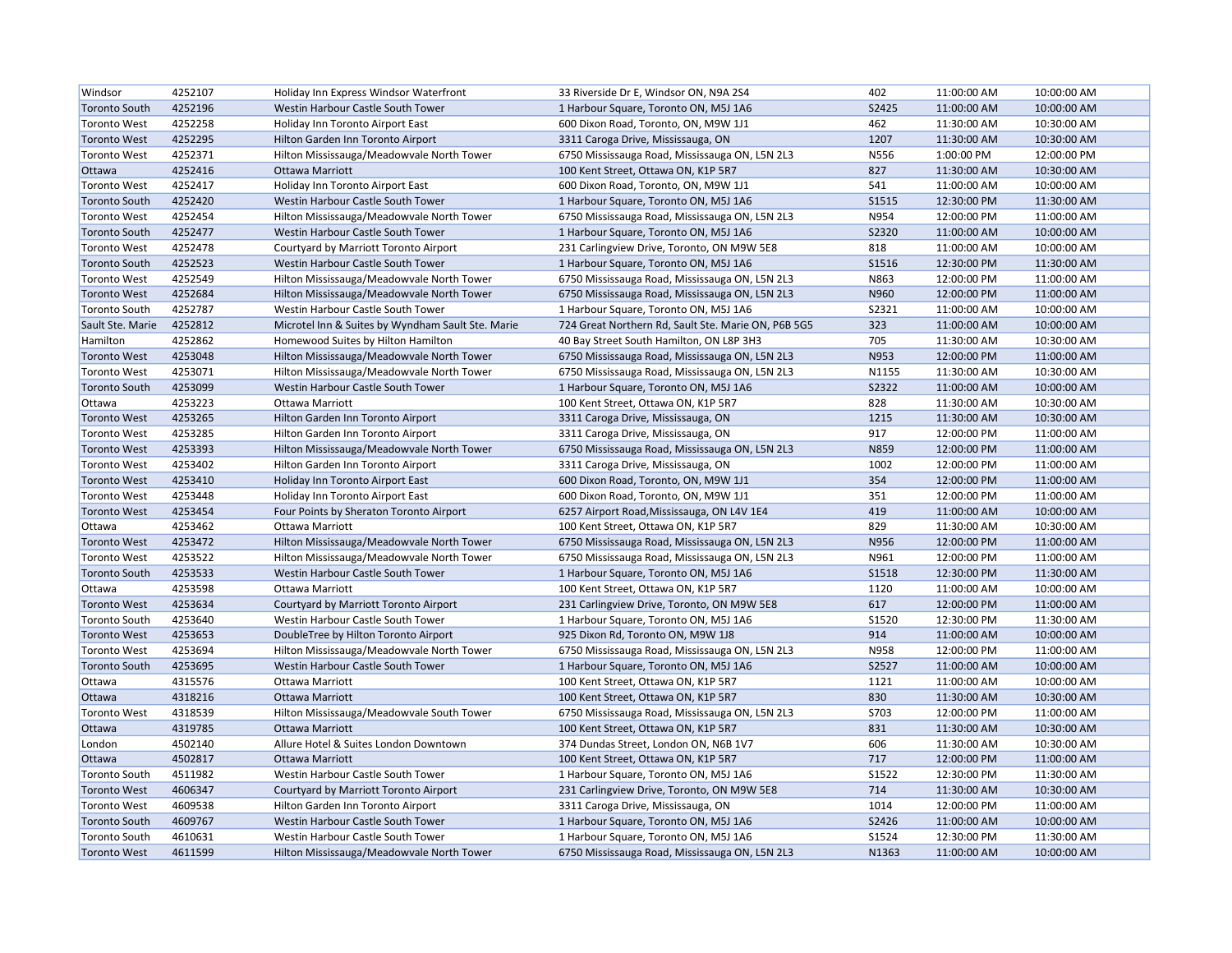| Ottawa               | 4700484  | Ottawa Marriott                           | 100 Kent Street, Ottawa ON, K1P 5R7            | 832          | 11:30:00 AM | 10:30:00 AM |
|----------------------|----------|-------------------------------------------|------------------------------------------------|--------------|-------------|-------------|
| <b>Toronto West</b>  | 4860024  | Hilton Mississauga/Meadowvale North Tower | 6750 Mississauga Road, Mississauga ON, L5N 2L3 | <b>N558</b>  | 1:00:00 PM  | 12:00:00 PM |
| <b>Toronto South</b> | 4874672  | Westin Harbour Castle South Tower         | 1 Harbour Square, Toronto ON, M5J 1A6          | S1525        | 12:30:00 PM | 11:30:00 AM |
| <b>Toronto West</b>  | 4874680  | Hilton Garden Inn Toronto Airport         | 3311 Caroga Drive, Mississauga, ON             | 1403         | 11:00:00 AM | 10:00:00 AM |
| <b>Toronto West</b>  | 4920080  | Hilton Mississauga/Meadowvale North Tower | 6750 Mississauga Road, Mississauga ON, L5N 2L3 | N559         | 1:00:00 PM  | 12:00:00 PM |
| Kingston             | 4922975  | Holiday Inn Kingston-Waterfront           | 2 Princess Street, Kingston ON, K7L 1A2        | 343          | 11:00:00 AM | 10:00:00 AM |
| <b>Toronto West</b>  | 4924251  | Hilton Mississauga/Meadowvale North Tower | 6750 Mississauga Road, Mississauga ON, L5N 2L3 | N560         | 1:00:00 PM  | 12:00:00 PM |
| <b>Toronto West</b>  | 4924931  | Hilton Garden Inn Toronto Airport         | 3311 Caroga Drive, Mississauga, ON             | 1406         | 11:00:00 AM | 10:00:00 AM |
| <b>Toronto West</b>  | 4925341  | Holiday Inn Toronto Airport East          | 600 Dixon Road, Toronto, ON, M9W 1J1           | 445          | 11:30:00 AM | 10:30:00 AM |
| London               | 61004234 | Allure Hotel & Suites London Downtown     | 374 Dundas Street, London ON, N6B 1V7          | 608          | 11:30:00 AM | 10:30:00 AM |
| Ottawa               | 61004343 | Ottawa Marriott                           | 100 Kent Street, Ottawa ON, K1P 5R7            | 833          | 11:30:00 AM | 10:30:00 AM |
| Ottawa               | 61004377 | Ottawa Marriott                           | 100 Kent Street, Ottawa ON, K1P 5R7            | 934          | 11:30:00 AM | 10:30:00 AM |
| Ottawa               | 61004412 | Ottawa Marriott                           | 100 Kent Street, Ottawa ON, K1P 5R7            | 912          | 11:30:00 AM | 10:30:00 AM |
| <b>Toronto West</b>  | 61004441 | Holiday Inn Toronto Airport East          | 600 Dixon Road, Toronto, ON, M9W 1J1           | 461          | 11:30:00 AM | 10:30:00 AM |
| <b>Toronto South</b> | 61004443 | Westin Harbour Castle South Tower         | 1 Harbour Square, Toronto ON, M5J 1A6          | S1526        | 12:30:00 PM | 11:30:00 AM |
| <b>Toronto West</b>  | 61004473 | Hilton Mississauga/Meadowvale South Tower | 6750 Mississauga Road, Mississauga ON, L5N 2L3 | <b>S214</b>  | 1:30:00 PM  | 12:30:00 PM |
| <b>Toronto South</b> | 61004510 | Westin Harbour Castle South Tower         | 1 Harbour Square, Toronto ON, M5J 1A6          | S1527        | 12:30:00 PM | 11:30:00 AM |
| London               | 61004568 | Allure Hotel & Suites London Downtown     | 374 Dundas Street, London ON, N6B 1V7          | 609          | 11:30:00 AM | 10:30:00 AM |
| <b>Toronto West</b>  | 61004675 | Hilton Mississauga/Meadowvale South Tower | 6750 Mississauga Road, Mississauga ON, L5N 2L3 | S502         | 12:30:00 PM | 11:30:00 AM |
| <b>Toronto West</b>  | 61004730 | Hilton Mississauga/Meadowvale North Tower | 6750 Mississauga Road, Mississauga ON, L5N 2L3 | N955         | 12:00:00 PM | 11:00:00 AM |
| <b>Toronto West</b>  | 61004743 | Hilton Garden Inn Toronto Airport         | 3311 Caroga Drive, Mississauga, ON             | 1414         | 11:00:00 AM | 10:00:00 AM |
| <b>Toronto South</b> | 61004823 | Westin Harbour Castle South Tower         | 1 Harbour Square, Toronto ON, M5J 1A6          | S1611        | 12:30:00 PM | 11:30:00 AM |
| Hamilton             | 61004875 | Homewood Suites by Hilton Hamilton        | 40 Bay Street South Hamilton, ON L8P 3H3       | 706          | 11:30:00 AM | 10:30:00 AM |
| <b>Toronto West</b>  | 61004961 | Hilton Mississauga/Meadowvale South Tower | 6750 Mississauga Road, Mississauga ON, L5N 2L3 | <b>S813</b>  | 12:00:00 PM | 11:00:00 AM |
| <b>Toronto South</b> | 61004979 | Westin Harbour Castle South Tower         | 1 Harbour Square, Toronto ON, M5J 1A6          | S1613        | 12:30:00 PM | 11:30:00 AM |
| <b>Toronto West</b>  | 61005078 | Hilton Mississauga/Meadowvale South Tower | 6750 Mississauga Road, Mississauga ON, L5N 2L3 | <b>S1308</b> | 11:00:00 AM | 10:00:00 AM |
| <b>Toronto West</b>  | 61005084 | Hilton Mississauga/Meadowvale North Tower | 6750 Mississauga Road, Mississauga ON, L5N 2L3 | N1255        | 11:00:00 AM | 10:00:00 AM |
| <b>Toronto West</b>  | 61005089 | Courtyard by Marriott Toronto Airport     | 231 Carlingview Drive, Toronto, ON M9W 5E8     | 810          | 11:00:00 AM | 10:00:00 AM |
| <b>Toronto West</b>  | 61005111 | Hilton Mississauga/Meadowvale North Tower | 6750 Mississauga Road, Mississauga ON, L5N 2L3 | N962         | 12:00:00 PM | 11:00:00 AM |
| London               | 61005259 | Allure Hotel & Suites London Downtown     | 374 Dundas Street, London ON, N6B 1V7          | 711          | 11:00:00 AM | 10:00:00 AM |
| <b>Toronto West</b>  | 61005321 | Hilton Mississauga/Meadowvale South Tower | 6750 Mississauga Road, Mississauga ON, L5N 2L3 | S507         | 12:30:00 PM | 11:30:00 AM |
| <b>Toronto South</b> | 61005426 | Westin Harbour Castle South Tower         | 1 Harbour Square, Toronto ON, M5J 1A6          | S1614        | 12:30:00 PM | 11:30:00 AM |
| <b>Toronto South</b> | 61005432 | Westin Harbour Castle South Tower         | 1 Harbour Square, Toronto ON, M5J 1A6          | S2427        | 11:00:00 AM | 10:00:00 AM |
| London               | 61005437 | Allure Hotel & Suites London Downtown     | 374 Dundas Street, London ON, N6B 1V7          | 610          | 11:30:00 AM | 10:30:00 AM |
| <b>Toronto West</b>  | 61005474 | Hilton Mississauga/Meadowvale North Tower | 6750 Mississauga Road, Mississauga ON, L5N 2L3 | N1051        | 11:30:00 AM | 10:30:00 AM |
| Kingston             | 61005488 | Holiday Inn Kingston-Waterfront           | 2 Princess Street, Kingston ON, K7L 1A2        | 354          | 11:00:00 AM | 10:00:00 AM |
| Ottawa               | 61005494 | Ottawa Marriott                           | 100 Kent Street, Ottawa ON, K1P 5R7            | 913          | 11:30:00 AM | 10:30:00 AM |
| <b>Toronto West</b>  | 61005523 | Hilton Mississauga/Meadowvale South Tower | 6750 Mississauga Road, Mississauga ON, L5N 2L3 | <b>S211</b>  | 1:30:00 PM  | 12:30:00 PM |
| <b>Toronto South</b> | 61005551 | Westin Harbour Castle South Tower         | 1 Harbour Square, Toronto ON, M5J 1A6          | S1615        | 12:30:00 PM | 11:30:00 AM |
| <b>Toronto West</b>  | 61005562 | Hilton Mississauga/Meadowvale South Tower | 6750 Mississauga Road, Mississauga ON, L5N 2L3 | S206         | 1:30:00 PM  | 12:30:00 PM |
| Ottawa               | 61005610 | Ottawa Marriott                           | 100 Kent Street, Ottawa ON, K1P 5R7            | 914          | 11:30:00 AM | 10:30:00 AM |
| <b>Toronto West</b>  | 61005721 | Hilton Mississauga/Meadowvale South Tower | 6750 Mississauga Road, Mississauga ON, L5N 2L3 | S1012        | 11:30:00 AM | 10:30:00 AM |
| Hamilton             | 61005964 | Homewood Suites by Hilton Hamilton        | 40 Bay Street South Hamilton, ON L8P 3H3       | 1002         | 11:00:00 AM | 10:00:00 AM |
| <b>Toronto West</b>  | 61005971 | Hilton Mississauga/Meadowvale North Tower | 6750 Mississauga Road, Mississauga ON, L5N 2L3 | N1151        | 11:30:00 AM | 10:30:00 AM |
| <b>Toronto West</b>  | 61005994 | Courtyard by Marriott Toronto Airport     | 231 Carlingview Drive, Toronto, ON M9W 5E8     | 720          | 11:30:00 AM | 10:30:00 AM |
| <b>Toronto South</b> | 61006003 | Westin Harbour Castle South Tower         | 1 Harbour Square, Toronto ON, M5J 1A6          | S1616        | 12:30:00 PM | 11:30:00 AM |
| <b>Toronto West</b>  | 61006027 | Holiday Inn Toronto Airport East          | 600 Dixon Road, Toronto, ON, M9W 1J1           | 449          | 11:30:00 AM | 10:30:00 AM |
| <b>Toronto West</b>  | 61006042 | Hilton Mississauga/Meadowvale North Tower | 6750 Mississauga Road, Mississauga ON, L5N 2L3 | N1052        | 11:30:00 AM | 10:30:00 AM |
| Kingston             | 61006096 | Holiday Inn Kingston-Waterfront           | 2 Princess Street, Kingston ON, K7L 1A2        | 345          | 11:00:00 AM | 10:00:00 AM |
| Toronto South        | 61006101 | Westin Harbour Castle South Tower         | 1 Harbour Square, Toronto ON, M5J 1A6          | S1618        | 12:30:00 PM | 11:30:00 AM |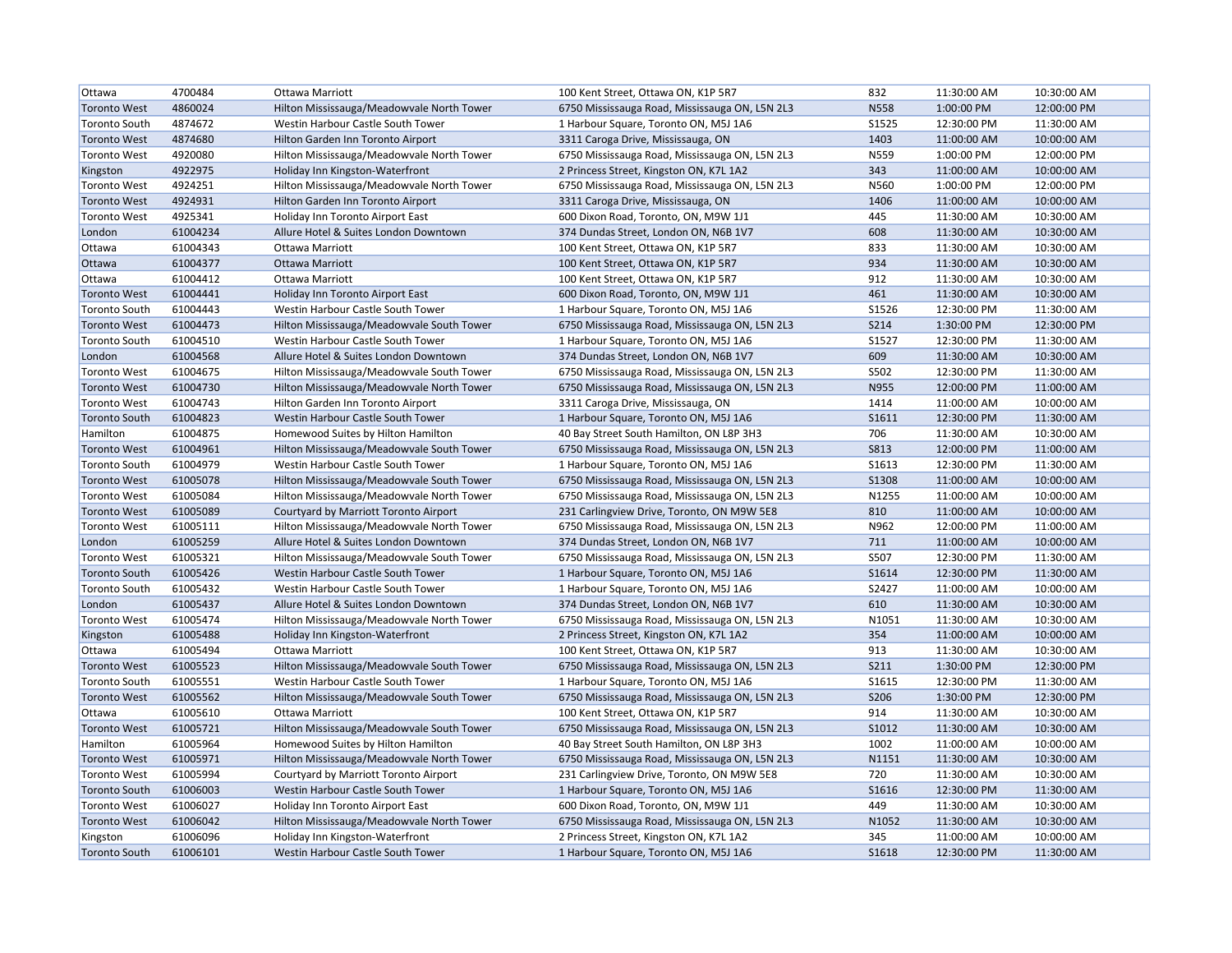| Ottawa               | 61006319 | Ottawa Marriott                           | 100 Kent Street, Ottawa ON, K1P 5R7            | 915          | 11:30:00 AM | 10:30:00 AM |
|----------------------|----------|-------------------------------------------|------------------------------------------------|--------------|-------------|-------------|
| Windsor              | 61006539 | Holiday Inn Express Windsor Waterfront    | 33 Riverside Dr E, Windsor ON, N9A 2S4         | 415          | 11:00:00 AM | 10:00:00 AM |
| <b>Toronto West</b>  | 61006605 | Hilton Mississauga/Meadowvale South Tower | 6750 Mississauga Road, Mississauga ON, L5N 2L3 | <b>S1113</b> | 11:00:00 AM | 10:00:00 AM |
| Hamilton             | 61006619 | Homewood Suites by Hilton Hamilton        | 40 Bay Street South Hamilton, ON L8P 3H3       | 707          | 11:30:00 AM | 10:30:00 AM |
| London               | 61006626 | Allure Hotel & Suites London Downtown     | 374 Dundas Street, London ON, N6B 1V7          | 611          | 11:30:00 AM | 10:30:00 AM |
| <b>Toronto West</b>  | 61006841 | Hilton Mississauga/Meadowvale North Tower | 6750 Mississauga Road, Mississauga ON, L5N 2L3 | N1162        | 11:30:00 AM | 10:30:00 AM |
| Windsor              | 61006909 | Holiday Inn Express Windsor Waterfront    | 33 Riverside Dr E, Windsor ON, N9A 2S4         | 404          | 11:00:00 AM | 10:00:00 AM |
| <b>Toronto South</b> | 61006925 | Westin Harbour Castle South Tower         | 1 Harbour Square, Toronto ON, M5J 1A6          | S915         | 1:30:00 PM  | 12:30:00 PM |
| London               | 61007213 | Allure Hotel & Suites London Downtown     | 374 Dundas Street, London ON, N6B 1V7          | 803          | 11:00:00 AM | 10:00:00 AM |
| <b>Toronto South</b> | 61007214 | Westin Harbour Castle South Tower         | 1 Harbour Square, Toronto ON, M5J 1A6          | S916         | 1:30:00 PM  | 12:30:00 PM |
| <b>Toronto West</b>  | 61007297 | Hilton Mississauga/Meadowvale North Tower | 6750 Mississauga Road, Mississauga ON, L5N 2L3 | N1060        | 11:30:00 AM | 10:30:00 AM |
| <b>Toronto South</b> | 61007409 | Westin Harbour Castle South Tower         | 1 Harbour Square, Toronto ON, M5J 1A6          | S1620        | 12:30:00 PM | 11:30:00 AM |
| <b>Toronto West</b>  | 61007410 | Hilton Mississauga/Meadowvale South Tower | 6750 Mississauga Road, Mississauga ON, L5N 2L3 | S203         | 1:30:00 PM  | 12:30:00 PM |
| <b>Toronto West</b>  | 61007444 | Hilton Mississauga/Meadowvale South Tower | 6750 Mississauga Road, Mississauga ON, L5N 2L3 | S903         | 11:30:00 AM | 10:30:00 AM |
| <b>Toronto West</b>  | 61007458 | Hilton Mississauga/Meadowvale South Tower | 6750 Mississauga Road, Mississauga ON, L5N 2L3 | S614         | 12:30:00 PM | 11:30:00 AM |
| <b>Toronto West</b>  | 61007483 | Holiday Inn Toronto Airport East          | 600 Dixon Road, Toronto, ON, M9W 1J1           | 552          | 11:00:00 AM | 10:00:00 AM |
| <b>Toronto West</b>  | 61007585 | Four Points by Sheraton Toronto Airport   | 6257 Airport Road, Mississauga, ON L4V 1E4     | 320          | 11:30:00 AM | 10:30:00 AM |
| <b>Toronto South</b> | 61007623 | Westin Harbour Castle South Tower         | 1 Harbour Square, Toronto ON, M5J 1A6          | S1621        | 12:30:00 PM | 11:30:00 AM |
| <b>Toronto West</b>  | 61007641 | Hilton Mississauga/Meadowvale South Tower | 6750 Mississauga Road, Mississauga ON, L5N 2L3 | <b>S213</b>  | 1:30:00 PM  | 12:30:00 PM |
| <b>Toronto West</b>  | 61007851 | DoubleTree by Hilton Toronto Airport      | 925 Dixon Rd, Toronto ON, M9W 1J8              | 604          | 11:30:00 AM | 10:30:00 AM |
| Hamilton             | 61007928 | Homewood Suites by Hilton Hamilton        | 40 Bay Street South Hamilton, ON L8P 3H3       | 708          | 11:30:00 AM | 10:30:00 AM |
| London               | 61007959 | Allure Hotel & Suites London Downtown     | 374 Dundas Street, London ON, N6B 1V7          | 612          | 11:30:00 AM | 10:30:00 AM |
| London               | 61007974 | Allure Hotel & Suites London Downtown     | 374 Dundas Street, London ON, N6B 1V7          | 614          | 11:30:00 AM | 10:30:00 AM |
| London               | 61007994 | Allure Hotel & Suites London Downtown     | 374 Dundas Street, London ON, N6B 1V7          | 810          | 11:00:00 AM | 10:00:00 AM |
| <b>Toronto South</b> | 61008167 | Westin Harbour Castle South Tower         | 1 Harbour Square, Toronto ON, M5J 1A6          | S1622        | 12:30:00 PM | 11:30:00 AM |
| <b>Toronto West</b>  | 61008177 | DoubleTree by Hilton Toronto Airport      | 925 Dixon Rd, Toronto ON, M9W 1J8              | 814          | 11:00:00 AM | 10:00:00 AM |
| <b>Toronto West</b>  | 61008216 | Hilton Mississauga/Meadowvale North Tower | 6750 Mississauga Road, Mississauga ON, L5N 2L3 | N1153        | 11:30:00 AM | 10:30:00 AM |
| London               | 61008241 | Allure Hotel & Suites London Downtown     | 374 Dundas Street, London ON, N6B 1V7          | 607          | 11:30:00 AM | 10:30:00 AM |
| <b>Toronto West</b>  | 61008267 | Hilton Mississauga/Meadowvale South Tower | 6750 Mississauga Road, Mississauga ON, L5N 2L3 | S311         | 1:00:00 PM  | 12:00:00 PM |
| <b>Toronto West</b>  | 61008288 | Hilton Mississauga/Meadowvale North Tower | 6750 Mississauga Road, Mississauga ON, L5N 2L3 | N1152        | 11:30:00 AM | 10:30:00 AM |
| <b>Toronto West</b>  | 61008511 | Hilton Mississauga/Meadowvale North Tower | 6750 Mississauga Road, Mississauga ON, L5N 2L3 | N1154        | 11:30:00 AM | 10:30:00 AM |
| <b>Toronto West</b>  | 61008601 | Holiday Inn Toronto Airport East          | 600 Dixon Road, Toronto, ON, M9W 1J1           | 452          | 11:30:00 AM | 10:30:00 AM |
| <b>Toronto West</b>  | 61008644 | Hilton Mississauga/Meadowvale North Tower | 6750 Mississauga Road, Mississauga ON, L5N 2L3 | N1063        | 11:30:00 AM | 10:30:00 AM |
| <b>Toronto South</b> | 61008645 | Westin Harbour Castle South Tower         | 1 Harbour Square, Toronto ON, M5J 1A6          | S1624        | 12:30:00 PM | 11:30:00 AM |
| <b>Toronto West</b>  | 61008757 | DoubleTree by Hilton Toronto Airport      | 925 Dixon Rd, Toronto ON, M9W 1J8              | 817          | 11:00:00 AM | 10:00:00 AM |
| <b>Toronto South</b> | 61008835 | Westin Harbour Castle South Tower         | 1 Harbour Square, Toronto ON, M5J 1A6          | S1625        | 12:30:00 PM | 11:30:00 AM |
| <b>Toronto West</b>  | 61008941 | Hilton Garden Inn Toronto Airport         | 3311 Caroga Drive, Mississauga, ON             | 1117         | 11:30:00 AM | 10:30:00 AM |
| <b>Toronto West</b>  | 61008965 | Holiday Inn Toronto Airport East          | 600 Dixon Road, Toronto, ON, M9W 1J1           | 350          | 12:00:00 PM | 11:00:00 AM |
| <b>Toronto South</b> | 61009001 | Westin Harbour Castle South Tower         | 1 Harbour Square, Toronto ON, M5J 1A6          | S1626        | 12:30:00 PM | 11:30:00 AM |
| <b>Toronto West</b>  | 61009005 | Four Points by Sheraton Toronto Airport   | 6257 Airport Road, Mississauga, ON L4V 1E4     | 226          | 12:00:00 PM | 11:00:00 AM |
| <b>Toronto West</b>  | 61009062 | Hilton Mississauga/Meadowvale South Tower | 6750 Mississauga Road, Mississauga ON, L5N 2L3 | S406         | 1:00:00 PM  | 12:00:00 PM |
| <b>Toronto West</b>  | 61009111 | Courtyard by Marriott Toronto Airport     | 231 Carlingview Drive, Toronto, ON M9W 5E8     | 513          | 12:30:00 PM | 11:30:00 AM |
| <b>Toronto West</b>  | 61009156 | Hilton Mississauga/Meadowvale South Tower | 6750 Mississauga Road, Mississauga ON, L5N 2L3 | S611         | 12:30:00 PM | 11:30:00 AM |
| <b>Toronto West</b>  | 61009292 | Hilton Mississauga/Meadowvale North Tower | 6750 Mississauga Road, Mississauga ON, L5N 2L3 | N1161        | 11:30:00 AM | 10:30:00 AM |
| <b>Toronto West</b>  | 61009301 | Hilton Mississauga/Meadowvale South Tower | 6750 Mississauga Road, Mississauga ON, L5N 2L3 | S714         | 12:00:00 PM | 11:00:00 AM |
| <b>Toronto West</b>  | 61009391 | Hilton Mississauga/Meadowvale South Tower | 6750 Mississauga Road, Mississauga ON, L5N 2L3 | S1312        | 11:00:00 AM | 10:00:00 AM |
| <b>Toronto West</b>  | 61009403 | Hilton Mississauga/Meadowvale North Tower | 6750 Mississauga Road, Mississauga ON, L5N 2L3 | N1159        | 11:30:00 AM | 10:30:00 AM |
| <b>Toronto West</b>  | 61009444 | Hilton Garden Inn Toronto Airport         | 3311 Caroga Drive, Mississauga, ON             | 1512         | 11:00:00 AM | 10:00:00 AM |
| <b>Toronto West</b>  | 61009515 | Hilton Mississauga/Meadowvale South Tower | 6750 Mississauga Road, Mississauga ON, L5N 2L3 | S802         | 12:00:00 PM | 11:00:00 AM |
| <b>Toronto West</b>  | 61009550 | Hilton Garden Inn Toronto Airport         | 3311 Caroga Drive, Mississauga, ON             | 1502         | 11:00:00 AM | 10:00:00 AM |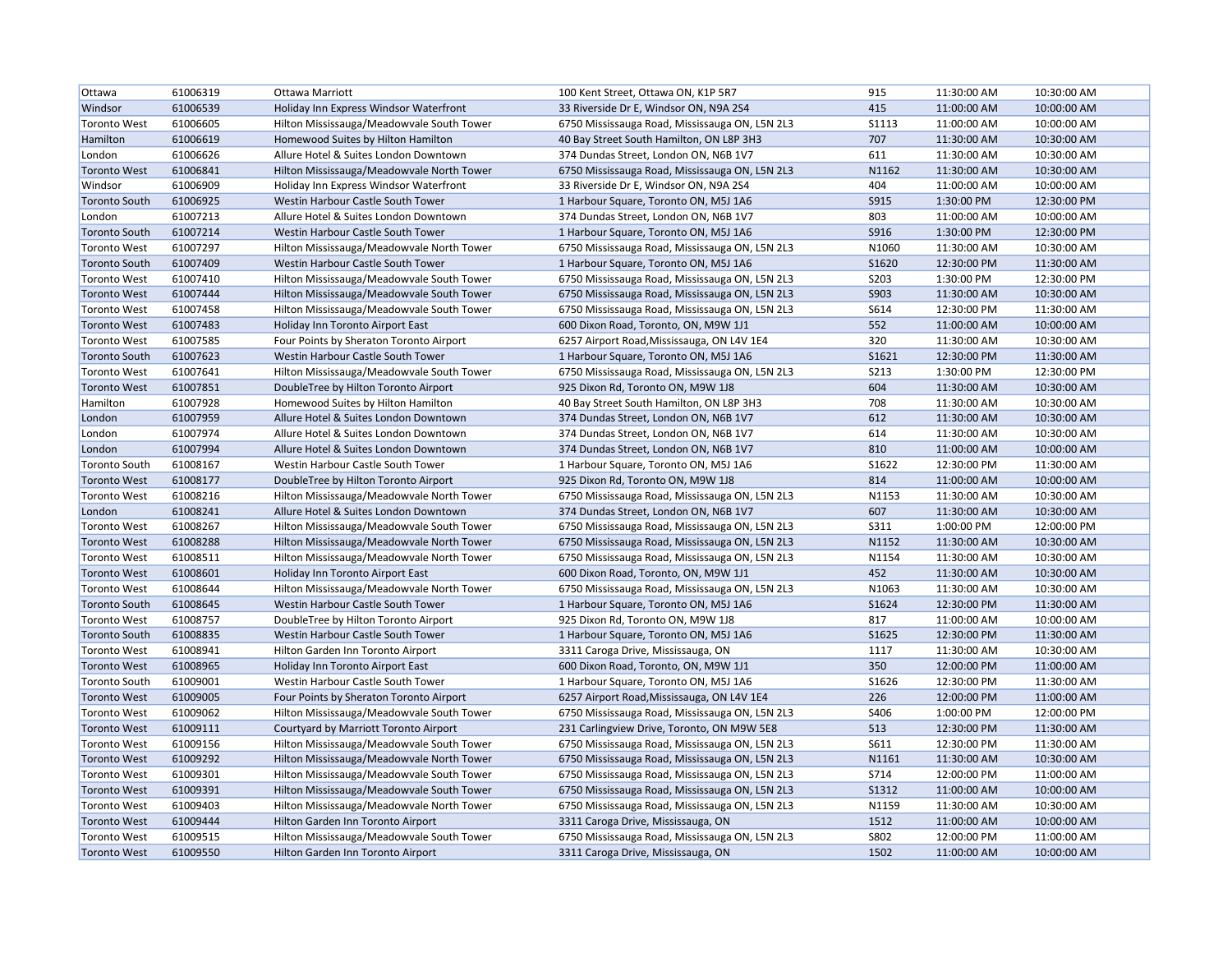| <b>Toronto West</b>  | 61009670 | Hilton Mississauga/Meadowvale North Tower | 6750 Mississauga Road, Mississauga ON, L5N 2L3 | N1163        | 11:30:00 AM | 10:30:00 AM |
|----------------------|----------|-------------------------------------------|------------------------------------------------|--------------|-------------|-------------|
| Hamilton             | 61009724 | Homewood Suites by Hilton Hamilton        | 40 Bay Street South Hamilton, ON L8P 3H3       | 709          | 11:30:00 AM | 10:30:00 AM |
| Ottawa               | 61009785 | Ottawa Marriott                           | 100 Kent Street, Ottawa ON, K1P 5R7            | 917          | 11:30:00 AM | 10:30:00 AM |
| Hamilton             | 61009885 | Homewood Suites by Hilton Hamilton        | 40 Bay Street South Hamilton, ON L8P 3H3       | 710          | 11:30:00 AM | 10:30:00 AM |
| <b>Toronto West</b>  | 61010046 | Hilton Mississauga/Meadowvale North Tower | 6750 Mississauga Road, Mississauga ON, L5N 2L3 | N1453        | 11:00:00 AM | 10:00:00 AM |
| <b>Toronto West</b>  | 61010071 | Hilton Garden Inn Toronto Airport         | 3311 Caroga Drive, Mississauga, ON             | 716          | 12:30:00 PM | 11:30:00 AM |
| <b>Toronto West</b>  | 61010141 | Holiday Inn Toronto Airport East          | 600 Dixon Road, Toronto, ON, M9W 1J1           | 459          | 11:30:00 AM | 10:30:00 AM |
| <b>Toronto South</b> | 61010223 | Westin Harbour Castle South Tower         | 1 Harbour Square, Toronto ON, M5J 1A6          | S1627        | 12:30:00 PM | 11:30:00 AM |
| <b>Toronto West</b>  | 61010239 | DoubleTree by Hilton Toronto Airport      | 925 Dixon Rd, Toronto ON, M9W 1J8              | 504          | 12:00:00 PM | 11:00:00 AM |
| <b>Toronto West</b>  | 61010242 | Hilton Mississauga/Meadowvale South Tower | 6750 Mississauga Road, Mississauga ON, L5N 2L3 | <b>S1313</b> | 11:00:00 AM | 10:00:00 AM |
| Ottawa               | 61010343 | Ottawa Marriott                           | 100 Kent Street, Ottawa ON, K1P 5R7            | 1122         | 11:00:00 AM | 10:00:00 AM |
| <b>Toronto West</b>  | 61010386 | Hilton Garden Inn Toronto Airport         | 3311 Caroga Drive, Mississauga, ON             | 905          | 12:00:00 PM | 11:00:00 AM |
| Hamilton             | 61010484 | Homewood Suites by Hilton Hamilton        | 40 Bay Street South Hamilton, ON L8P 3H3       | 710A         | 11:30:00 AM | 10:30:00 AM |
| London               | 61010573 | Allure Hotel & Suites London Downtown     | 374 Dundas Street, London ON, N6B 1V7          | 616          | 11:30:00 AM | 10:30:00 AM |
| <b>Toronto West</b>  | 61010616 | Courtyard by Marriott Toronto Airport     | 231 Carlingview Drive, Toronto, ON M9W 5E8     | 724          | 11:30:00 AM | 10:30:00 AM |
| <b>Toronto West</b>  | 61010777 | Hilton Garden Inn Toronto Airport         | 3311 Caroga Drive, Mississauga, ON             | 901          | 12:00:00 PM | 11:00:00 AM |
| <b>Toronto West</b>  | 61010784 | Hilton Mississauga/Meadowvale South Tower | 6750 Mississauga Road, Mississauga ON, L5N 2L3 | S1005        | 11:30:00 AM | 10:30:00 AM |
| <b>Toronto South</b> | 61010785 | Westin Harbour Castle South Tower         | 1 Harbour Square, Toronto ON, M5J 1A6          | S1713        | 12:00:00 PM | 11:00:00 AM |
| <b>Toronto West</b>  | 61010793 | Hilton Garden Inn Toronto Airport         | 3311 Caroga Drive, Mississauga, ON             | 1006         | 12:00:00 PM | 11:00:00 AM |
| <b>Toronto West</b>  | 61010840 | Four Points by Sheraton Toronto Airport   | 6257 Airport Road, Mississauga, ON L4V 1E4     | 430          | 11:00:00 AM | 10:00:00 AM |
| Ottawa               | 61010884 | Ottawa Marriott                           | 100 Kent Street, Ottawa ON, K1P 5R7            | 918          | 11:30:00 AM | 10:30:00 AM |
| <b>Toronto West</b>  | 61010894 | Hilton Mississauga/Meadowvale South Tower | 6750 Mississauga Road, Mississauga ON, L5N 2L3 | S408         | 1:00:00 PM  | 12:00:00 PM |
| London               | 61011108 | Allure Hotel & Suites London Downtown     | 374 Dundas Street, London ON, N6B 1V7          | 908          | 11:00:00 AM | 10:00:00 AM |
| <b>Toronto West</b>  | 61011239 | Courtyard by Marriott Toronto Airport     | 231 Carlingview Drive, Toronto, ON M9W 5E8     | 523          | 12:30:00 PM | 11:30:00 AM |
| <b>Toronto West</b>  | 61011271 | Hilton Mississauga/Meadowvale South Tower | 6750 Mississauga Road, Mississauga ON, L5N 2L3 | S307         | 1:00:00 PM  | 12:00:00 PM |
| <b>Toronto West</b>  | 61011291 | Courtyard by Marriott Toronto Airport     | 231 Carlingview Drive, Toronto, ON M9W 5E8     | 614          | 12:00:00 PM | 11:00:00 AM |
| <b>Toronto West</b>  | 61011357 | Hilton Mississauga/Meadowvale South Tower | 6750 Mississauga Road, Mississauga ON, L5N 2L3 | <b>S208</b>  | 1:30:00 PM  | 12:30:00 PM |
| <b>Toronto West</b>  | 61011404 | Hilton Mississauga/Meadowvale South Tower | 6750 Mississauga Road, Mississauga ON, L5N 2L3 | S1110        | 11:00:00 AM | 10:00:00 AM |
| Hamilton             | 61011431 | Homewood Suites by Hilton Hamilton        | 40 Bay Street South Hamilton, ON L8P 3H3       | 1003         | 11:00:00 AM | 10:00:00 AM |
| <b>Toronto West</b>  | 61011754 | DoubleTree by Hilton Toronto Airport      | 925 Dixon Rd, Toronto ON, M9W 1J8              | 510          | 12:00:00 PM | 11:00:00 AM |
| <b>Toronto West</b>  | 61011780 | Hilton Garden Inn Toronto Airport         | 3311 Caroga Drive, Mississauga, ON             | 1514         | 11:00:00 AM | 10:00:00 AM |
| <b>Toronto West</b>  | 61011804 | Holiday Inn Toronto Airport East          | 600 Dixon Road, Toronto, ON, M9W 1J1           | 455          | 11:30:00 AM | 10:30:00 AM |
| <b>Toronto West</b>  | 61011934 | Hilton Mississauga/Meadowvale South Tower | 6750 Mississauga Road, Mississauga ON, L5N 2L3 | S305         | 1:00:00 PM  | 12:00:00 PM |
| <b>Toronto South</b> | 61011957 | Westin Harbour Castle South Tower         | 1 Harbour Square, Toronto ON, M5J 1A6          | S2324        | 11:00:00 AM | 10:00:00 AM |
| <b>Toronto West</b>  | 61012243 | Hilton Mississauga/Meadowvale South Tower | 6750 Mississauga Road, Mississauga ON, L5N 2L3 | S513         | 12:30:00 PM | 11:30:00 AM |
| <b>Toronto West</b>  | 61012367 | Hilton Garden Inn Toronto Airport         | 3311 Caroga Drive, Mississauga, ON             | 909          | 12:00:00 PM | 11:00:00 AM |
| <b>Toronto West</b>  | 61012455 | Holiday Inn Toronto Airport East          | 600 Dixon Road, Toronto, ON, M9W 1J1           | 563          | 11:00:00 AM | 10:00:00 AM |
| <b>Toronto West</b>  | 61012579 | Holiday Inn Toronto Airport East          | 600 Dixon Road, Toronto, ON, M9W 1J1           | 451          | 11:30:00 AM | 10:30:00 AM |
| <b>Toronto West</b>  | 61012675 | Four Points by Sheraton Toronto Airport   | 6257 Airport Road, Mississauga, ON L4V 1E4     | 228          | 12:00:00 PM | 11:00:00 AM |
| Ottawa               | 61012723 | <b>Ottawa Marriott</b>                    | 100 Kent Street, Ottawa ON, K1P 5R7            | 920          | 11:30:00 AM | 10:30:00 AM |
| <b>Toronto South</b> | 61012893 | Westin Harbour Castle South Tower         | 1 Harbour Square, Toronto ON, M5J 1A6          | S1714        | 12:00:00 PM | 11:00:00 AM |
| <b>Toronto West</b>  | 61012975 | Hilton Mississauga/Meadowvale South Tower | 6750 Mississauga Road, Mississauga ON, L5N 2L3 | S310         | 1:00:00 PM  | 12:00:00 PM |
| <b>Toronto West</b>  | 61012984 | Hilton Mississauga/Meadowvale South Tower | 6750 Mississauga Road, Mississauga ON, L5N 2L3 | <b>S1213</b> | 11:00:00 AM | 10:00:00 AM |
| Hamilton             | 61013049 | Homewood Suites by Hilton Hamilton        | 40 Bay Street South Hamilton, ON L8P 3H3       | 711          | 11:30:00 AM | 10:30:00 AM |
| <b>Toronto West</b>  | 61013120 | DoubleTree by Hilton Toronto Airport      | 925 Dixon Rd, Toronto ON, M9W 1J8              | 611          | 11:30:00 AM | 10:30:00 AM |
| <b>Toronto South</b> | 61013195 | Westin Harbour Castle South Tower         | 1 Harbour Square, Toronto ON, M5J 1A6          | S1715        | 12:00:00 PM | 11:00:00 AM |
| <b>Toronto West</b>  | 61013531 | Hilton Garden Inn Toronto Airport         | 3311 Caroga Drive, Mississauga, ON             | 1114         | 11:30:00 AM | 10:30:00 AM |
| <b>Toronto South</b> | 61013688 | Westin Harbour Castle South Tower         | 1 Harbour Square, Toronto ON, M5J 1A6          | S1716        | 12:00:00 PM | 11:00:00 AM |
| London               | 61013707 | Allure Hotel & Suites London Downtown     | 374 Dundas Street, London ON, N6B 1V7          | 701          | 11:00:00 AM | 10:00:00 AM |
| Ottawa               | 61013715 | Ottawa Marriott                           | 100 Kent Street, Ottawa ON, K1P 5R7            | 921          | 11:30:00 AM | 10:30:00 AM |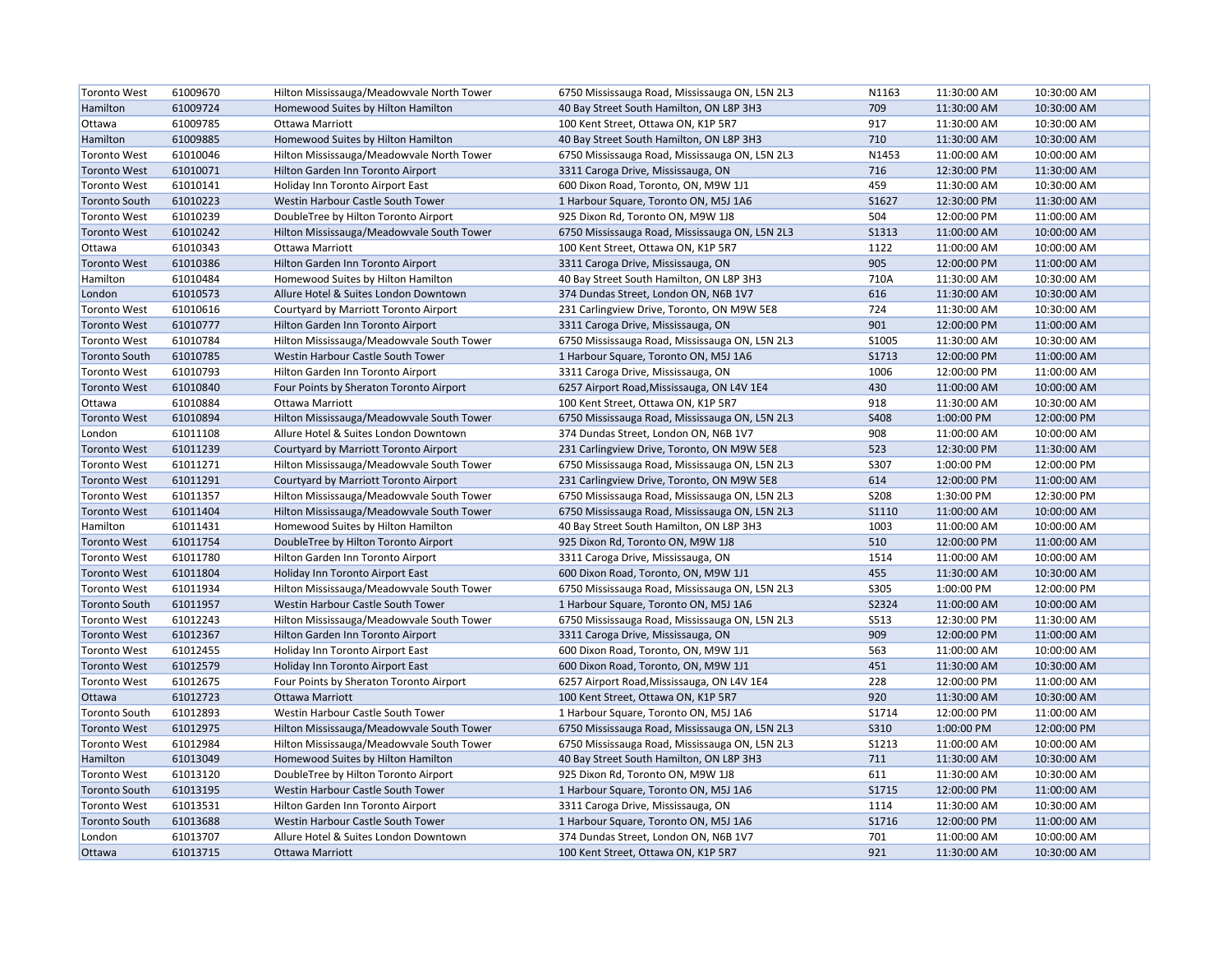| <b>Toronto South</b> | 61013723 | Westin Harbour Castle South Tower         | 1 Harbour Square, Toronto ON, M5J 1A6          | S1718       | 12:00:00 PM | 11:00:00 AM |
|----------------------|----------|-------------------------------------------|------------------------------------------------|-------------|-------------|-------------|
| <b>Toronto West</b>  | 61013738 | Hilton Mississauga/Meadowvale South Tower | 6750 Mississauga Road, Mississauga ON, L5N 2L3 | S707        | 12:00:00 PM | 11:00:00 AM |
| <b>Toronto South</b> | 61013808 | Westin Harbour Castle South Tower         | 1 Harbour Square, Toronto ON, M5J 1A6          | S1720       | 12:00:00 PM | 11:00:00 AM |
| <b>Toronto South</b> | 61013997 | Westin Harbour Castle South Tower         | 1 Harbour Square, Toronto ON, M5J 1A6          | S1721       | 12:00:00 PM | 11:00:00 AM |
| <b>Toronto South</b> | 61014067 | Westin Harbour Castle South Tower         | 1 Harbour Square, Toronto ON, M5J 1A6          | S1722       | 12:00:00 PM | 11:00:00 AM |
| Ottawa               | 61014169 | Ottawa Marriott                           | 100 Kent Street, Ottawa ON, K1P 5R7            | 922         | 11:30:00 AM | 10:30:00 AM |
| Kingston             | 61014262 | Holiday Inn Kingston-Waterfront           | 2 Princess Street, Kingston ON, K7L 1A2        | 346         | 11:00:00 AM | 10:00:00 AM |
| <b>Toronto West</b>  | 61014583 | Hilton Mississauga/Meadowvale South Tower | 6750 Mississauga Road, Mississauga ON, L5N 2L3 | S911        | 11:30:00 AM | 10:30:00 AM |
| <b>Toronto South</b> | 61014608 | Westin Harbour Castle South Tower         | 1 Harbour Square, Toronto ON, M5J 1A6          | <b>S918</b> | 1:30:00 PM  | 12:30:00 PM |
| <b>Toronto West</b>  | 61014746 | Hilton Mississauga/Meadowvale South Tower | 6750 Mississauga Road, Mississauga ON, L5N 2L3 | S612        | 12:30:00 PM | 11:30:00 AM |
| <b>Toronto West</b>  | 61015764 | Hilton Mississauga/Meadowvale South Tower | 6750 Mississauga Road, Mississauga ON, L5N 2L3 | S1009       | 11:30:00 AM | 10:30:00 AM |
| <b>Toronto West</b>  | 61015832 | Hilton Mississauga/Meadowvale South Tower | 6750 Mississauga Road, Mississauga ON, L5N 2L3 | S304        | 1:00:00 PM  | 12:00:00 PM |
| <b>Toronto South</b> | 61015868 | Westin Harbour Castle South Tower         | 1 Harbour Square, Toronto ON, M5J 1A6          | S1724       | 12:00:00 PM | 11:00:00 AM |
| <b>Toronto West</b>  | 61015915 | Hilton Mississauga/Meadowvale South Tower | 6750 Mississauga Road, Mississauga ON, L5N 2L3 | S1004       | 11:30:00 AM | 10:30:00 AM |
| <b>Toronto South</b> | 61016008 | Westin Harbour Castle South Tower         | 1 Harbour Square, Toronto ON, M5J 1A6          | S1725       | 12:00:00 PM | 11:00:00 AM |
| <b>Toronto West</b>  | 61016114 | Hilton Mississauga/Meadowvale South Tower | 6750 Mississauga Road, Mississauga ON, L5N 2L3 | <b>S308</b> | 1:00:00 PM  | 12:00:00 PM |
| <b>Toronto West</b>  | 61016129 | Hilton Mississauga/Meadowvale South Tower | 6750 Mississauga Road, Mississauga ON, L5N 2L3 | S905        | 11:30:00 AM | 10:30:00 AM |
| <b>Toronto South</b> | 61016247 | Westin Harbour Castle South Tower         | 1 Harbour Square, Toronto ON, M5J 1A6          | S1726       | 12:00:00 PM | 11:00:00 AM |
| London               | 61016318 | Allure Hotel & Suites London Downtown     | 374 Dundas Street, London ON, N6B 1V7          | 702         | 11:00:00 AM | 10:00:00 AM |
| <b>Toronto South</b> | 61016323 | Westin Harbour Castle South Tower         | 1 Harbour Square, Toronto ON, M5J 1A6          | S726        | 1:30:00 PM  | 12:30:00 PM |
| <b>Toronto South</b> | 61016325 | Westin Harbour Castle South Tower         | 1 Harbour Square, Toronto ON, M5J 1A6          | S2325       | 11:00:00 AM | 10:00:00 AM |
| <b>Toronto West</b>  | 61016526 | Hilton Mississauga/Meadowvale South Tower | 6750 Mississauga Road, Mississauga ON, L5N 2L3 | <b>S505</b> | 12:30:00 PM | 11:30:00 AM |
| London               | 61016530 | Allure Hotel & Suites London Downtown     | 374 Dundas Street, London ON, N6B 1V7          | 703         | 11:00:00 AM | 10:00:00 AM |
| <b>Toronto West</b>  | 61016583 | Hilton Mississauga/Meadowvale South Tower | 6750 Mississauga Road, Mississauga ON, L5N 2L3 | S912        | 11:30:00 AM | 10:30:00 AM |
| Ottawa               | 61016612 | Ottawa Marriott                           | 100 Kent Street, Ottawa ON, K1P 5R7            | 923         | 11:30:00 AM | 10:30:00 AM |
| <b>Toronto West</b>  | 61016722 | Hilton Mississauga/Meadowvale South Tower | 6750 Mississauga Road, Mississauga ON, L5N 2L3 | S411        | 1:00:00 PM  | 12:00:00 PM |
| <b>Toronto West</b>  | 61016760 | Holiday Inn Toronto Airport East          | 600 Dixon Road, Toronto, ON, M9W 1J1           | 446         | 11:30:00 AM | 10:30:00 AM |
| <b>Toronto West</b>  | 61016771 | Hilton Mississauga/Meadowvale South Tower | 6750 Mississauga Road, Mississauga ON, L5N 2L3 | S312        | 1:00:00 PM  | 12:00:00 PM |
| Hamilton             | 61016822 | Homewood Suites by Hilton Hamilton        | 40 Bay Street South Hamilton, ON L8P 3H3       | 714         | 11:30:00 AM | 10:30:00 AM |
| <b>Toronto West</b>  | 61016882 | Hilton Garden Inn Toronto Airport         | 3311 Caroga Drive, Mississauga, ON             | 1206        | 11:30:00 AM | 10:30:00 AM |
| <b>Toronto West</b>  | 61017085 | Hilton Garden Inn Toronto Airport         | 3311 Caroga Drive, Mississauga, ON             | 1017        | 12:00:00 PM | 11:00:00 AM |
| Sudbury              | 61017194 | Microtel Inn & Suites by Wyndham Sudbury  | 1312 Kingsway, Sudbury ON, P3B 2E5             | 208         | 11:00:00 AM | 10:00:00 AM |
| <b>Toronto West</b>  | 61017201 | Hilton Mississauga/Meadowvale South Tower | 6750 Mississauga Road, Mississauga ON, L5N 2L3 | <b>S803</b> | 12:00:00 PM | 11:00:00 AM |
| <b>Toronto West</b>  | 61017251 | Hilton Mississauga/Meadowvale South Tower | 6750 Mississauga Road, Mississauga ON, L5N 2L3 | S713        | 12:00:00 PM | 11:00:00 AM |
| <b>Toronto West</b>  | 61017264 | Hilton Mississauga/Meadowvale South Tower | 6750 Mississauga Road, Mississauga ON, L5N 2L3 | <b>S508</b> | 12:30:00 PM | 11:30:00 AM |
| <b>Toronto South</b> | 61017285 | Westin Harbour Castle South Tower         | 1 Harbour Square, Toronto ON, M5J 1A6          | S2326       | 11:00:00 AM | 10:00:00 AM |
| <b>Toronto South</b> | 61017340 | Westin Harbour Castle South Tower         | 1 Harbour Square, Toronto ON, M5J 1A6          | S1727       | 12:00:00 PM | 11:00:00 AM |
| <b>Toronto West</b>  | 61017398 | Hilton Mississauga/Meadowvale South Tower | 6750 Mississauga Road, Mississauga ON, L5N 2L3 | S405        | 1:00:00 PM  | 12:00:00 PM |
| <b>Toronto West</b>  | 61017634 | Hilton Mississauga/Meadowvale South Tower | 6750 Mississauga Road, Mississauga ON, L5N 2L3 | S506        | 12:30:00 PM | 11:30:00 AM |
| <b>Toronto West</b>  | 61017657 | Hilton Mississauga/Meadowvale South Tower | 6750 Mississauga Road, Mississauga ON, L5N 2L3 | S409        | 1:00:00 PM  | 12:00:00 PM |
| <b>Toronto West</b>  | 61017819 | Hilton Mississauga/Meadowvale South Tower | 6750 Mississauga Road, Mississauga ON, L5N 2L3 | S1006       | 11:30:00 AM | 10:30:00 AM |
| <b>Toronto South</b> | 61018024 | Westin Harbour Castle South Tower         | 1 Harbour Square, Toronto ON, M5J 1A6          | S727        | 1:30:00 PM  | 12:30:00 PM |
| Ottawa               | 61018133 | Ottawa Marriott                           | 100 Kent Street, Ottawa ON, K1P 5R7            | 924         | 11:30:00 AM | 10:30:00 AM |
| <b>Toronto West</b>  | 61018172 | Hilton Mississauga/Meadowvale South Tower | 6750 Mississauga Road, Mississauga ON, L5N 2L3 | S509        | 12:30:00 PM | 11:30:00 AM |
| London               | 61018195 | Allure Hotel & Suites London Downtown     | 374 Dundas Street, London ON, N6B 1V7          | 704         | 11:00:00 AM | 10:00:00 AM |
| Hamilton             | 61018209 | Homewood Suites by Hilton Hamilton        | 40 Bay Street South Hamilton, ON L8P 3H3       | 801         | 11:00:00 AM | 10:00:00 AM |
| Ottawa               | 61018320 | Ottawa Marriott                           | 100 Kent Street, Ottawa ON, K1P 5R7            | 925         | 11:30:00 AM | 10:30:00 AM |
| <b>Toronto West</b>  | 61018360 | Hilton Mississauga/Meadowvale South Tower | 6750 Mississauga Road, Mississauga ON, L5N 2L3 | S1103       | 11:00:00 AM | 10:00:00 AM |
| <b>Toronto West</b>  | 61018452 | Hilton Mississauga/Meadowvale North Tower | 6750 Mississauga Road, Mississauga ON, L5N 2L3 | N1452       | 11:00:00 AM | 10:00:00 AM |
| <b>Toronto West</b>  | 61018466 | DoubleTree by Hilton Toronto Airport      | 925 Dixon Rd, Toronto ON, M9W 1J8              | 915         | 11:00:00 AM | 10:00:00 AM |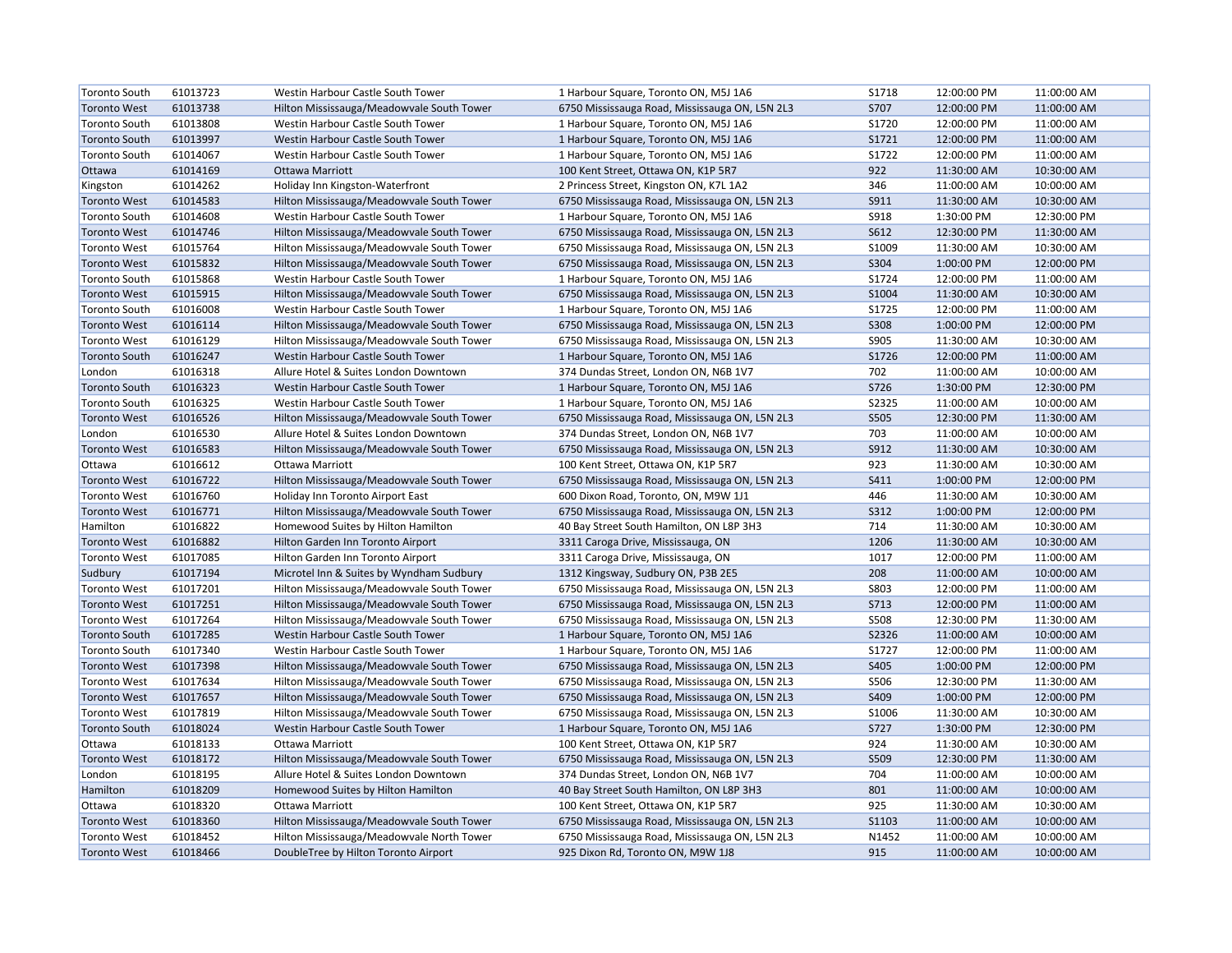| Hamilton             | 61018511 | Homewood Suites by Hilton Hamilton        | 40 Bay Street South Hamilton, ON L8P 3H3       | 802          | 11:00:00 AM | 10:00:00 AM |
|----------------------|----------|-------------------------------------------|------------------------------------------------|--------------|-------------|-------------|
| <b>Toronto West</b>  | 61018576 | Courtyard by Marriott Toronto Airport     | 231 Carlingview Drive, Toronto, ON M9W 5E8     | 618          | 12:00:00 PM | 11:00:00 AM |
| <b>Toronto West</b>  | 61018645 | Hilton Mississauga/Meadowvale South Tower | 6750 Mississauga Road, Mississauga ON, L5N 2L3 | S609         | 12:30:00 PM | 11:30:00 AM |
| <b>Toronto West</b>  | 61018735 | Hilton Mississauga/Meadowvale South Tower | 6750 Mississauga Road, Mississauga ON, L5N 2L3 | <b>S1311</b> | 11:00:00 AM | 10:00:00 AM |
| <b>Toronto West</b>  | 61018744 | Hilton Garden Inn Toronto Airport         | 3311 Caroga Drive, Mississauga, ON             | 1513         | 11:00:00 AM | 10:00:00 AM |
| <b>Toronto West</b>  | 61018886 | Hilton Mississauga/Meadowvale South Tower | 6750 Mississauga Road, Mississauga ON, L5N 2L3 | S504         | 12:30:00 PM | 11:30:00 AM |
| <b>Toronto West</b>  | 61018932 | Hilton Mississauga/Meadowvale South Tower | 6750 Mississauga Road, Mississauga ON, L5N 2L3 | S702         | 12:00:00 PM | 11:00:00 AM |
| <b>Toronto South</b> | 61019011 | Westin Harbour Castle South Tower         | 1 Harbour Square, Toronto ON, M5J 1A6          | <b>S1811</b> | 12:00:00 PM | 11:00:00 AM |
| <b>Toronto West</b>  | 61019185 | Hilton Mississauga/Meadowvale South Tower | 6750 Mississauga Road, Mississauga ON, L5N 2L3 | S712         | 12:00:00 PM | 11:00:00 AM |
| Kingston             | 61019321 | Holiday Inn Kingston-Waterfront           | 2 Princess Street, Kingston ON, K7L 1A2        | 347          | 11:00:00 AM | 10:00:00 AM |
| <b>Toronto South</b> | 61019341 | Westin Harbour Castle South Tower         | 1 Harbour Square, Toronto ON, M5J 1A6          | <b>S1813</b> | 12:00:00 PM | 11:00:00 AM |
| <b>Toronto West</b>  | 61019499 | Hilton Mississauga/Meadowvale South Tower | 6750 Mississauga Road, Mississauga ON, L5N 2L3 | S1209        | 11:00:00 AM | 10:00:00 AM |
| Hamilton             | 61019545 | Homewood Suites by Hilton Hamilton        | 40 Bay Street South Hamilton, ON L8P 3H3       | 803          | 11:00:00 AM | 10:00:00 AM |
| <b>Toronto West</b>  | 61019671 | Courtyard by Marriott Toronto Airport     | 231 Carlingview Drive, Toronto, ON M9W 5E8     | 813          | 11:00:00 AM | 10:00:00 AM |
| <b>Toronto West</b>  | 61019807 | Hilton Mississauga/Meadowvale South Tower | 6750 Mississauga Road, Mississauga ON, L5N 2L3 | S804         | 12:00:00 PM | 11:00:00 AM |
| London               | 61019936 | Allure Hotel & Suites London Downtown     | 374 Dundas Street, London ON, N6B 1V7          | 707          | 11:00:00 AM | 10:00:00 AM |
| <b>Toronto West</b>  | 61019939 | DoubleTree by Hilton Toronto Airport      | 925 Dixon Rd, Toronto ON, M9W 1J8              | 802          | 11:00:00 AM | 10:00:00 AM |
| <b>Toronto South</b> | 61020061 | Westin Harbour Castle South Tower         | 1 Harbour Square, Toronto ON, M5J 1A6          | S1815        | 12:00:00 PM | 11:00:00 AM |
| <b>Toronto South</b> | 61020073 | Westin Harbour Castle South Tower         | 1 Harbour Square, Toronto ON, M5J 1A6          | S1816        | 12:00:00 PM | 11:00:00 AM |
| <b>Toronto West</b>  | 61020248 | Hilton Mississauga/Meadowvale South Tower | 6750 Mississauga Road, Mississauga ON, L5N 2L3 | S711         | 12:00:00 PM | 11:00:00 AM |
| Ottawa               | 61020256 | Ottawa Marriott                           | 100 Kent Street, Ottawa ON, K1P 5R7            | 926          | 11:30:00 AM | 10:30:00 AM |
| Ottawa               | 61020306 | <b>Ottawa Marriott</b>                    | 100 Kent Street, Ottawa ON, K1P 5R7            | 927          | 11:30:00 AM | 10:30:00 AM |
| <b>Toronto West</b>  | 61020332 | Hilton Mississauga/Meadowvale South Tower | 6750 Mississauga Road, Mississauga ON, L5N 2L3 | S1109        | 11:00:00 AM | 10:00:00 AM |
| <b>Toronto West</b>  | 61020357 | Hilton Mississauga/Meadowvale South Tower | 6750 Mississauga Road, Mississauga ON, L5N 2L3 | S606         | 12:30:00 PM | 11:30:00 AM |
| <b>Toronto West</b>  | 61020482 | Hilton Mississauga/Meadowvale South Tower | 6750 Mississauga Road, Mississauga ON, L5N 2L3 | S704         | 12:00:00 PM | 11:00:00 AM |
| <b>Toronto West</b>  | 61020485 | Hilton Mississauga/Meadowvale South Tower | 6750 Mississauga Road, Mississauga ON, L5N 2L3 | S610         | 12:30:00 PM | 11:30:00 AM |
| <b>Toronto South</b> | 61020515 | Westin Harbour Castle South Tower         | 1 Harbour Square, Toronto ON, M5J 1A6          | <b>S1818</b> | 12:00:00 PM | 11:00:00 AM |
| <b>Toronto West</b>  | 61020555 | Hilton Mississauga/Meadowvale South Tower | 6750 Mississauga Road, Mississauga ON, L5N 2L3 | S605         | 12:30:00 PM | 11:30:00 AM |
| Windsor              | 61020650 | Holiday Inn Express Windsor Waterfront    | 33 Riverside Dr E, Windsor ON, N9A 2S4         | 405          | 11:00:00 AM | 10:00:00 AM |
| Hamilton             | 61020678 | Homewood Suites by Hilton Hamilton        | 40 Bay Street South Hamilton, ON L8P 3H3       | 804          | 11:00:00 AM | 10:00:00 AM |
| <b>Toronto West</b>  | 61020827 | Hilton Mississauga/Meadowvale South Tower | 6750 Mississauga Road, Mississauga ON, L5N 2L3 | S706         | 12:00:00 PM | 11:00:00 AM |
| <b>Toronto West</b>  | 61021188 | Hilton Mississauga/Meadowvale South Tower | 6750 Mississauga Road, Mississauga ON, L5N 2L3 | S807         | 12:00:00 PM | 11:00:00 AM |
| <b>Toronto West</b>  | 61021283 | Hilton Mississauga/Meadowvale South Tower | 6750 Mississauga Road, Mississauga ON, L5N 2L3 | S1314        | 11:00:00 AM | 10:00:00 AM |
| <b>Toronto West</b>  | 61021311 | Hilton Garden Inn Toronto Airport         | 3311 Caroga Drive, Mississauga, ON             | 705          | 12:30:00 PM | 11:30:00 AM |
| Windsor              | 61021521 | Holiday Inn Express Windsor Waterfront    | 33 Riverside Dr E, Windsor ON, N9A 2S4         | 407          | 11:00:00 AM | 10:00:00 AM |
| <b>Toronto West</b>  | 61021570 | Hilton Garden Inn Toronto Airport         | 3311 Caroga Drive, Mississauga, ON             | 1012         | 12:00:00 PM | 11:00:00 AM |
| <b>Toronto West</b>  | 61022046 | Hilton Mississauga/Meadowvale South Tower | 6750 Mississauga Road, Mississauga ON, L5N 2L3 | S1214        | 11:00:00 AM | 10:00:00 AM |
| <b>Toronto West</b>  | 61022100 | Hilton Mississauga/Meadowvale South Tower | 6750 Mississauga Road, Mississauga ON, L5N 2L3 | S607         | 12:30:00 PM | 11:30:00 AM |
| <b>Toronto West</b>  | 61022137 | Hilton Garden Inn Toronto Airport         | 3311 Caroga Drive, Mississauga, ON             | 1106         | 11:30:00 AM | 10:30:00 AM |
| <b>Toronto West</b>  | 61022157 | Holiday Inn Toronto Airport East          | 600 Dixon Road, Toronto, ON, M9W 1J1           | 453          | 11:30:00 AM | 10:30:00 AM |
| Hamilton             | 61022176 | Homewood Suites by Hilton Hamilton        | 40 Bay Street South Hamilton, ON L8P 3H3       | 805          | 11:00:00 AM | 10:00:00 AM |
| <b>Toronto West</b>  | 61022404 | Hilton Mississauga/Meadowvale South Tower | 6750 Mississauga Road, Mississauga ON, L5N 2L3 | S602         | 12:30:00 PM | 11:30:00 AM |
| Hamilton             | 61022418 | Homewood Suites by Hilton Hamilton        | 40 Bay Street South Hamilton, ON L8P 3H3       | 806          | 11:00:00 AM | 10:00:00 AM |
| <b>Toronto West</b>  | 61022446 | Hilton Mississauga/Meadowvale South Tower | 6750 Mississauga Road, Mississauga ON, L5N 2L3 | S603         | 12:30:00 PM | 11:30:00 AM |
| <b>Toronto West</b>  | 61022448 | Hilton Mississauga/Meadowvale South Tower | 6750 Mississauga Road, Mississauga ON, L5N 2L3 | S604         | 12:30:00 PM | 11:30:00 AM |
| <b>Toronto West</b>  | 61022685 | Four Points by Sheraton Toronto Airport   | 6257 Airport Road, Mississauga, ON L4V 1E4     | 406          | 11:00:00 AM | 10:00:00 AM |
| <b>Toronto West</b>  | 61022730 | Hilton Mississauga/Meadowvale South Tower | 6750 Mississauga Road, Mississauga ON, L5N 2L3 | S909         | 11:30:00 AM | 10:30:00 AM |
| <b>Toronto South</b> | 61023273 | Westin Harbour Castle South Tower         | 1 Harbour Square, Toronto ON, M5J 1A6          | <b>S1820</b> | 12:00:00 PM | 11:00:00 AM |
| <b>Toronto South</b> | 61023423 | Westin Harbour Castle South Tower         | 1 Harbour Square, Toronto ON, M5J 1A6          | S1821        | 12:00:00 PM | 11:00:00 AM |
| <b>Toronto West</b>  | 61023533 | Holiday Inn Toronto Airport East          | 600 Dixon Road, Toronto, ON, M9W 1J1           | 368          | 12:00:00 PM | 11:00:00 AM |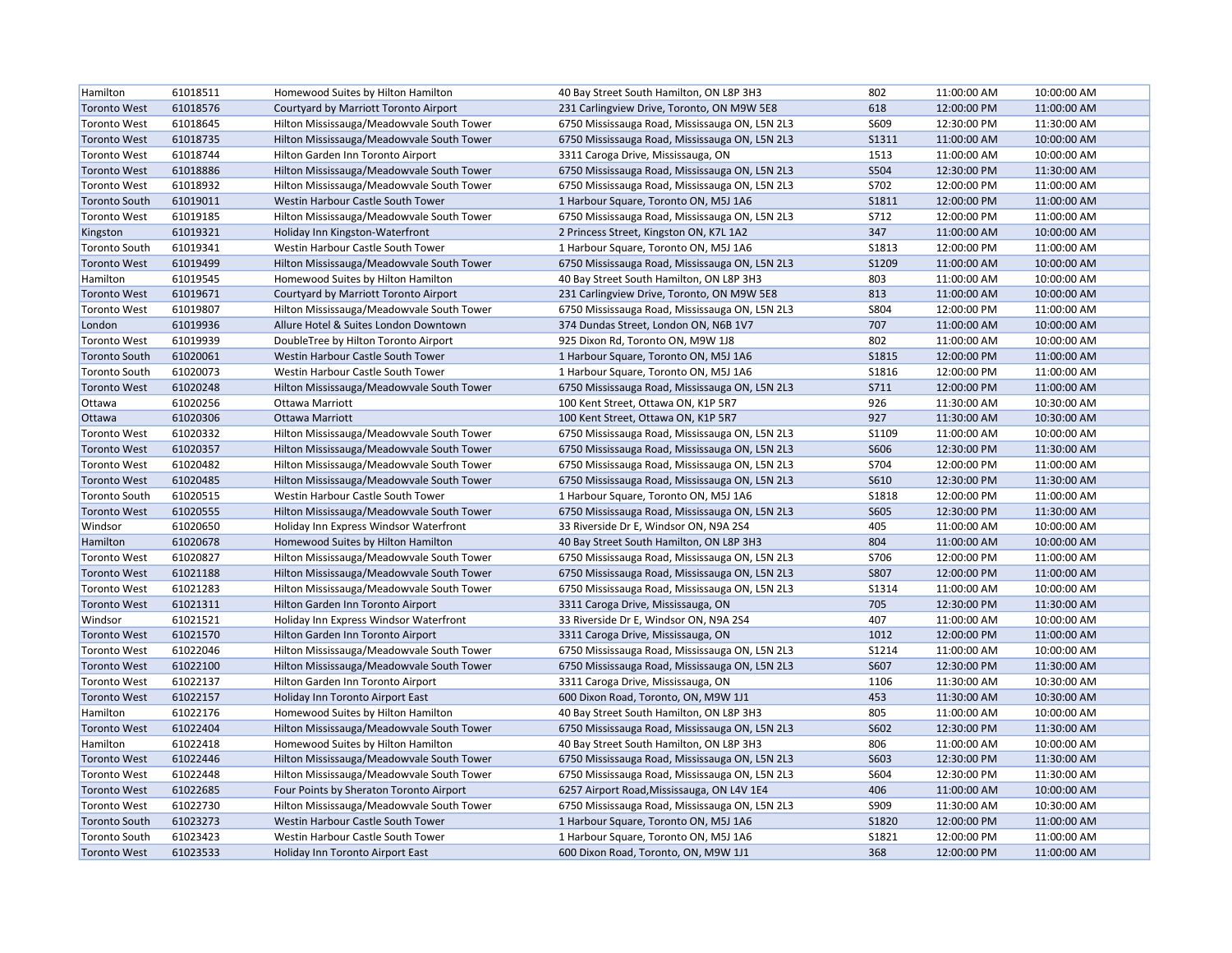| <b>Toronto West</b>  | 61023755 | Hilton Mississauga/Meadowvale South Tower | 6750 Mississauga Road, Mississauga ON, L5N 2L3 | S1207        | 11:00:00 AM | 10:00:00 AM |
|----------------------|----------|-------------------------------------------|------------------------------------------------|--------------|-------------|-------------|
| <b>Toronto South</b> | 61024592 | Westin Harbour Castle South Tower         | 1 Harbour Square, Toronto ON, M5J 1A6          | S1822        | 12:00:00 PM | 11:00:00 AM |
| Sudbury              | 61025013 | Microtel Inn & Suites by Wyndham Sudbury  | 1312 Kingsway, Sudbury ON, P3B 2E5             | 209          | 11:00:00 AM | 10:00:00 AM |
| <b>Toronto West</b>  | 61025629 | Hilton Mississauga/Meadowvale South Tower | 6750 Mississauga Road, Mississauga ON, L5N 2L3 | <b>S1111</b> | 11:00:00 AM | 10:00:00 AM |
| <b>Thunder Bay</b>   | 61025844 | Holiday Inn Express & Suites Thunder Bay  | 1041 Carrick St, Thunder Bay ON, P7B 6L9       | 335          | 11:00:00 AM | 10:00:00 AM |
| <b>Toronto West</b>  | 61026436 | Hilton Mississauga/Meadowvale South Tower | 6750 Mississauga Road, Mississauga ON, L5N 2L3 | <b>S1108</b> | 11:00:00 AM | 10:00:00 AM |
| <b>Toronto West</b>  | 61026580 | Hilton Mississauga/Meadowvale South Tower | 6750 Mississauga Road, Mississauga ON, L5N 2L3 | S1204        | 11:00:00 AM | 10:00:00 AM |
| Ottawa               | 61026819 | <b>Ottawa Marriott</b>                    | 100 Kent Street, Ottawa ON, K1P 5R7            | 928          | 11:30:00 AM | 10:30:00 AM |
| Windsor              | 61026927 | Holiday Inn Express Windsor Waterfront    | 33 Riverside Dr E, Windsor ON, N9A 2S4         | 408          | 11:00:00 AM | 10:00:00 AM |
| <b>Toronto West</b>  | 61027156 | Hilton Mississauga/Meadowvale South Tower | 6750 Mississauga Road, Mississauga ON, L5N 2L3 | S1303        | 11:00:00 AM | 10:00:00 AM |
| <b>Toronto West</b>  | 61027729 | Hilton Mississauga/Meadowvale South Tower | 6750 Mississauga Road, Mississauga ON, L5N 2L3 | S1211        | 11:00:00 AM | 10:00:00 AM |
| <b>Toronto West</b>  | 61027995 | DoubleTree by Hilton Toronto Airport      | 925 Dixon Rd, Toronto ON, M9W 1J8              | 707          | 11:30:00 AM | 10:30:00 AM |
| <b>Toronto West</b>  | 61028481 | Hilton Mississauga/Meadowvale South Tower | 6750 Mississauga Road, Mississauga ON, L5N 2L3 | S809         | 12:00:00 PM | 11:00:00 AM |
| <b>Toronto West</b>  | 61028753 | Hilton Garden Inn Toronto Airport         | 3311 Caroga Drive, Mississauga, ON             | 1401         | 11:00:00 AM | 10:00:00 AM |
| <b>Toronto West</b>  | 61029059 | Hilton Mississauga/Meadowvale South Tower | 6750 Mississauga Road, Mississauga ON, L5N 2L3 | S814         | 12:00:00 PM | 11:00:00 AM |
| <b>Toronto South</b> | 61029143 | Westin Harbour Castle South Tower         | 1 Harbour Square, Toronto ON, M5J 1A6          | S1824        | 12:00:00 PM | 11:00:00 AM |
| Hamilton             | 61029205 | Homewood Suites by Hilton Hamilton        | 40 Bay Street South Hamilton, ON L8P 3H3       | 807          | 11:00:00 AM | 10:00:00 AM |
| <b>Toronto West</b>  | 61029453 | Courtyard by Marriott Toronto Airport     | 231 Carlingview Drive, Toronto, ON M9W 5E8     | 808          | 11:00:00 AM | 10:00:00 AM |
| Hamilton             | 61030084 | Homewood Suites by Hilton Hamilton        | 40 Bay Street South Hamilton, ON L8P 3H3       | 808          | 11:00:00 AM | 10:00:00 AM |
| <b>Toronto West</b>  | 61030257 | Hilton Garden Inn Toronto Airport         | 3311 Caroga Drive, Mississauga, ON             | 1516         | 11:00:00 AM | 10:00:00 AM |
| <b>Toronto West</b>  | 61030262 | Courtyard by Marriott Toronto Airport     | 231 Carlingview Drive, Toronto, ON M9W 5E8     | 520          | 12:30:00 PM | 11:30:00 AM |
| <b>Toronto West</b>  | 61030384 | Hilton Mississauga/Meadowvale South Tower | 6750 Mississauga Road, Mississauga ON, L5N 2L3 | S1107        | 11:00:00 AM | 10:00:00 AM |
| <b>Toronto South</b> | 61031060 | Westin Harbour Castle South Tower         | 1 Harbour Square, Toronto ON, M5J 1A6          | S1825        | 12:00:00 PM | 11:00:00 AM |
| <b>Toronto West</b>  | 61031507 | Hilton Garden Inn Toronto Airport         | 3311 Caroga Drive, Mississauga, ON             | 1505         | 11:00:00 AM | 10:00:00 AM |
| <b>Toronto West</b>  | 61031836 | DoubleTree by Hilton Toronto Airport      | 925 Dixon Rd, Toronto ON, M9W 1J8              | 820          | 11:00:00 AM | 10:00:00 AM |
| <b>Toronto West</b>  | 61032143 | Hilton Mississauga/Meadowvale North Tower | 6750 Mississauga Road, Mississauga ON, L5N 2L3 | N1459        | 11:00:00 AM | 10:00:00 AM |
| <b>Toronto West</b>  | 61032152 | Hilton Garden Inn Toronto Airport         | 3311 Caroga Drive, Mississauga, ON             | 1317         | 11:00:00 AM | 10:00:00 AM |
| <b>Toronto West</b>  | 61032448 | Hilton Garden Inn Toronto Airport         | 3311 Caroga Drive, Mississauga, ON             | 1507         | 11:00:00 AM | 10:00:00 AM |
| <b>Toronto South</b> | 61033015 | Westin Harbour Castle South Tower         | 1 Harbour Square, Toronto ON, M5J 1A6          | S1826        | 12:00:00 PM | 11:00:00 AM |
| Ottawa               | 61034262 | Ottawa Marriott                           | 100 Kent Street, Ottawa ON, K1P 5R7            | 929          | 11:30:00 AM | 10:30:00 AM |
| <b>Toronto West</b>  | 61035824 | Hilton Mississauga/Meadowvale South Tower | 6750 Mississauga Road, Mississauga ON, L5N 2L3 | S1114        | 11:00:00 AM | 10:00:00 AM |
| <b>Toronto West</b>  | 61038133 | Hilton Mississauga/Meadowvale South Tower | 6750 Mississauga Road, Mississauga ON, L5N 2L3 | S1307        | 11:00:00 AM | 10:00:00 AM |
| <b>Toronto West</b>  | 61038294 | Hilton Mississauga/Meadowvale South Tower | 6750 Mississauga Road, Mississauga ON, L5N 2L3 | S1310        | 11:00:00 AM | 10:00:00 AM |
| Ottawa               | 61040325 | <b>Ottawa Marriott</b>                    | 100 Kent Street, Ottawa ON, K1P 5R7            | 930          | 11:30:00 AM | 10:30:00 AM |
| <b>Toronto West</b>  | 61042573 | Hilton Garden Inn Toronto Airport         | 3311 Caroga Drive, Mississauga, ON             | 1506         | 11:00:00 AM | 10:00:00 AM |
| <b>Toronto South</b> | 61042913 | Westin Harbour Castle South Tower         | 1 Harbour Square, Toronto ON, M5J 1A6          | S1827        | 12:00:00 PM | 11:00:00 AM |
| <b>Toronto West</b>  | 61044847 | Hilton Garden Inn Toronto Airport         | 3311 Caroga Drive, Mississauga, ON             | 1517         | 11:00:00 AM | 10:00:00 AM |
| <b>Toronto South</b> | 61045055 | Westin Harbour Castle South Tower         | 1 Harbour Square, Toronto ON, M5J 1A6          | S1913        | 12:00:00 PM | 11:00:00 AM |
| <b>Toronto South</b> | 61045858 | Westin Harbour Castle South Tower         | 1 Harbour Square, Toronto ON, M5J 1A6          | S1914        | 12:00:00 PM | 11:00:00 AM |
| <b>Toronto South</b> | 61048265 | Westin Harbour Castle South Tower         | 1 Harbour Square, Toronto ON, M5J 1A6          | S1915        | 12:00:00 PM | 11:00:00 AM |
| <b>Toronto West</b>  | 61051595 | Hilton Mississauga/Meadowvale South Tower | 6750 Mississauga Road, Mississauga ON, L5N 2L3 | S913         | 11:30:00 AM | 10:30:00 AM |
| <b>Toronto West</b>  | 61052347 | Hilton Garden Inn Toronto Airport         | 3311 Caroga Drive, Mississauga, ON             | 1519         | 11:00:00 AM | 10:00:00 AM |
| <b>Toronto West</b>  | 61054457 | Hilton Mississauga/Meadowvale South Tower | 6750 Mississauga Road, Mississauga ON, L5N 2L3 | S1011        | 11:30:00 AM | 10:30:00 AM |
| <b>Toronto South</b> | 61054619 | Westin Harbour Castle South Tower         | 1 Harbour Square, Toronto ON, M5J 1A6          | S1916        | 12:00:00 PM | 11:00:00 AM |
| <b>Toronto West</b>  | 61055347 | Hilton Mississauga/Meadowvale South Tower | 6750 Mississauga Road, Mississauga ON, L5N 2L3 | S1306        | 11:00:00 AM | 10:00:00 AM |
| Ottawa               | 61055759 | <b>Ottawa Marriott</b>                    | 100 Kent Street, Ottawa ON, K1P 5R7            | 931          | 11:30:00 AM | 10:30:00 AM |
| London               | 61056283 | Allure Hotel & Suites London Downtown     | 374 Dundas Street, London ON, N6B 1V7          | 708          | 11:00:00 AM | 10:00:00 AM |
| <b>Toronto West</b>  | 61058663 | Hilton Mississauga/Meadowvale South Tower | 6750 Mississauga Road, Mississauga ON, L5N 2L3 | S1102        | 11:00:00 AM | 10:00:00 AM |
| <b>Toronto West</b>  | 61061531 | Hilton Mississauga/Meadowvale North Tower | 6750 Mississauga Road, Mississauga ON, L5N 2L3 | N1259        | 11:00:00 AM | 10:00:00 AM |
| Toronto South        | 61061569 | Westin Harbour Castle South Tower         | 1 Harbour Square, Toronto ON, M5J 1A6          | S2327        | 11:00:00 AM | 10:00:00 AM |